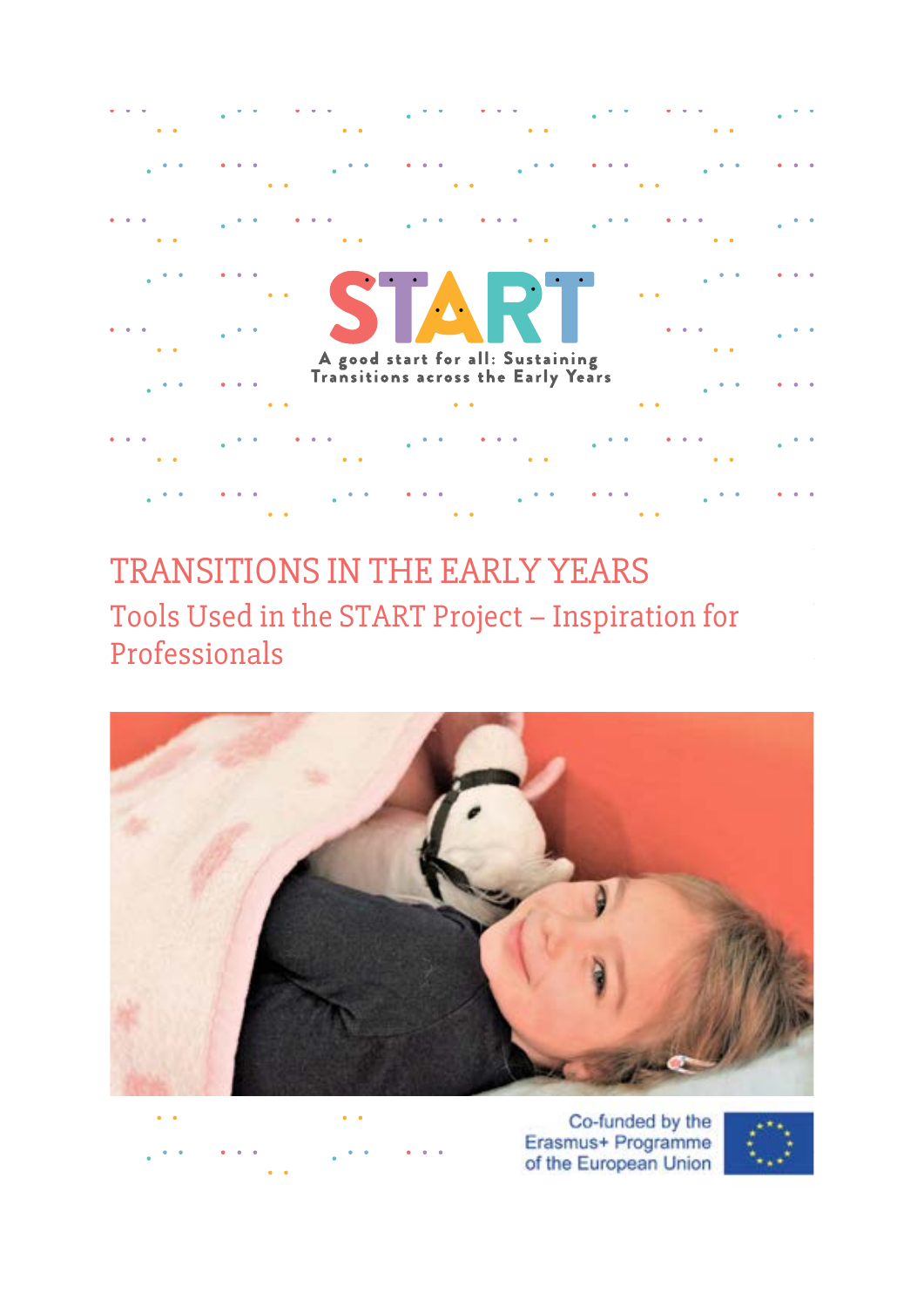Educational Research Institute (ERI)  $t$  the next phase  $\epsilon$  phase  $\epsilon$  pre-school of primary school teachers or pre-school teachers of  $R$ University of Bologna – Department of Education **'G.M. Bertin' (UNIBO)**<br>———————————————————— VBJK – Centre for Innovation in the Early Years (VBJK) Pen Green Centre and Research Base (Pen Green) which they need to redefine their roles. In a lot of cases, especially vulnerable children are not able Preschool and Primary School Direzione Didattica di Vignola constant running around and using physicality to 'fit in'. In order to help themselves to regulate, they **Primary School Tišina**  $\blacksquare$ Childcare Centre Mezennestje with one set of toys (animals). Furthermore, parents pointed out how per relationships are changing are changing are changing are changing are changing are changing are changing are changing are changing are changing are Preschool and Primary School Sint Maarten Institute Moorselbaan **Our Lady of Walsingham Primary School** and the water our face big changes during the water of the water of the  $i$  Dockinghom Drimary School themselves in rather complex positions in  $\mathbb{R}^n$ Rockingham Primary School International Step by Step Association (ISSA) as associated partner Mensen voor Mensen Poverty Advocacy Group as associated partner

### the preschool teacher? I have the impression that a child in preschool suddenly needs to grow up.' *(Parent, Belgium, Fl) Please cite this publication as:*

Režek, M., Mlinar, M., Balduzzi, L., Lazzari, A., Boudry, C., Van Laere, K., Prodger, A., Welsh, C. (2019). Režek, M., Mlinar, M., Balduzzi, L., Lazzari, A., Boudry, C., Van Laere, K., Prodger, A., Welsh, C. (2019).<br>Transitions in the Early Years. Tools used in the START project – Inspiration for Professionals. Ljubljana: ERI

some fears when he has to go to school. What if he is not potty trained and will not be seen by

### need to belong and be included in the (pre)school and broader society. It is remarkable how the questions on care are related to the overwhelming need of parents to talk and exchange information *Acknowledgements:*

'We would like to thank all the children, parents and professionals from the childcare centres, preschools and primary schools from the four different countries (Slovenia, Italy, Belgium, UK) for participating in this project. And special thanks to the European Commission, DG Education and Culture. Without the financial support of the Erasmus+ fund this innovative work The preschool was more relaxed…more friendly and welcoming… Now, you have to stand in the *would not be possible.'*



This project has been funded with support from the European Commission. This publication reflects the views only of the author, and the Commission cannot be held responsible for any use which may be made of the information contained therein.'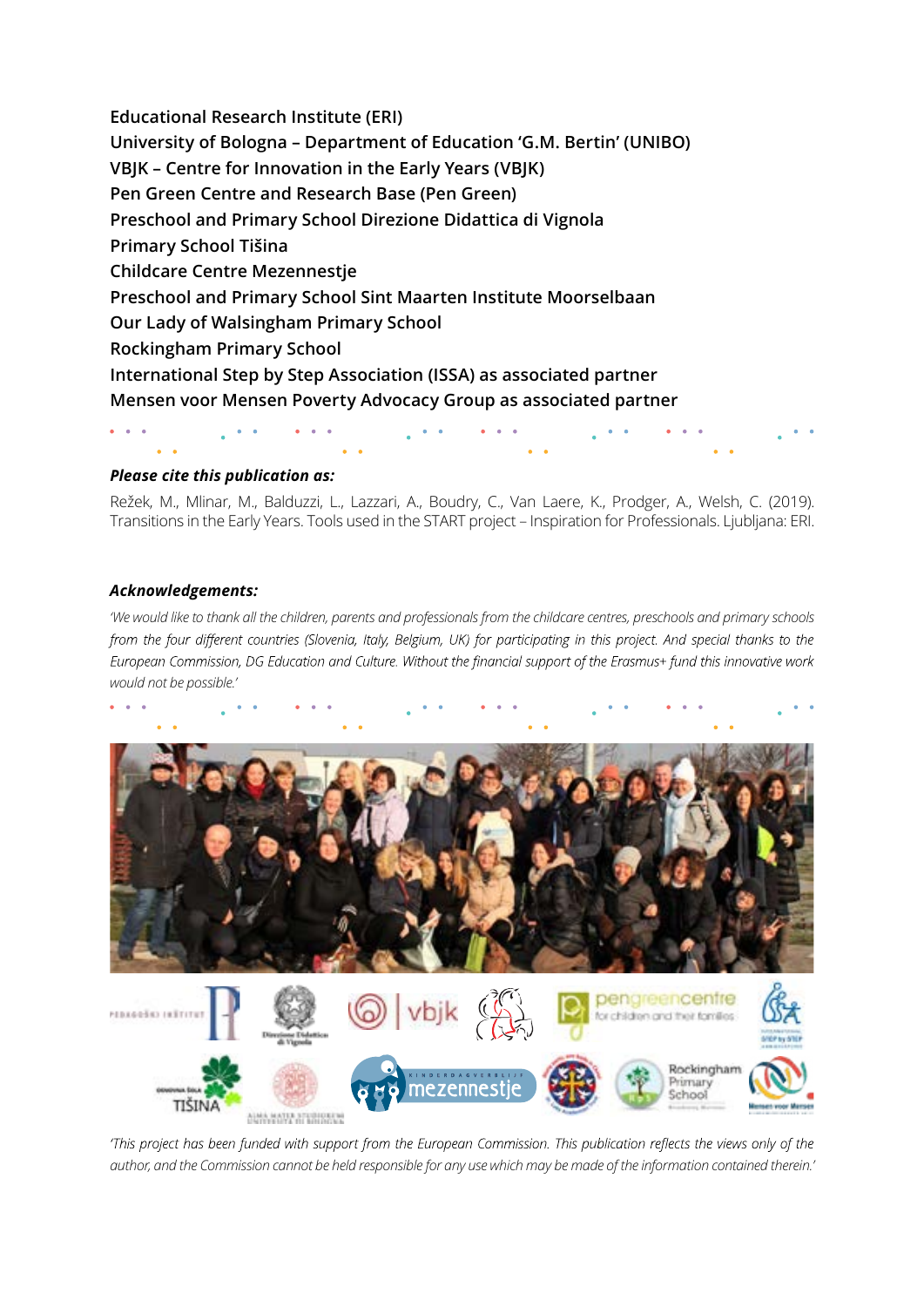### Contents **in all**  $t_{\text{intra}}$  , present pre-school teachers or primary school teachers or primary school teachers or primary school teachers or primary school teachers or primary school teachers or primary school teachers or primary school

|                         | <b>Contents</b>                                 |  |
|-------------------------|-------------------------------------------------|--|
| $5\phantom{a}$          | 1. Introduction                                 |  |
| $\overline{\mathbf{z}}$ | 2. Tools used in the Case Study Italy           |  |
| 8                       | 2.1. Tools to activate teachers' reflexivity    |  |
| 8                       | 2.1.1. The questionnaire                        |  |
| 8                       | 2.1.2. Observations                             |  |
| 9                       | 2.1.3. Focus groups                             |  |
| 10                      | 2.2. Tools used to centre the voice to children |  |
| 10                      | 2.2.1. Drawings                                 |  |
| 11                      | 2.2.2. Children's individual interviews         |  |
| 12                      | 2.3. Tools used to centre the voice to parents  |  |
| 12                      | 2.3.1. Questionnaire for parents                |  |
| 14                      | 2.3.2. Parents presenting their children        |  |
| 15                      | 3. Tools used in the Case Study Belgium         |  |
| 16                      | 3.1. Listening to parent's voices               |  |
| 16                      | 3.2 Observing and reflecting together           |  |
| 17                      | 3.2.1. Observing without interpretation         |  |
| 17                      | 3.2.2. Trust, curiosity and respect             |  |
| 17                      | 3.2.3. An observation exercise in three steps   |  |
| 17                      | 3.3. Working on inclusion in ECEC settings      |  |
| 18                      | 3.3.1. A nice story, but it is so much more!    |  |
| 18                      | 3.3.2. The community: who, which, why           |  |
| 18                      | 3.3.3. Statements                               |  |
| 19                      | 3.3.4. Questions                                |  |
| 19                      | 3.4. Working on warm welcome in pre(school)     |  |
| 20                      | 3.5. Documenting change                         |  |
| 22                      | 4. Tools used in the Case Study Slovenia        |  |
| 22                      | 4.1. About the PLC                              |  |
| 22                      | 4.1.1. Elements for development of PLC          |  |
| 22                      | 4.1.1.1. Cooperation                            |  |
| 23                      | 4.1.1.2. Shared vision                          |  |
| 24                      | 4.1.1.3. Reflection                             |  |

- 22 [4.1. About the PLC](#page-21-0)
- Pilot in Tišina, Slovenia: Collaboration between pre- and primary school staff to develop transitional 22 4.1.1. Elements for development of PLC
- [Pilot in Vignola, Italy: C](#page-21-0)ollaboration between pre- and primary school staff to re-think educational 22 4.1.1.1. Cooperation
- 23 4.1.1.2. Shared vision
- 24 and 1.1.1.3. Reflection and process and process and process is described in four  $\alpha$  and process is described in four  $\alpha$

 $\overline{\mathbf{r}}$  .

 $\sim$   $\sim$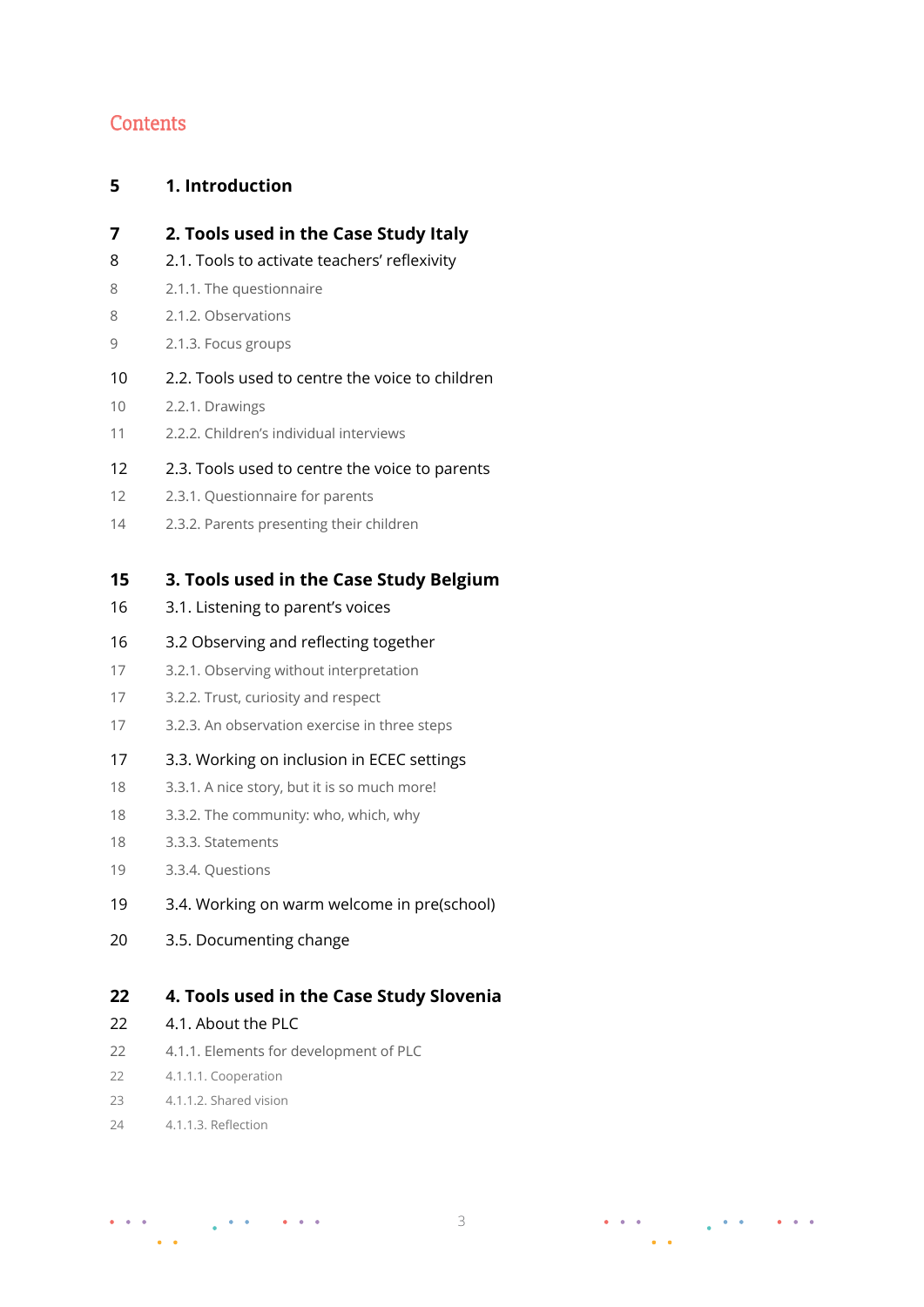- 25 4.1.2. Leading the PLC
- 25 [4.1.3. Structure of the PLC](#page-24-0)  $\frac{1}{2}$  incompetent of the hinder over the highest state trained, and  $\frac{1}{2}$  not yet to include trained, and  $\frac{1}{2}$
- 26 4.2. Peer observation with reflective discussion the drawings and observations point out how children also transition into a new group of peers in
- 27 4.2.1. The process of observation
- 28 4.2.2. Tools for observation many environment behaviours, using patterns of the new environment behaviours, using patterns of the new environment of the new environment of the new environment of the new environment of t
- 28 4.3. Reflective discussion and playing and playing and playing exclusively exclusively exclusively and playing exclusively exclusively exclusively exclusively exclusively exclusively exclusively exclusively exclusively

# [new friends. In general, parents also expressed how t](#page-29-0)hey face big changes during transition. Our **30 5. Tools used in the Case Study England** 4.1.2. Leading the PLC<br>
4.1.3. Structure of the PLC<br>
4.2. Peer observation with reflective discu<br>
27 4.2.1. The process of observation<br>
4.2.2. Tools for observation<br>
4.3. Reflective discussion<br>
5. Tools used in the Case St

- $\overline{\phantom{a}}$  for  $\overline{\phantom{a}}$  focus groups show the matrix positions in which complex positions in which which which which which we have  $\overline{\phantom{a}}$ 30 [5.1. Toolkit Introduction](#page-29-0)
- 30 5.2. Project Information **the toilet autonomously when they are three years of the toilet autonomously when they are three years of the toilet autonomously when they are three years of the toilet autonomously when the t**
- 31 5.3. Tools for Observation **I have interested although I think he is not ready for the issues** of this. I experience is not ready for this. I experience is not ready for this. I experience is not ready for the interesti
- 33 5.4. The Image of the Child in preschool suddenly needs to grow needs to grow  $\sim$
- [It should be noted that irrespective o](#page-32-0)f the context and the ECEC/school system, many questions on 33 5.5. The Image of the Parent
- 33 E. 6 How to collect parent's stories/strategies for gaining information 33 5.6. How to collect parent's stories/strategies for gaining information.
- 34 5.7. Home Context Matters seem to also represent a political and political and political and political and political and political and political and political and political and political and political and political and
- 34 5.8. Examples of letters for parents to talk and exchange information in the overwhelming information in the overwhelming in  $\mathbb{R}$
- 35 S.P. The Five Statements Margaret Carr (1996)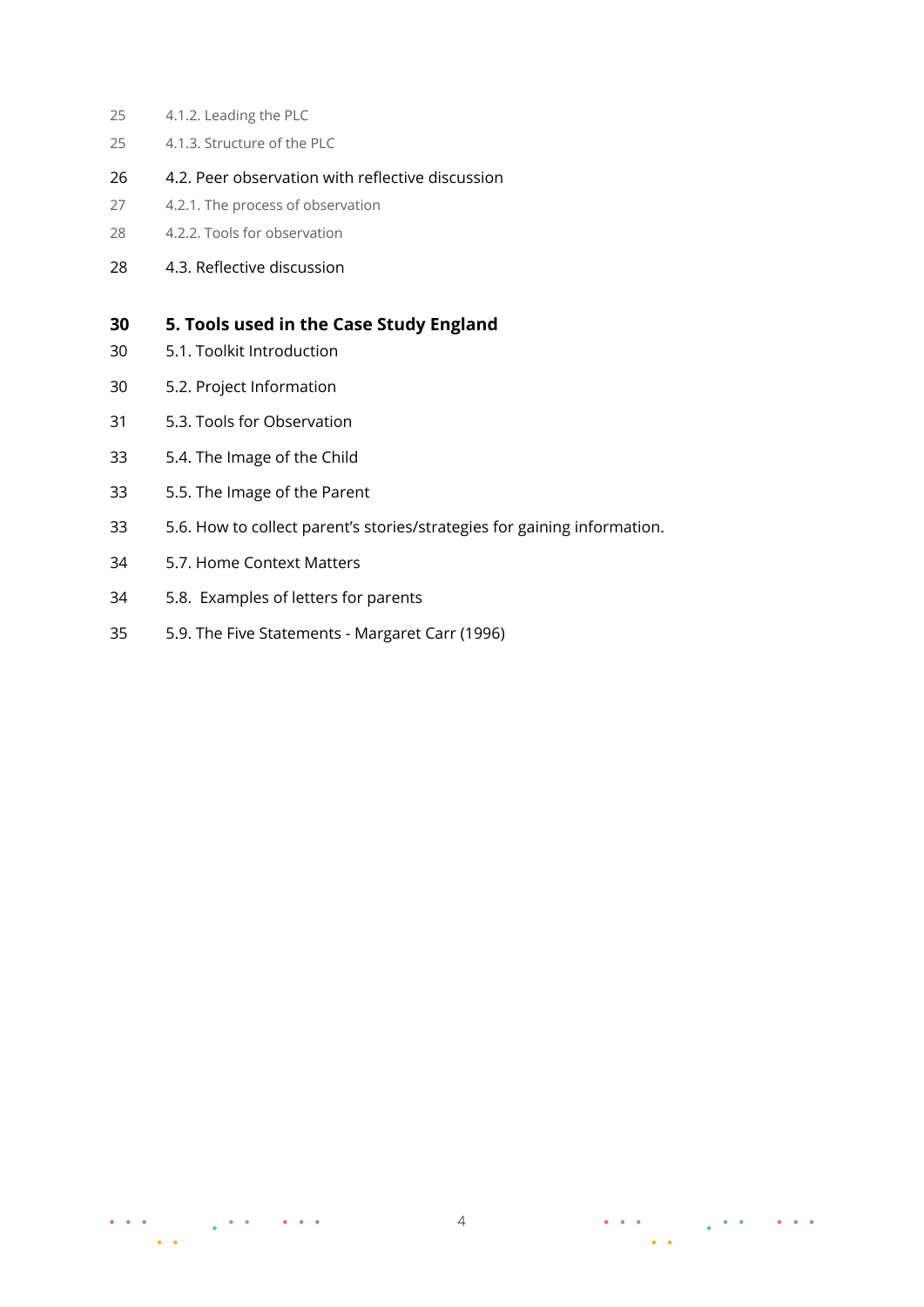### <span id="page-4-0"></span>1. Introduction  $t_{\rm max}$  phase (pre-school) by the primary school teachers or pre-school teachers or primary school teachers or primary school teachers or primary school teachers or primary school teachers or primary school teachers or p

The needs at A see eletent for all Custoin in Traindings negro the Fork Vegree inco at presenting transportional The project *A good start for all: Sustaining Transitions across the Early Years a*ims at promoting transnational<br>experimentation and exchange of good practices related to the educational continuity between early childhood and school settings in four countries (Slovenia, Italy, Belgium and the United Kingdom).

to indicated in the Ctudy on the offective vee of FCFC in proventing early school leaving pacitive As indicated in the 'Study on the effective use of ECEC in preventing early school leaving', positive<br>As indicated in the 'Study on the effective use of ECEC in preventing early school leaving', positive experiences of transition between educational levels can be a critical factor for children's future school success, while negative experiences can have lasting difficulties leading to poorer educational performance (Dumčius et al., 2014). Furthermore, it is well documented by a growing body of research that paying particular attention to individual and meaningful transitions has a significant effect on the child's ability to manage change. By adopting a more unified approach to transitions across educational settings in order to sustain continuity of children's experiences over time we can significantly improve children's educational achievement and socio-emotional development (Brooker, 2008; Woodhead & Moss, 2007). In these regards, promoting professional exchanges among ECEC practitioners, teachers and parents in the transition process are considered to be key factors in ensuring successful transitions (Dunlop & Fabian, 2007; Margetts & Kiening, 2013; Moss, 2013). 1. Introduction<br>
The project Agood Sort (for all Sustaining Pronsitions correspondent<br>
constrained and exchange of good proctices (Sustaining correspondent<br>
constrained in the Study on the effective use of the study of th

Starting in September 2016, four different pilots in the above stated countries were established to develop warm and inclusive transitional practices with specific attention to children and families who face complex family situations (e.g. socio-economic disadvantage) and are at 'risk of social exclusion' when families are more at risk of societal exclusion (e.g. Roma families, parents of children with special (e.g. Roma, children with migrant background, refugee children, children with special educational needs);<br>here power that in severe power power power power power a power and power and power and power and power and po needs):

- Pilot in Aalst, Belgium: Collaboration between a childcare centre, a pre-and primary school and I not in Adist, beginnt condibutation between a children centre, a pre-aritr primary scribbility a poverty advocacy group to enable well-being and participation of poor children and families in  $W$  do don't know whether he has eaten in primary school, I don't know whether he has had a had a had a had a had a had a had a had a had a had a had a had a had a had a had a had a had a had a had a had a had a had a had transition.
- Pilot in Corby, England: Collaboration between an integrated ECEC centre and primary schools to ensure continuity based on a parent and professional partnership. play ground, you have to stand out one by out one by out one by one by one by one by one by one, go straight t
- Pilot in Tišina, Slovenia: Collaboration between pre- and primary school staff to develop transitional activities for Roma children and their families.
- Pilot in Vignola, Italy: Collaboration between pre- and primary school staff to re-think educational continuity for children and families.

Four inter-institutional professional learning communities (PLCs) were formed in the framework of 3.1. The power of inter-institutional professional learning communities preschool, ECEC centre and/or primary school), shares and critically questions their transitional practice In a communist reflective, comporative, fillialiste, fearming-oriented, growth-promining way . Each professional learning community were involved in participatory action research, where practitioners worked together with researchers in a shared processes or childar renection anned at generating<br>transformative change in educational institutions starting from situational analysis, data collection and a portificial de la posta group to enable were advocated well-being and poor children and families in the post interpretation and leading to joint planning, documentation and evaluation of experimental projects<sup>2</sup>. the project – one in each pilot country. In a PLC, a group of staff from different institutions (childcare, in a continuous, reflective, collaborative, inclusive, learning-oriented, growth-promoting way<sup>1</sup>. Each worked together with researchers – in shared processes of critical reflection aimed at generating

This documentation reflects the tools, methods, strategies and practices that were used by intercontinuity based on a parent and professional partnership.

activities for Roma children and their families. 1 Stoll, L., Bolam, R., McMahon, A., Wallace, M., Thomas, S. (2006).Professional learning communities: a review of the literature. Journal of • Pilot in Vignola, Italy: Collaboration between pre- and primary school staff to re-think educational Educational Change. 7(4), 221-258.

Sharmahd N., Peeters J., Van Laere K., Vonta T., De Kimpe C., Brajković S., Contini L., Giovannini D.; Transforming European ECEC services and primary schools into professional learning communities: drivers, barriers and ways forward, NESET II report, Luxembourg: Publications Office<br>of the Euronean Union, 2017 doi: 10.2766/74332 START case study reports. In each pilot an inter-institutional professional learning community was of the European Union, 2017.doi: 10.2766/74332.

<sup>2</sup> Asquini, G. (Ed.) (2018) La ricerca-formazione: temi, esperienze, prospettive. [Action-research-for-professional-development: themes,<br>constigates escensetel Milane Frase Angeli experiences, prospects] Milano: Franco Angeli.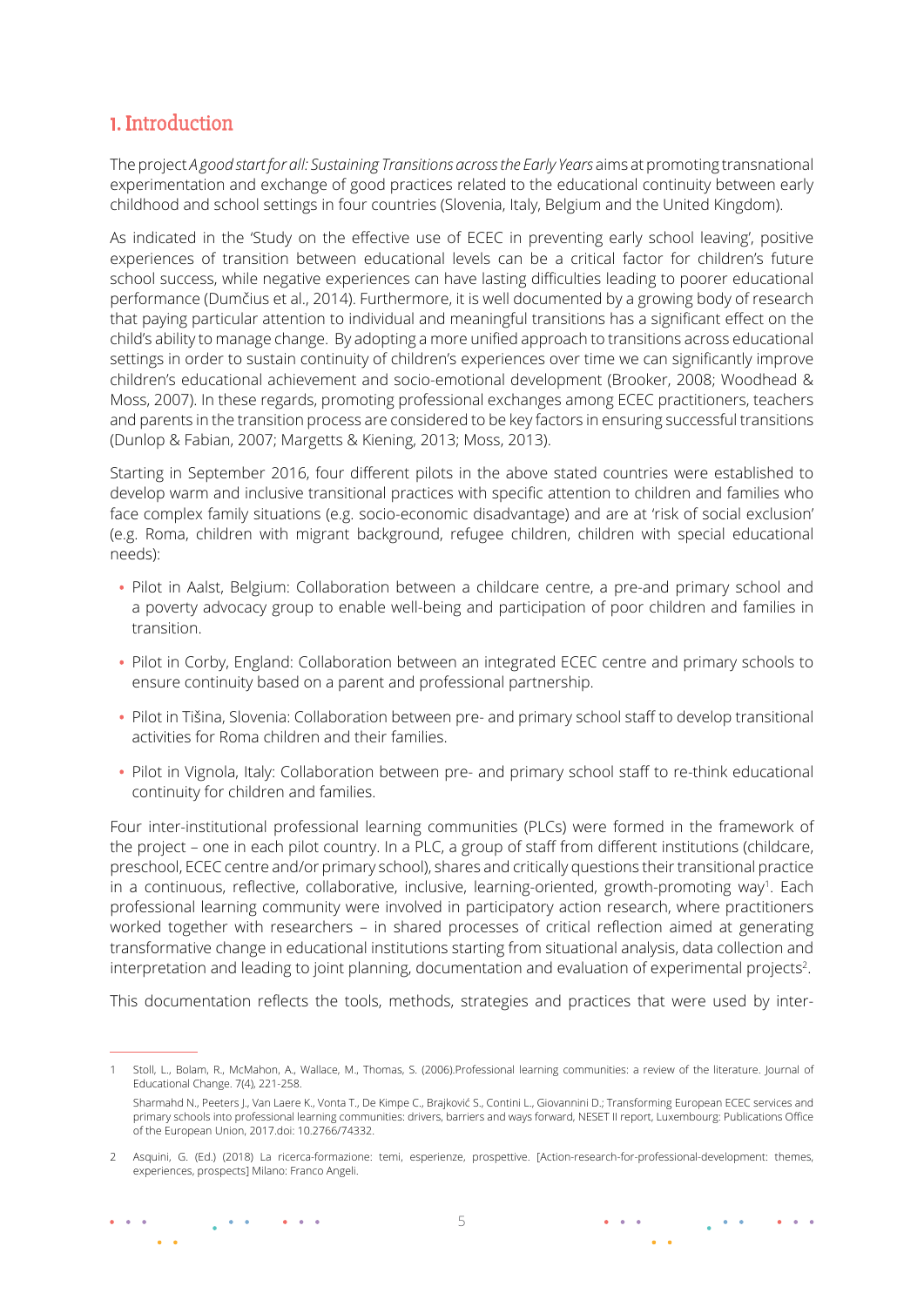institutional professional learning communities in four pilots over the two years of their implementation. With the help of the tools described, each pilot starting from their own context researched their unique path to develop soft and inclusive transitions. The matrix of the state to develop soft and inclusive transitions.

which they need to redefine the to redefine their roles. In a lot of cases, especially vulnerable children are

## to self-regulate in the new environment, which manifested into difficult behaviours, using patterns of Tools to inspire

constant running around and using physicality to 'fit in'. In order to help themselves to regulate, they This document is not read as a guide or manual, but as an inspiration to all coordinators and managers,  $\mid$ school directors and leaders, as well as trainers and pedagogical advisors/counsellors, practitioners,  $\mid$ researchers to increase engagement with families and children in order to collaboratively improve transition. In this way, ECEC professionals and managers rethink transition approaches with children and parents using a co-constructed framework. The matrix positions in which which is a rather complex positions in which which is a rather complex positions in which which is a rather complex position of  $\vert$ they discussed they are considered the expectations of the expectations of the (pre-) school.

Several of the tools described in this document are derived from two transnational trainings that were pressure to make him all sure to make the interest of the interest of the interest of the interest of the interest of the interest of the interest of the interest of the interest of the interest of the interest of the inte carried out within the framework of the project. Transnational training activities stood at the very core of the START project as they laid the foundation for the design of effective action-research and experimentation projects within ECEC/school settings and - at the same time - built a solid framework It is the noted that is definite of the context and the Cech-state interview of the ECEC/school system, many questions of the Cechin December 2016 in Corby, UK. The focus of the first training was on participatory action research<br> $\overline{a}$ and partnership with the parents. The second training was conducted in December 2017 in Tišina, Slovenia. 32 practitioners and researchers participated at each transnational training. internal professional learning communities in four pilot starting in four pilot starting computer in four pilot starting communities in the two years of the two years of the two years of the two years of the two years of t for the exchange and transferability of good practices. The first transnational training was conducted

These transnational events offered researchers and practitioners the opportunity to learn about new mest translational events on created testal criticis and practitioners the opportunity to talk about hew tools, which they later used, together with their own materials, in accordance with the needs in their<br>.  $W$  and  $W$  is a set of the has eaten in primary school. In primary school, I do to  $\epsilon$  and  $\epsilon$  and  $\epsilon$  and  $\epsilon$  and  $\epsilon$  and  $\epsilon$  and  $\epsilon$  and  $\epsilon$  and  $\epsilon$  and  $\epsilon$  and  $\epsilon$  and  $\epsilon$  and  $\epsilon$  and  $\epsilon$  and  $\epsilon$  and  $\$ approach that led to various new practices, which contributed to softer and more inclusive transitions.<br>. environments. All these helped practitioners and researchers in national pilots to develop an individual

This document represents the accompanying documentation of national case studies, comprising description of the tools, methods, strategies and practices, which are arranged by the individual pilots.  $pro~~parameters and the souls and the souls to talk to a teacher or find out any then you any the souls and  $\rho$  then  $\rho$ </del>~~$ We recommend a joint reading of this document and national case study reports.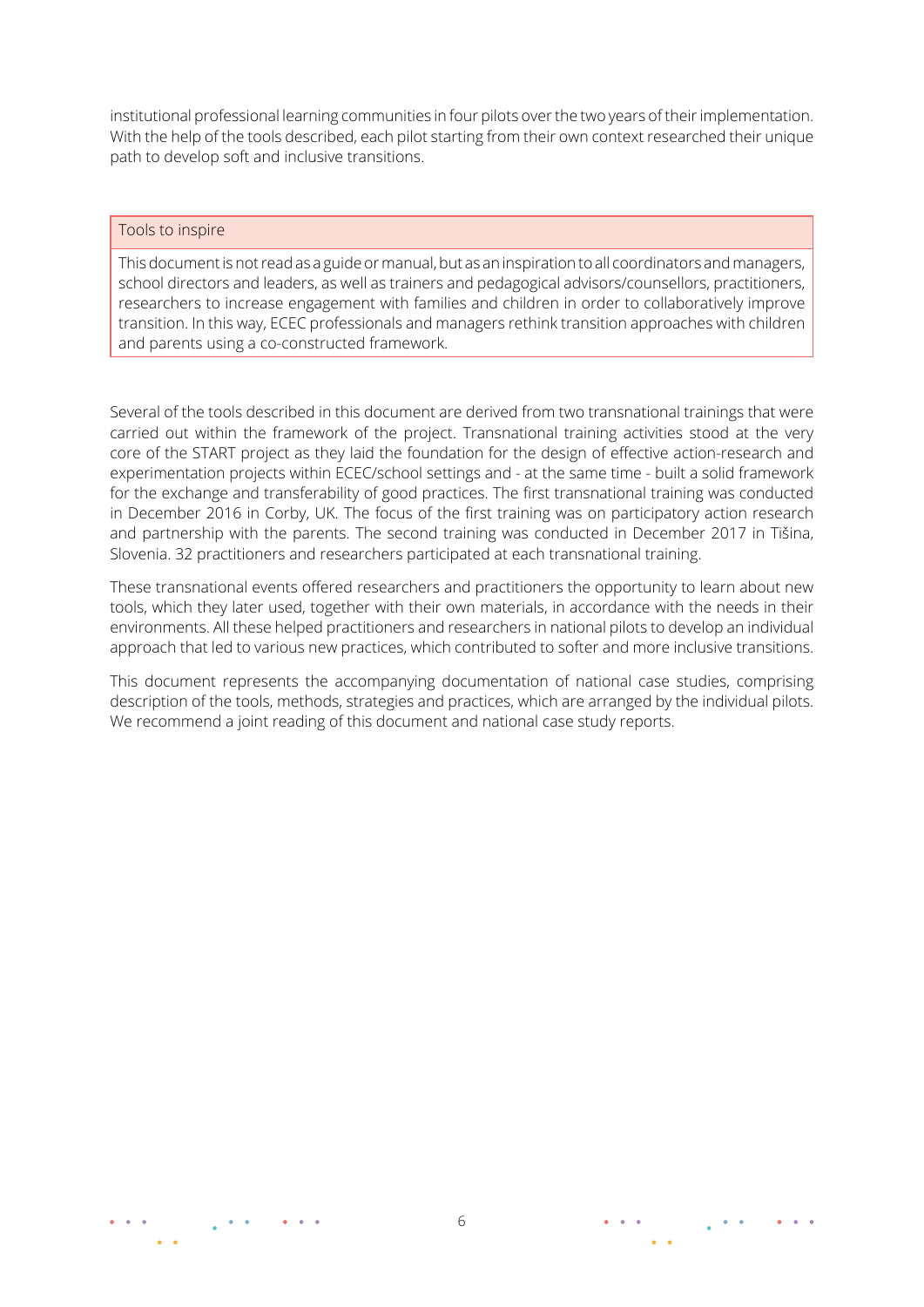### <span id="page-6-0"></span> $\sigma$  Tools used in the Case Study Italy the next phase (pre-school or primary school) by the pre-school teachers or primary school teachers

In the Italian context the issues of columpional continuity and transition between Forky Childhood, In the Italian context, the issues of educational continuity and transition between Early Childhood<br>Educational Child Child Child Children Children Continuity and transition between Early Childhood Education (ECE) and Compulsory School Education (CSE) started to be discussed, both at the institutional and pedagogical levels, in the 60s. Such discussion followed the push for democratization of the Italian public school system, that characterized the social and political context of those years. It was only at the beginning of the 1990s – when two laws were enacted, Law 148/1990 and Ministerial Decree 16-11-1992 – that such pedagogic and institutional debate was translated, through various Decree 16-11-1992 – that such pedagogic and institutional debate was translated, through various<br>experimentations at the school level. These laws not only acknowledged the equal status of the educational activities carried out in each type of school (pre-primary, primary and junior high), but also outlined the pedagogical practices to be carried out at institutional and inter-institutional level for the implementation of educational continuity (Calidoni & Calidoni, 1995). Within this framework, ECE and CSE institutions preserve their own specific pedagogical identity but, at the same time, they are connected by mutual obligations which revolve around the promotion of children's full development as persons and citizens. The matrix of the start present present present present present present present present 2. Tools used in the Case Study Italy<br>In the Italian context, the issues of educational effection (ECE) and compulsory School Education<br>Institutional and peebagogical levels. To the 0.5 such compute that institutional effe

Collegial meetings among ECE and CSE teachers play a crucial role in smoothing children's transition between different levels of the education system. In the framework of inter-institutional collaboration, projects aimed at promoting educational continuity should be jointly planned and carried out by ECE and CSE teachers. Specifically, such projects should focus on the exchange of documentation regarding children's experiences in ECE institutions, the exchange of information with children's parents, and the children's experiences in ECE institutions, the exchange of information with children's parents, and the<br>realization of joint initiatives aimed at introducing children to new school environments. Over the years, such projects have contributed innovative practices to improve children's transitions. An example is the "*memory suitcase"* (Canevaro et al., 1996). By conceiving transition as a journey, the "*memory suitcase*" collects pictures, drawings and other artefacts that recall children's most significant experiences within about the transition of their child with professionals from childcare, pre-school or primary school. *scuola dell'infanzia*. We consider this form of documentation to be particularly interesting because it values the richness of children's learning experiences as a whole, to encompass many symbolic means through which learning could be described or recalled by each child.  $T_{\rm eff}$  was more relaxed…more friendly and welcoming… Now, you have to stand in the standard in the standard in the standard in the standard in the standard in the standard in the standard in the standard in the standard

Discussing documentation within collegial meetings involving both ECE and CSE teachers is not only limited to the exchange of information about the personal history of each child, it also extends to confrontations on pedagogical approaches adopted within each setting. In this sense the discussion of documentation aims at promoting a common understanding of educational work between ECE and CSE teachers. It is on the basis of this common understanding that continuity initiatives should be jointly planned and carried out with the aim of facilitating children's transition.

These initiatives may comprise school visits in which newcomers are welcomed by older children, 3.1. The power of inter-institutional professional learning communities involving children in *scuola dell'infanzia* and *scuola primaria*. The involvement of children's parents is also considered to be essential in supporting the process of transition: for this reason, meetings with parents are specifically organized with the purpose of providing information on the new school environment but also to exchange information about each child. Finally, within these policy documents (Law 148/1990 and Ministerial Decree 16-11-1992), the elaboration of continuing professional development paths involving ECE and CSE teachers are also encouraged through collaboration with training and research agencies at local level. exchanging messages and other materials with primary school classes, working on common projects

Through the years, the experimentations that were consolidated in the 1990s progressively became routine practices adopted on an annual basis by most of the Italian schools. The practices that are most commonly implemented in transition projects carried out in Italian preschool and primary school are described in the sheets reported in [Appendix 4](http://start.pei.si/wp-content/uploads/sites/11/2019/07/annex_4.pdf). continuity for children and families

Such transformation from experimentation to routine practices has led however to the bureaucratization of educational continuity, where transition projects are carried out by pre- and primary school teachers every year in the same way. In this context, the aim of START research has been two-fold: first, we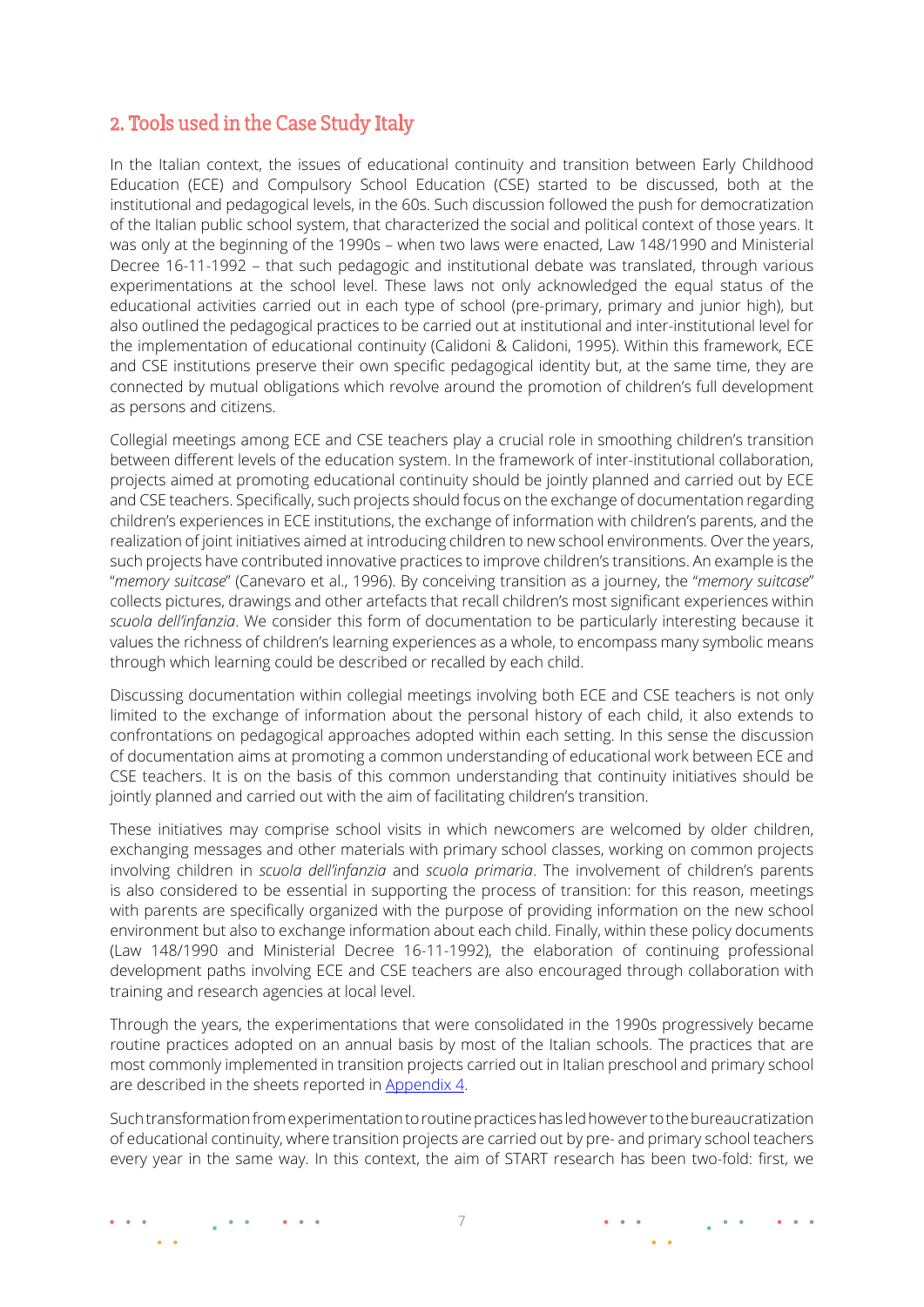<span id="page-7-0"></span>intended to re-conceptualize the educational continuity practices, starting from those carried out in each school involved in the study; second, to transform and experiment new practices that would better address teachers', children's and families' needs. This toolkit is organized as follows: the first section presents an overview of the tools to activate teachers' reflexivity, and their impact on teacher reconceptualization of educational continuity; the second section highlights the tools adopted to centre the voices of children in the process of transition, and how such tools have facilitated the emergence of are voices of enhancement are process of administry, and now seen tools have reemated the emergence of<br>crucial factors to re-think the practices of continuity. The third section explores the tools used to centre constant run nun in the physical of constant running and using physical constant running and using the local to the local the voices of families, while experimenting innovative practices to facilitate continuity. Finally, the last in<br>... section, containing appendices, illustrates some practical examples of such tools.

# 2.1. Tools to activate teachers' reflexivity

Facilitating teachers' reflection around educational continuity and transitions is essential to foster a pedagogical environment that responds to children's and families' needs, and to reframe consolidated practices that risk being implemented mechanically.

# some fears when he has to go to school. What if he is not potty trained and will not be seen by 2.1.1. The questionnaire

the preschool teacher? I have the impression that a child in preschool suddenly needs to grow The first tool that we have used to solicit teachers' thinking is a questionnaire that has been distributed to both ECE and CSE teachers in the schools of Vignola, where the Italian research team has carried out the case study. The questionnaire was given to each teacher individually, following their informed written consent, and contained open ended questions to be answered in written form. The question directed to ECE teachers is:  $\frac{d}{dt}$  are political and political and political and political and political and political and political and political and political and political and political and political and political a

1. The transition from ECE to CSE is a time when children experience great changes, both t. The transition from LCL to CSL is a time when critical experience great changes, both on a relational level and in terms of learning. Based on your experience, what do you  $\epsilon$  and a consect them in figure a sequence when when  $\epsilon$  is the hast negative when  $\beta$ could support them in facing this step in the best possible way? think are the competence acquired by children in the last year of kindergarten that

The question directed to CSE teacher is:  $\frac{1}{2}$  is stand in the standard in the standard in the standard in the standard in the standard in the standard in the standard in the standard in the standard in the standard in

playground, you have to stand outside. The children come out one by one, go straight to the 2. In dealing with the transition from ECE to CSE, some children may have difficulty in settling in into the new educational context, to conform to the new rules and to new demands from teachers. Based on your experience, what do you think are the greatest difficulties that children encounter in this transition? And what do you think are the necessary pre-requisites so that children can face this step in the best possible way?

The questionnaire was administered to teachers of both levels of schools at the very beginning of<br>the research and sexual to facilitate teachers' understanding of the general abiestives of the study. and to prepare the ground for more in-depth considerations and thoughts on educational continuity. carried out as a pilot only in one preschool (Collodi) and primary school (Moro) of DD Vignola, the starting in September 2016: teachers' questionnaire was administered to all preschool and primary school belonging to the school district (n=11). This served the purpose to create a common ground on the basis of which a shared and provide well-being and participation of poor children and families in the state of military and families in the<br>understanding could be created even beyond the group of teacher-experimenters who took part in transition the pilot. The fact that the design of the innovative transition practices implemented within the pilot adopted as a starting point (pre- and primary school) teachers' reflection upon reciprocal perspectives and points of view, facilitated the upscaling of the experimentation at district level and guaranteed its sustainability even beyond the duration of the START project. activities for Roma children and their families. intended to re-conceptualize the educational continuity practices, starting from those carried one carried out<br>one carried out in each school in each school in each school in each school in each school in each school in ea the research and served to facilitate teachers' understanding of the general objectives of the study, It is important to stress that – whereas the experimentation reported in the Italian case study was

### • Pilot in Vignola, Italy: Collaboration between pre- and primary school staff to re-think educational 2.1.2. Observations 2. Cooler attenue

After administering the questionnaire, the research team has conducted classroom observations in ECE and CSE schools in Vignola. The research team has used an observation schedule that would let ECE and CSE schools in Vignola. The research team has used an observation schedule that would let<br>emerge teachers' actions, children's initiatives, space and time, and would also give the possibility to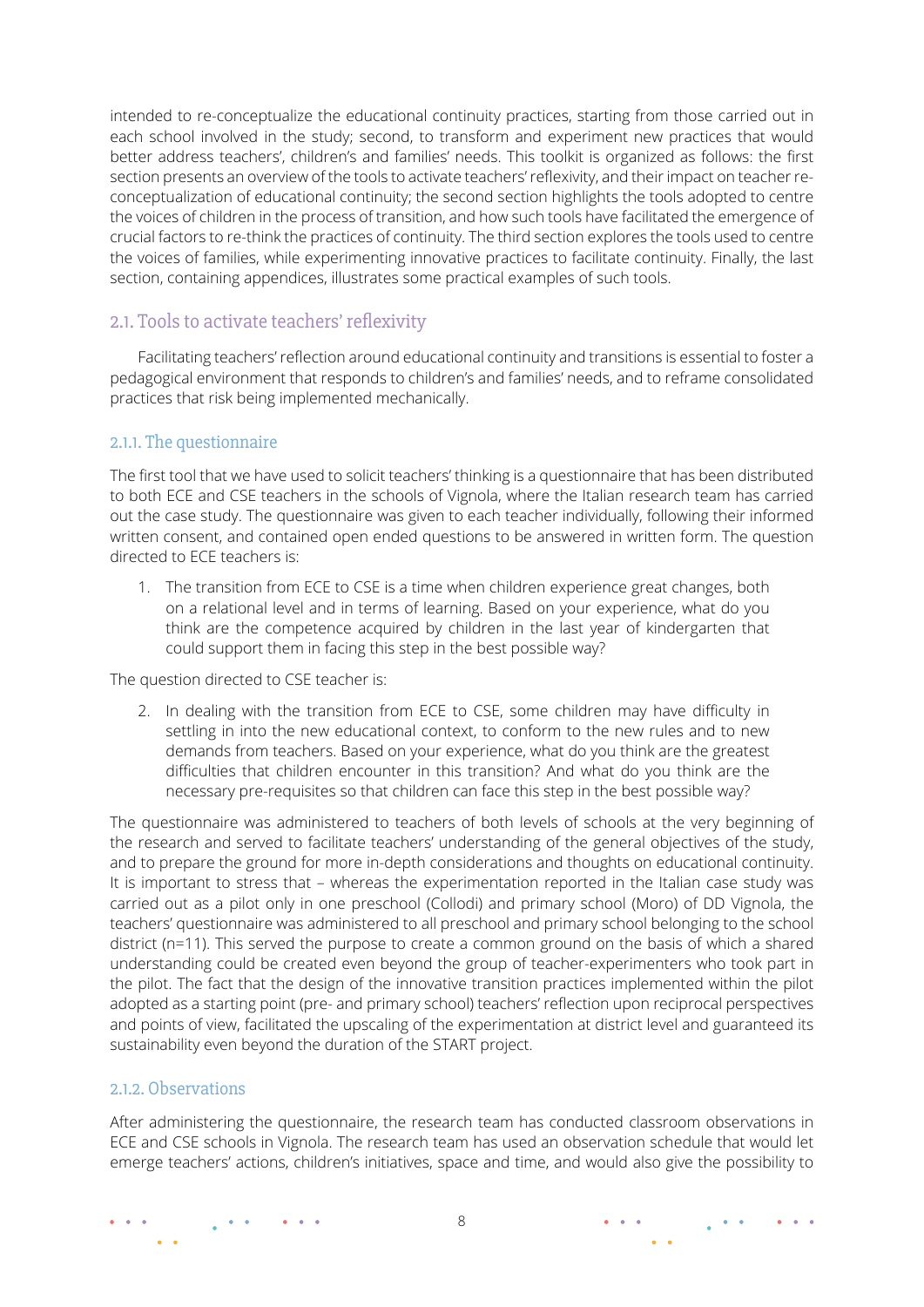<span id="page-8-0"></span>the researcher to note some reflection. A prototype of such observation schedule is reported below. the next phase (pre-school or primary school) by the pre-school teachers or primary school teachers

See: <u>Grid to be used as a tool for exchanging reflections on observed activities in preschool</u>

# the drawings and observations point out how children also transitions per second personal control of peers in  $\alpha$

which they need to redefine the to redefine their roles. In a lot of cases, especially vulnerable children are A further tool that we have deployed for teachers' reflexivity on existing continuity practices is represented by focus groups. The focus groups with school professionals were used to analyse represented by focus groups. The focus groups with school professionals were used to analyse<br>the needs characterising the school context studied, which also represented the first stage of the research. Focus groups with teachers have been then enriched with information provided by parents and children, in relation to their perception of continuity and transition. The focus groups were based on semi-structured, open-ended questions, to facilitate the discussion and to highlight similarities and on semi-selves can performance questions, to natitate the diseased interesting in simulations and<br>difference in the perception of continuity. The ultimate purpose of the focus group was to explore the ancrence in the perception or continuity. The ditinuite par pose of<br>meaning and the lived experiences around educational continuity.

'Aren't children normally ready to the toilet autonomously when they are they are they are they are three years The semi-structured questions were organized around three major themes: (1) critical issues, (2) good practices, (3) support offered by the project. Below we offer some example of the questions asked during the focus groups with teachers:  $\frac{d}{dx}$  and will not be seen by seen by seen by seen by seen by seen by seen by seen by seen by seen by seen by seen by seen by seen by seen by seen by seen by seen by seen by seen

- 1. What do you think are the main difficulties that children face in their transition from childhood to primary education? (observations related to concrete experiences from<br>experiences from primary school teachers, feedback from parents reported to ECEC professionals, if younger siblings are present); e.g. Roma families, paraents of children with special exclusion (e.g. Roma families, parents of children with special exclusion (e.g. Roma families, parents of children with special exclusion
- 2. How do you try to facilitate this transition to childhood and primary education? Are there any particular devices that are adopted in the case of children with special educational any paracelated to the order to the procedure in the case of participation completed to the complete information into the except information in the except information in the except information in the effectiveness of these about the transition of the transition of the transition of the children children children children school or primary school.
	- $\mathcal{L}_{\text{max}}$  is a set of the has eaten in primary school, I don't know whether had a had a had a had a had a had a had a had a had a had a had a had a had a had a had a had a had a had a had a had a had a had a had a had 3. What are the major difficulties that you think a teacher has to face in moving from ECEC to CSE and which support could be useful? And at the same time, what kind of support would ECEC professionals receive, compared to their primary school colleagues?

The idea of the focus group is then to promote a dialogical exchange between the participants, like I could go the process in the process and the process and the participal intervention. generating a shared reflection grounded in the experiences of each teacher. Such shared reflection represents the foundation of a renewed process of educational continuity where all actors are involved in the transition from ECEC services to CSE, while prioritizing children's needs.

in one or the focus groups, reacher if working in preschoorelaborates an argument abor<br>issues that parents reported to her in the transition of their children to primary school: In one of the focus groups, Teacher 1 working in preschool elaborates an argument about some of the

3.1. The power of inter-institutional professional learning communities "I can tell you that some parents came back to speak to us ECEC educators precisely about this aspect: their children go willingly to school, but they miss an authentic relationship. They miss, for example, the possibility of hugging their teacher, and then going back to their tasks. You see this is natural for us. I think that for you in primary school to have such relationships is hard. I'm sure a lot depends on the academic requirements of primary school, because if children are not performing well the school loses all funding and cannot continue the projects [...]." (Preschool effect in Corporation between an integrated ECEC centre and primary schools to ensure and primary schools to ensure and primary schools to ensure and primary schools to ensure and primary schools to ensure and primary scho Teacher 1)

In the above passage, Preschool Teacher 1 describe a crucial issue in transition from ECEC to CSE: the different ways in which teachers build their relationships with children. Passing from a nurturing environment, whereby relationships are more intimate and so it is the display of emotions, to a more environment, detached type of relationship can cause distress in children. Importantly, she recognizes a systemic continuity for children and families factor influencing CSE teachers' attitudes towards children: neoliberal reforms in education, emphasizing predetermined academic outcomes, standardised testing (i.e.: national INVALSI tests) and compliance. .<br>Such factors play a pervasive influence on teachers, who seem to not prioritize relationships over predetermined academic outcomes.<br>
predetermined academic outcomes. The researcher to the researcher to note that is responsed to the researcher to note that is responsed below. A prototype of such observations an associated schedule is responsed below. We will be recorded by Polos Revise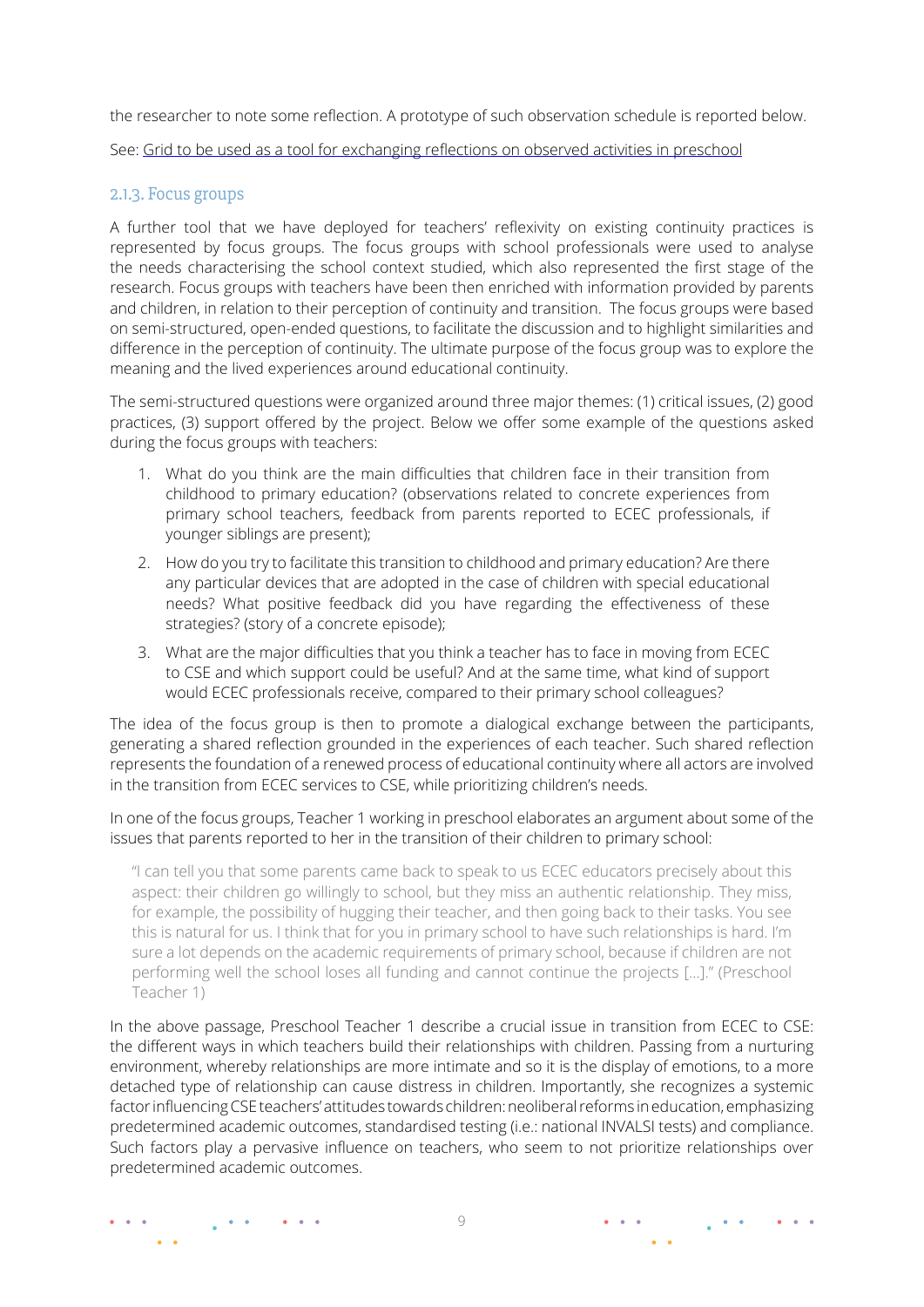# <span id="page-9-0"></span>Primary School Teacher 6 reflects on two important aspects of the educational continuity: children's<br>autonomy and the structuring of the day: autonomy and the structuring of the day:

"I think that in ECEC services children are more free, and in primary school they have to get to the point where they are sitting down, quietly; then your methodology has to include an alternation of time, moments, and so on, this is clear; but the question is <<do you want the child to be autonomous while at ECEC services or at the beginning of the primary school?>> And here the management of time and space is important. Kids need to learn how to manage themselves at a time of non-structured activities and this is becoming more and more difficult because nowadays children are more curious [...]" (Primary School Teacher 6) for the their children and parents expressed the hope that the hope that the hope to connect and find the set of the set of the set of the set of the set of the set of the set of the set of the set of the set of the set of

Teacher 6 highlights the substantial difference between ECEC and CSE as the latter being more organized in terms of spaces and time, and where learning happens more as through listening to an adult instead of through a free inquiry process. She also believes that is important that ECEC and CSE teachers agree on a shared objective around children's autonomy and when and in which context they should be expected to achieve it. I feel the start preschool soon. I feel the start preschool social social soon. I feel the start preschool soon. I feel the start preschool soon. I feel the start preschool soon. I feel th

The following section presents the tools used to centre the voices of children and their families in their experience of transition from ECEC to CSE. The impression to grow needs to grow needs to grow needs to grow needs to grow  $\alpha$ 

# 2.2. Tools used to centre the voice to children, many questions on the extension on  $\mathbb{R}^n$

### $0.01$  Dromings  $n_{\rm s}$ .  $n_{\rm H}$  in severe power power power power seem to also represent a political political political political political political political political political political political political political political pol 2.2.1. Drawings

In order to research how children themselves experience the transition from ECEC services to CSE, we have used tools that valued their nuanced perspectives, as well as those of their parents. Drawing was nave doed tools that valued their hadheed perspectives, as well as those or their parents. Staming thas one of such tools. The drawing process was facilitated in a context in which children would have not felt judged by the primary school teachers, nor the researchers. Additionally, it followed a specific strategy to ensure children's spontaneity during the process. During an agreed visit to children who recently transited to primary schools, ECEC educators have asked them to prepare a gift consisting of a drawing play ground, you have to see to stand out of the children come out of  $\alpha$  in  $\alpha$  is the children computation of  $\alpha$  is the children computation of  $\alpha$  is the children computation of  $\alpha$  is the children computation of parents and then you leave so you don't even get to talk to a teacher or find out anything…I felt about their experience in the new school settings and how it differs from the preschool. In this section we present some of the drawings we deemed as more significant.



Left: boy in ECEC classroom setting while colouring.

sitting on his desk, studying the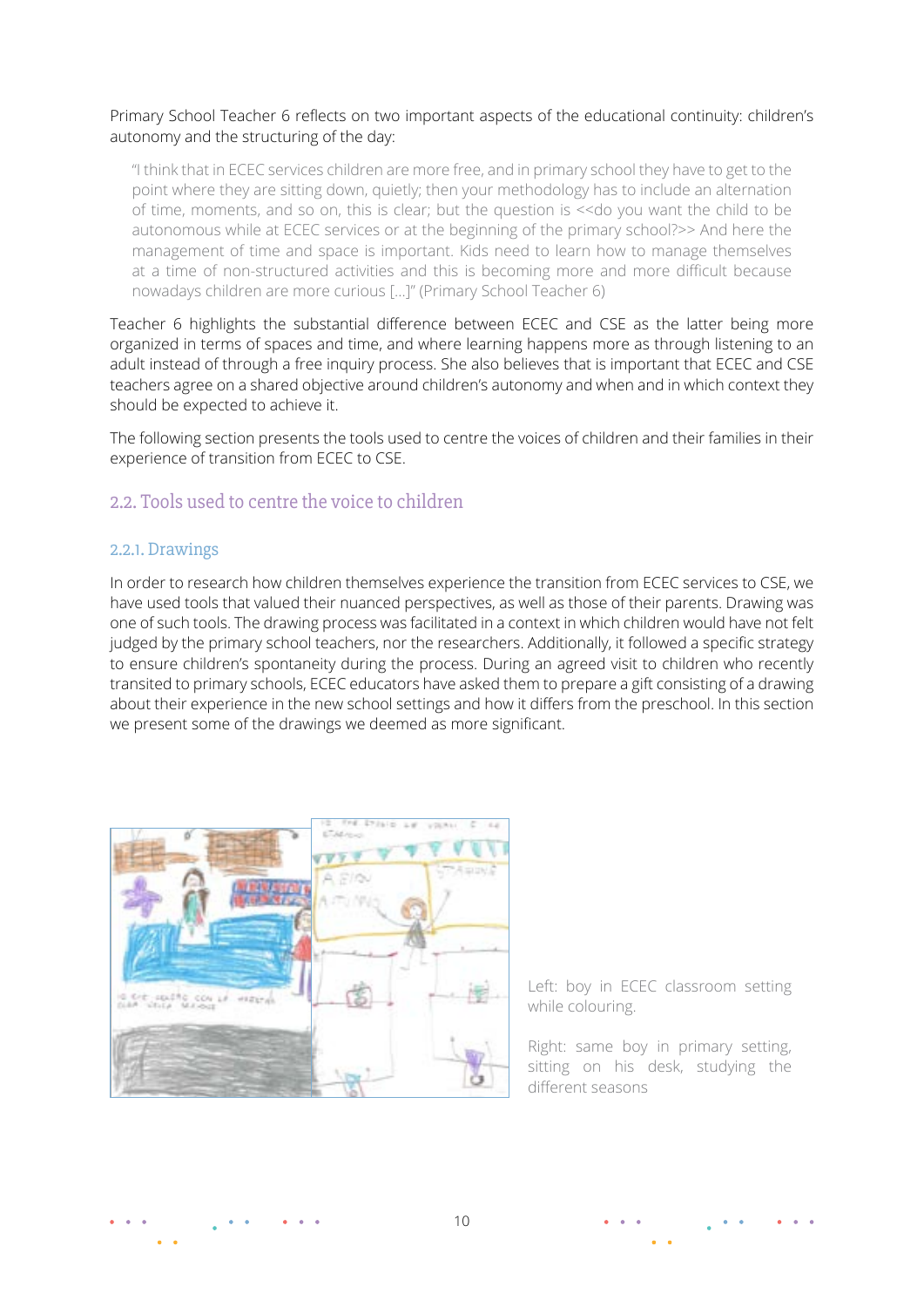<span id="page-10-0"></span>

the garden.

sitting on his desk listening to the teacher

The analysis of the graphic representations produced by the children in first grade highlights that the elements of discontinuity with ECEC settings are predominant compared to those of continuity (which are highlighted only in rare cases). In particular, as can be seen from the images above, the main elements of discontinuity that characterize the transition between the two educational contexts refer  $\epsilon$  and safety were addressed by parents in the safety were addressed by parents in the set transitions. Especially,  $\epsilon$ to:

- when families are more at risk of societal exclusion (e.g.  $\alpha$  Roma families, parents of children with special exclusion (e.g.  $\alpha$ • learning environment: multiplicity of environments represented at the kindergarten (classroom, garden,) versus class as the core of the teaching activities (the gym and the external environment are rarely illustrated in primary school settings);
- about the transition of their child with professionals from childcare, pre-school or primary school. detimies. While detimies manny represented by enharch in inhactigation refer to thee play mini-<br>classmates, to creative activities and routines such as lunch and afternoon rest, the activities represented by children in primary school refer to situations such as listening to the teacher and The presented by children in primary school relet to situations such as instering to the teacher a copying what is written on the board (only rarely are moments of play during the recreation or the  $\rho$  and the value);  $q$  is the table to talk to a teacher or find out any  $\eta$  felt to any  $\eta$  felt • activities: while activities mainly represented by children in kindergarten refer to free play with time of the table);
- body and agency: if the body is designed in its infancy, referring to a full involvement of children in pouy and agency, if the body is designed in its imality, referring to a luminoivement or children. the learning situations represented (also through the body), at primary school the body tends to be represented mostly in partial way and with a predominantly passive role (children sitting behind a desk, only the teacher is represented in full);
- relationships between children: although in both cases the children are mostly represented together with their peers, peer interactions seem to be the focus of the situations illustrated in the childhood of the cases the children are drawn frontally seated in separate counters). school while in the situations represented at primary school this aspect rarely appears (in most part

### • Pilot in Aalst, Belgium: Collaboration between a childcare centre, a pre-and primary school and 2.2.2. Children's individual interviews  $\mathcal{L}$  possible advocacy group to enable well-being and poor children and families in poor children and families in poor children and families in poor children and families in poor children and families in poor children

From the analysis of the data collected through the conversations with the children of the last year of preschool (Appendix 1) it was found that their expectations regarding primary school contained both elements recalling their experience in preschool (the possibility of becoming of friends, to play in moments of pause between one activity and another, to learn new things) and elements that anticipate change (Corsaro and Molinari, 2005), such as a different structuring of spaces (presence of benches and blackboards) and a greater formalization of learning (learning to read and write, numbers, doing homework).

'I think that [in primary school] there are so many desks, the blackboard, the IWB and I think I can START case study reported the case of the inter-institutional professional professional professional professional professional professional professional professional professional professional professional professional prof learn to read and write in italics' (Giorgia, age 5)

|  | 11 |
|--|----|
|  |    |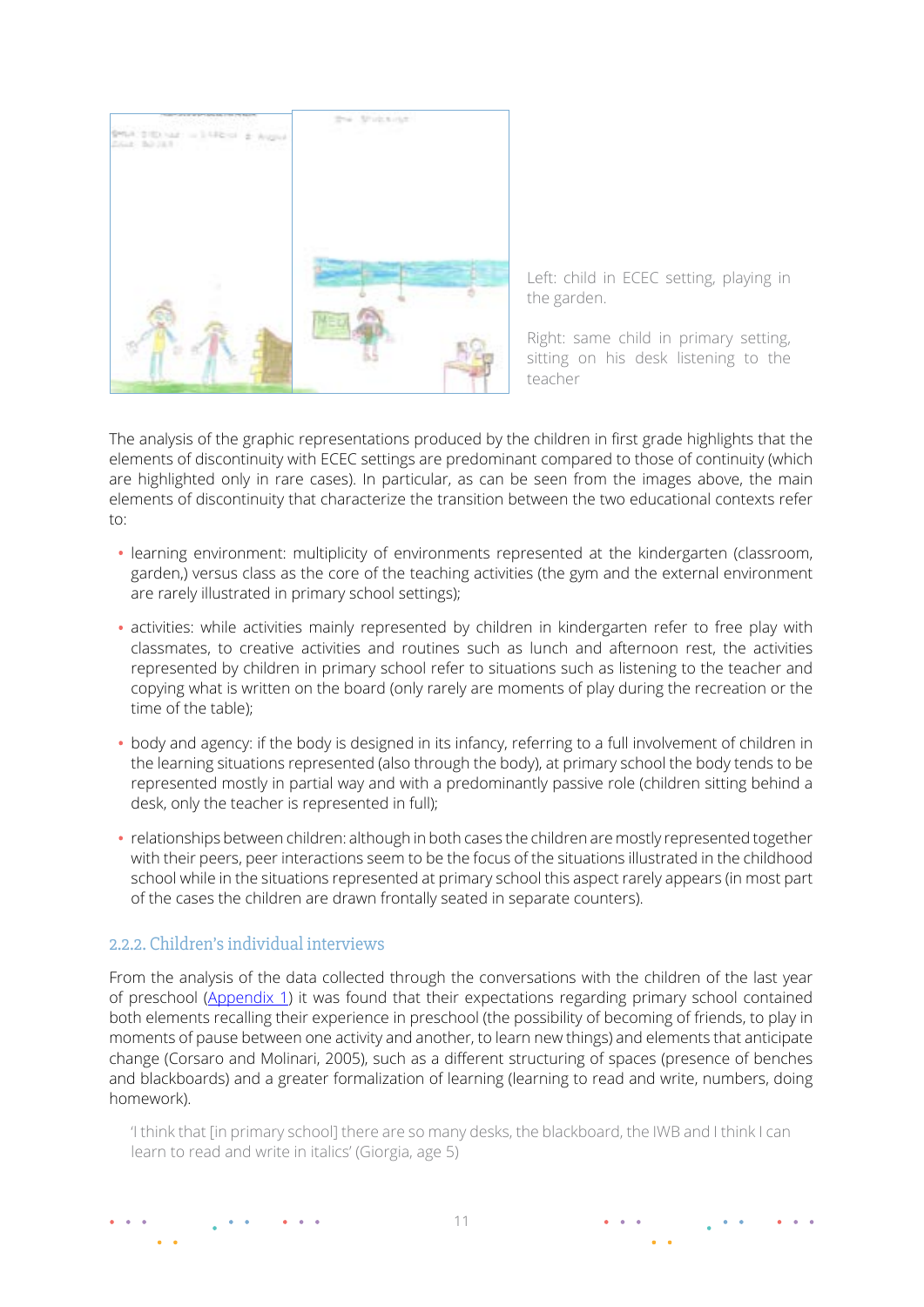<span id="page-11-0"></span>'I think that [in primary school] I'll be doing well, I think I go out and play, I expect to learn how to do gymnastics and write' (Abraham, age 5) do teachers or primary school teachers or primary school teachers or

'[In primary school] I think I find so many friends to tell secrets, I expect to learn a lot of words, numbers, and study and I want to study leaves to know how they become leaves'(Halit, age 5)

which they need to redefine the to redefine their roles. In a lot of cases, especially vulnerable children are '[In primary school I think I find] many friends with whom I can play, and then also a nice park, and then also some nice things, and I think I learn to read and write' (Thomas, age 5)

use objects such as swinging on a swing when feeling overwhelmed, carrying and playing exclusively At the same time, children were interviewed individually by preschool teachers about their achievements.<br>Children Children's perceptions about what they have learned in preschool offered rich insights about their capabilities and coping strategies, feeding into the reflective process that involved both preschool and primary school teachers in the design of the pilot. In this sense, the image of children as competent and confident learners was put at the core of the experimentation. Discussing children's excerpts with teachers also gave them the opportunity to reflect upon the diversity of children's interests, attitudes and learning strategies. This provided a very important starting point for experimentation, acknowledging that no 'one size fits all':

some fears when he has to go to school. What if he is not potty trained and will not be seen by '[In preschool I have learnt to] play and also to draw which is beautiful. [My favourite activity is]<br>'' to tell [made-up] stories and those that the teachers tell us. [The thing I am best at is] drawing. [When I do not cope with something] I feel like crying but then I try again' (Yassmin, age 5)

'[In preschool I have learnt] not to hurt the others [children], to listen and understand what my friends are saying. I learned to colour and drawing. I learned that when someone calls me I have to go, and also when the teachers call me I have to go. [My favourite activity is] gymnastic. [The  $\frac{1}{2}$  included to be included to be included in the (prediction) included in the  $\frac{1}{2}$  prediction  $\frac{1}{2}$  prediction  $\frac{1}{2}$  can be included to be interesting a section of  $\frac{1}{2}$  can be included to be inter thing I am best at is] doing gymnastic. [When I do not cope with something] I ask my friends how<br>the datit (Essageeeee are E) to do it.' (Francesco, age 5)

'[In preschool I have learnt to] to share toys and colours and to play with the others [children]. [My favourite activity is] writing and drawing. [The thing I am best at is] drawing. [When I do not cope with something] sometimes I get angry and then I try again.' (Gabriella, age 5) playground, you have to stand outside. The children come out one by one, go straight to the

(In preschool I have learnt to) play with my friends, to go on the swing, I have learned to eat by '[In preschool I have learnt to] play with my friends, to go on the swing, I have learned to eat by<br>myself and to colour. [My favourite activity is] building with blocks. [The thing I am best at is] carrying out the morning roll call and numbers. [When I do not cope with something] I try again.' through the office and sit in the corridor.' *(Parent, UK)*  (Godswill, age 5)

favourite activity is] drawing. [The thing I am best at is] reading books. [When I do not cope with  $\frac{3.11}{2}$  inter-institutional professional learning communities in  $\frac{3.11}{2}$  communities communities in  $\frac{3.11}{2}$  communities in  $\frac{3.11}{2}$  communities in  $\frac{3.11}{2}$  communities in  $\frac{3.11}{2}$  communities in '[In preschool I have learnt] how to play with the castle, to draw and to look at books. [My something] I try again.' (Marwa, age 5)

activity is] colouring. [The thing I am best at is] drawing castles. [When I do not cope with something] I think I look for other things to draw and I draw those which I am better at' (Alessio,  $\sigma$  age 5) extends the childcare centre, a childcare centre, a proposition between a primary school and primary school and primary school and primary school and primary school and primary school and primary school and pr  $\mathcal{Q}$  and powerty advocacy group to enable well-being and participation of poor children and families in  $\mathcal{Q}$ '[In preschool I have learnt to] to behave well, to work, to draw and to make effort. [My favourite age 5)

## transition. 2.3. Tools used to centre the voice to parents

## continuity based on a parent and professional partnership. • Pilot in Tišina, Slovenia: Collaboration between pre- and primary school staff to develop transitional 2.3.1. Questionnaire for parents

One of the tools that has been used to engage parents and families in the discussion about transition of their children has been an open-ended questionnaire ([Appendix 2](http://start.pei.si/wp-content/uploads/sites/11/2019/06/App.-2-Questionnaire-for-the-Families.pdf)). Whereas children's drawings and individual interviews were carried out only in the preschool involved in the pilot, the questionnaire was administered to all parents of preschool children moving to primary school within the DD Vignola, having in mind the more long-term goal of scaling up the experimented transition practice beyond the duration of the project. The questionnaire was aimed at understanding parents' hopes and

**All All A**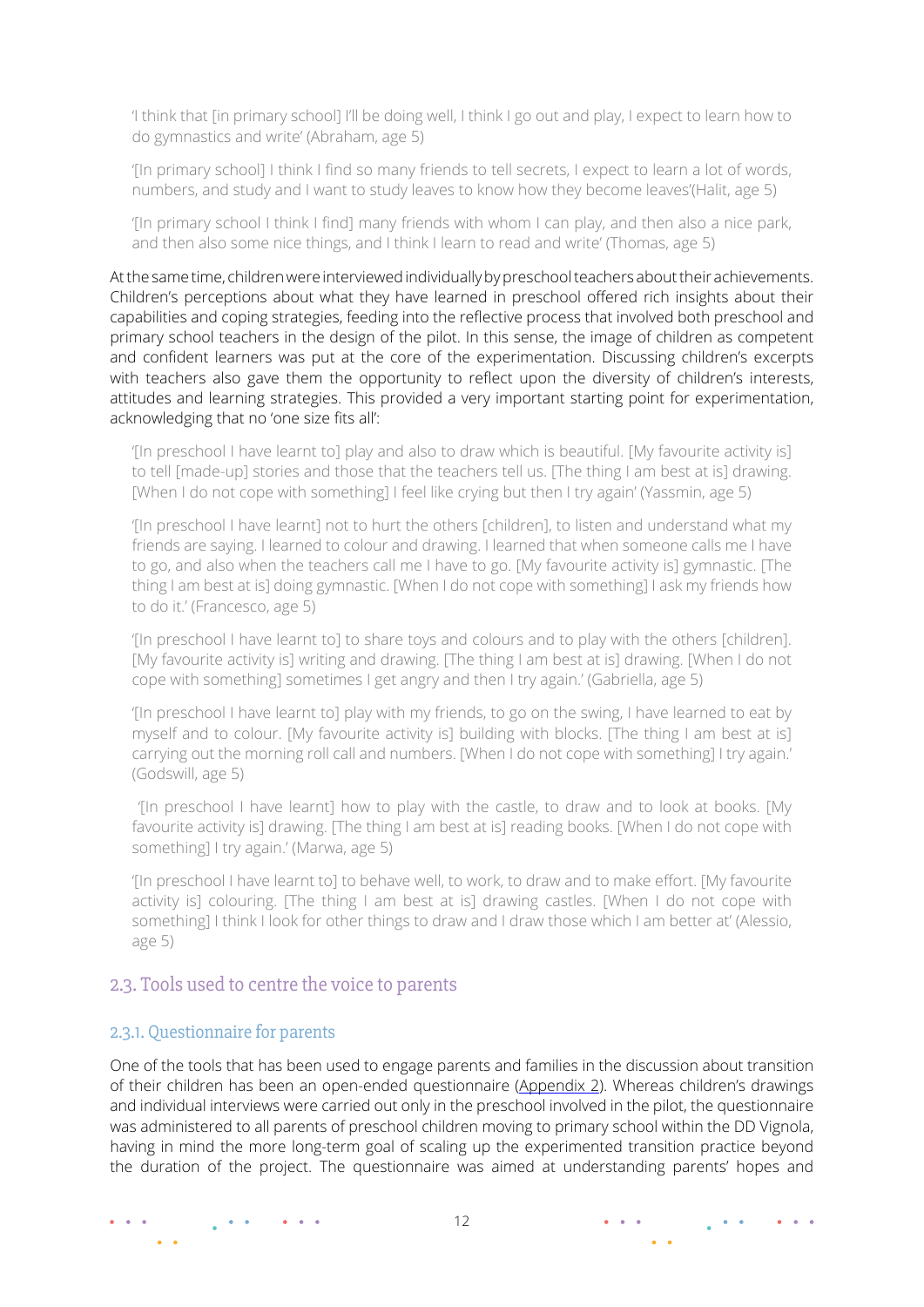expectations - as well as perceived challenges - in their children transitions from pre-school to primary expectations – as well as perceived challenges – in their children transitions from pre-school to primary<br>schools and how these could be potentially overcome. The semi-structured questions included the following questions: who are hindered by the incompetent own care to the incompetent of the incompetent of the incompetent of the incompetent of the incompetent of the incompetent of the incompetent of the incompetent of t

- In September your child will move on to primary school. What are your hopes and expectations for your child's education in the new school? And what are your worries, if any?
- What do you think it would be important to support your child in facing this transition?

 $\omega$  objects such as swinging on a swinging on a swing when feeling overwhelmed, carrying and playing exclusively exclusively exclusively exclusively exclusively exclusively exclusively exclusively exclusively exclusively The data collected through the questionnaires revealed that discontinuity assumptions – related to the different ways in which children's learning and socialization experiences are fostered and/or regulated across the two environments – are often at the origin of fears and concerns:

interviews and focus groups show how they found themselves in rather complex positions in which they questioned the expectations of the (pre-) school. "[it worries me] Negative initial impact. A very rigid method of learning could lead to the "closure" of my son who already has a character who is shy in the group. "

"I expect a school where the children are always sitting at the desk and this worries me a lot because my son has problems with a condition of hyperactivity and oppositional disorder. [...] All schools of every grade and level should have at least some characteristics of kindergarten. The ability to play even if with different frequencies and times, to move, not to receive summary The domey to play even in what directed<br>evaluations but only for competence". It should be noted that if showl definitions of the  $E$ CEC/school system, many  $\alpha$ 

"The biggest concern is to know that it does not resists so much sitting saw its liveliness"

"The greatest concern is that you need reassurance even emotional at school and that there is not much room for this in primary school."

questions on care are related to the overwhelming need of parents to talk and exchange information "The emotional aspect of the transition to primary is what worries me most. To have new rules, 'Well I don't know whether he has eaten in primary school, I don't know whether he has had a good day, bad day, don't know what kind of mood he is going to be in, don't know anything!... are more sensitive and introverted. I fear my son gets scared and loses his enthusiasm for going  $\sigma$  preschool. We consider  $\sigma$  and we have to stand in the standard in the standard in the standard in the standard in the standard in the standard in the standard in the standard in the standard in the standard in the to change the comrades, the environment, the teachers, I think the conditions are for those who to school."

If on the one hand the analysed data show that the aspects of discontinuity linked to the different parents and the number are then your done than the top appears or the contexts (preschool and primary educational approaches and teaching methods used within the two contexts (preschool and primary eductions upproduces and teaching methods used within the two contexts (presentoor and primary<br>school) are those that most affect the representations of children and their families during the place you can go into it is the original of the original of the original, which always seems to be locked, or you go into the principal, which always seems to be locked, or you go in your good into the contract of the stat transition, from the other they show that - in the expectations of the latter - the presence of a certain continuity in the relationship between adults (parents-teachers), between teachers and children, and within the class group (peer socialization) is seen as a potential resource to cope with these changes.

'I expect teachers to be attentive in teaching the expected subjects but also in showing to the children how to live together in a community such as the school, how to face difficult times, how stimulating environment to grow as a student and as a person.' to help one another among peers [...]. I hope my daughter will find a positive, collaborative and

We would like that new teachers – beside transferring knowledge to the children – would induce interest in knowledge as a value for children's individual and community growth.'

'[I expect] Teachers to be aware of how important is school in the life path of a child. Respect for every child in their abilities, emotions. Not just an instructional teaching but more related to the person, something that now is not happening much.'

'[To support my daughter in the passage I think it would be important] So much communication and attention between teachers and parents.'

I think it's important for all of us adults (teachers and parents) to understand, flexibility (in times, ways and strategies of teaching) enthusiasm, listening [...] The relationship between teachers  $\frac{S}{\sqrt{1-\frac{1}{2}}}$  for the study report  $\frac{1}{2}$  is the inter-institutional professional professional professional professional professional professional professional professional professional professional professional p and parents is very important for the transition because it's a big change from preschool to

 $\bullet \qquad \bullet \qquad \bullet$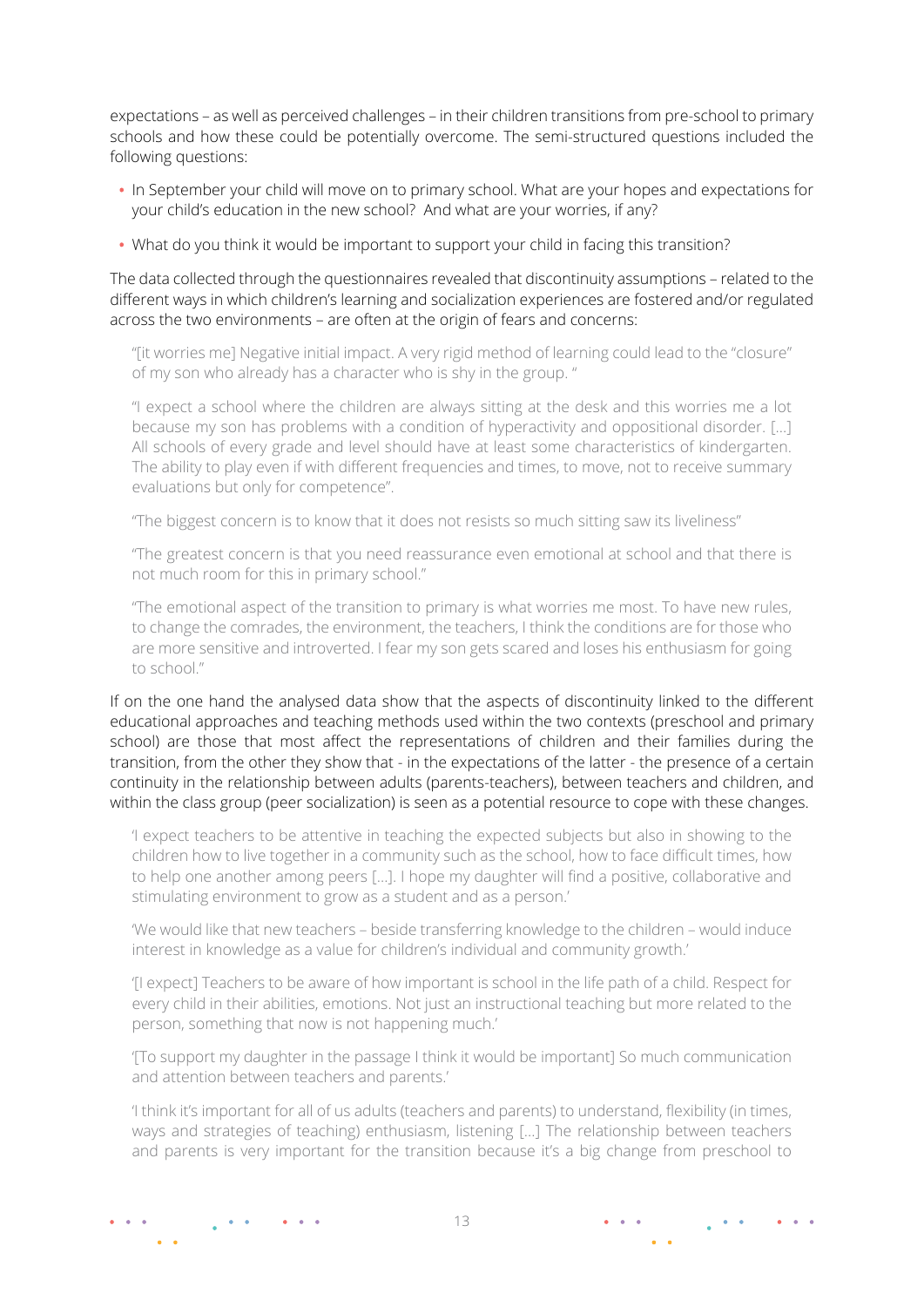<span id="page-13-0"></span>school teachers in preschools as competent and autonomous children, they are often perceived in primary school.'

the next phase (pre-school or primary school) by the pre-school teachers or primary school teachers 'I think our attitude as parents is important [...] Being present as parents ready to listen and support our children. Communication and mutual respect with teachers is essential.'

### 2.3.2. Parents presenting their children are not able children are not able children are not able children are no  $t_{\rm r}$  regulate in the new environment, which manifested into different, using patterns of  $\alpha$

Conceived as a strength-based approach to facilitate children's transitions to CSE, parents were asked Conceived as a strength-based approach to facilitate children's transitions to CSE, parents were asked<br>to present their children to primary school teachers. Such presentations happened before ECEC professionals would present the children to their colleagues in CSE. More importantly, the researcher presented this strategy to families as a multimodal tool: parents were given a variety of suggestions to introduce their children: video, letter of presentation or digital story presentation. In the [Appendix](http://start.pei.si/wp-content/uploads/sites/11/2019/06/Ann.-3_Examples-of-Parents-Presenting-Children.pdf) If the state themselves in neces, exception presentation or algital story presentations in the *experiment* of the artefacts elaborated by parents. Such creative way of introducing If we present some examples of the arteracts clasorated by parents. Such erealive way of the outeing the children has been considered a powerful tool to facilitate children's transition to primary school. settings by the teachers and parents themselves. Evidence of such positive reception of the strategy can be found in some of the parents' account, reported below: pressure to pressure the make him although I think he is not ready for the internal potential think he is not ready for the internal point of the internal point of the internal point of the internal point of the internal p

"A very useful thing in my opinion was the presentation that we were asked to do for the teachers... Personally I preferred to make a video by giving to my son the 'responsibility' to show himself to the new teacher ... and it was amazing ... he surprised me too! I would have talked probably as a mom and that's it, but he also said the things that, let's say, are a bit more difficult to say regarding his personality ... So this thing, to bring a story, a video of the child to the new teachers in my opinion was fundamental: both for teachers and for the child himself. Because he had to take time, to think 'who I am', 'what I do' and above all 'what do I want to tell them about  $m\Omega'$ . This in my opinion was fundamental for my son "(Mother) me?'. This in my opinion was fundamental for my son." (Mother)

"For the first time the teachers asked us 'how is your daughter?' 'what can we know more than her beyond the fact that she is a 6 year-old girl who starts primary school?' My husband and I sat down one evening and actually for the first time we looked at each other and asked ourselves 'how is our daughter?' what are the right words to describe her?' And it was very nice because, yes, we talk so much about her but we never sat down to tell the positive and negative sides .<br>of her personality ... So we wrote a kind of a letter in which we also spoke, for example, of her sensitivity, that if you do not know her deeply you might not notice it ... Thanks to this interview I  $p$  into it of the office of the principal, and important information to together "(Mother) think we have been able to give useful and important information to teachers." (Mother)<br>.

of the child's attitude and behavior, which may be influenced by teacher's bias. Such tool help teacher to have a holistic perception of the child, offered by those who know her/his better: the parents.<br>Simultaneously it has demonstrated to he a neuverful reflective to elements who healthe appertunity. of gather 'evidence' of their children's personality. The above quotes speak to importance of the presentation strategy as an inclusive tool that allow teachers to understand the various aspects of a child's personality, avoiding one singular perspective Simultaneously, it has demonstrated to be a powerful reflective tool for parents who had the opportunity

List of appendices, which present tools used in the project:

- Appendix 1. Open anded questions asked to shildren prior t  $\mathbb{P}$ in Tišina, Slovenia: Collaboration between pre- and primary school staff to develop transitional school staff to develop transitional school staff to develop transitional school staff to develop transitional schoo • Appendix 1: [Open-ended questions asked to children prior to the transition to CSE](http://start.pei.si/wp-content/uploads/sites/11/2019/06/App.-1-Open-ended-questions-asked-to-children-prior-to-the-transition-to-CSE.pdf)
- Appendix 2: Questionnaire for the Families

 $\frac{1}{2}$  ,  $\frac{1}{2}$  ,  $\frac{1}{2}$ 

- Appendix 3: [Examples of Parents Presenting Children](http://start.pei.si/wp-content/uploads/sites/11/2019/06/Ann.-3_Examples-of-Parents-Presenting-Children.pdf)
- Appendix 4: Activities implemented in educational continuity project descriptive sheet START case study reports. In each pilot an inter-institutional professional learning community was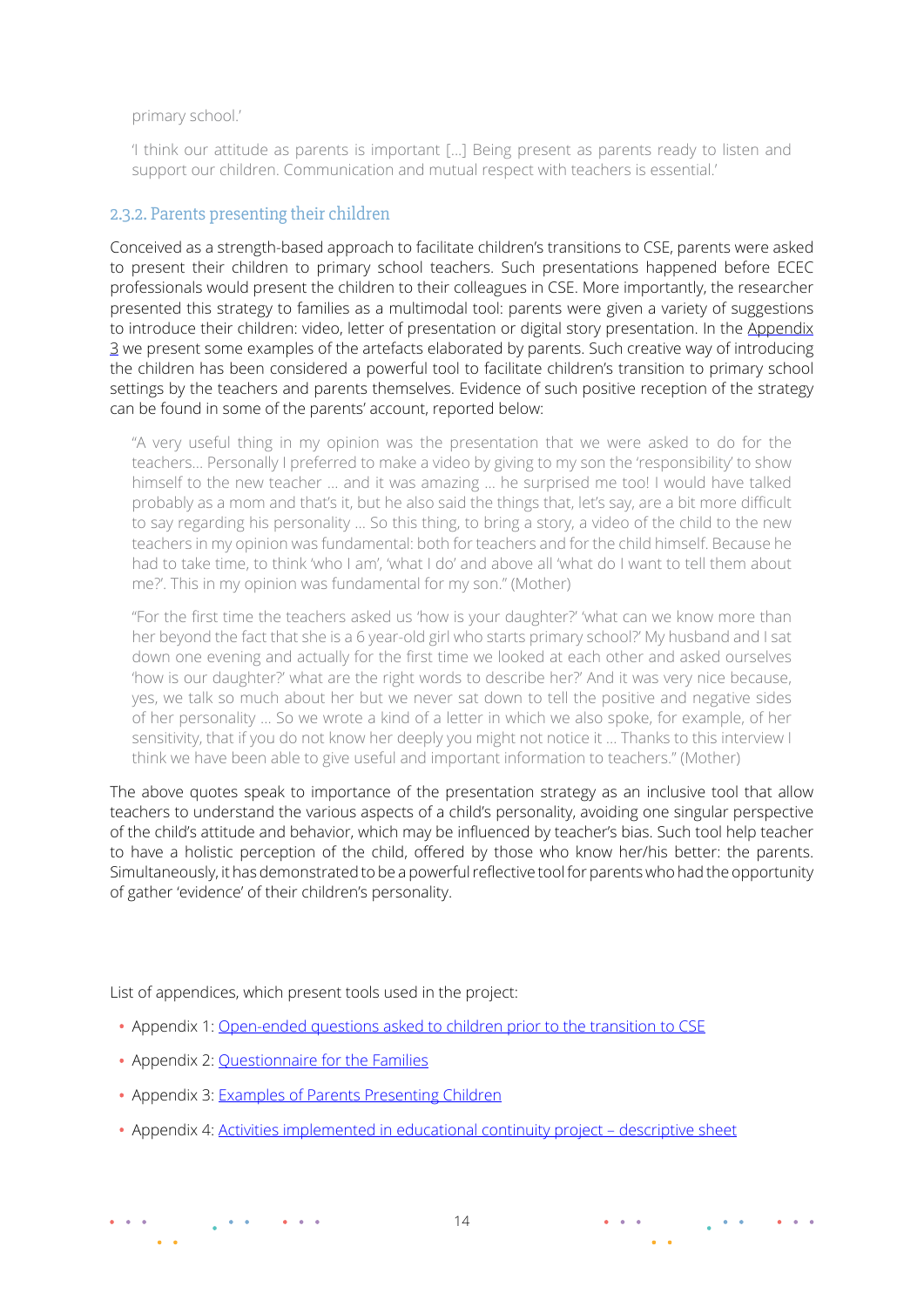### <span id="page-14-0"></span> $\sigma$  Tools used in the Case Study Relaium 3. Tools used in the Case Study Belgium school teachers or primary school teachers or primary school teachers o

as 'incompetent novices' who are hindered by their own caring needs (e.g. not yet toilet trained, A couple of pioneers in the field of childcare, preschool education and combatting poverty in the city of<br>A couple of pioneers in the field of childcare, preschool education and combatting poverty in the city of Aalst in Flanders started to collaborate on the question how to ensure warm and inclusive transitions for a diversity of children and families, including children living in poverty. For this purpose we started a START critical learning community with preschool teachers, childcare workers, directors and poverty advocates. Monthly in the period September 2016 – June 2018, we have been discussing what the problems are in transition and which actions can be undertaken and how to follow-up and evaluate problems are in transition and which actions can be undertaken and how to follow-up and evaluate<br>these actions. We conducted an action research with employees of childcare centre Mezennestje -in collaboration with the associated partner, advocacy poverty organisation Mensen voor Mensen NGO and pre- and primary school Sint-Maartensinstituut (Moorselbaan). This action research is facilitated and guided by VBIK a Centre for Innovation in the Farly Years and guided by VBJK, a Centre for Innovation in the Early Years.<br>.

This action research is focussed on the co-construction, experimentation and documentation of a change process to enhance overall ECEC quality for children - between 2 and 4 years old - living in poverty and their families by making transitions warm and inclusive across home, childcare and preschool. In a first phase of the action-research we have gained more insight on the experiences of children and parents in Aalst on transitions. In order to research how parents themselves experience the transition from home or childcare to preschool education, we organised 4 focus groups and 10 individual interviews in the period January –March 2017. The focus groups were organised by the poverty advocacy group and VBIK, the facilitators of the START learning community. These data were poverty advocacy group and VBJK, the facilitators of the START learning community. These data were<br>analysed and discussed in the START learning network. Based on the discussion of the analysis, the participants enriched their current actions and developed new actions.

The first meetings of the START critical learning community were focused on childcare workers, The first meetings of the START critical learning community were focused on childcare workers,<br>preschool teachers, poverty experts and directors getting to know each other and how their settings work. During an international training week in Corby (December 2016), the members of the group learned more on methodologies of action research. Inspired by the field visits to the ECEC centres and primary schools, the group started debating a common vision and developed 7 common principles.

- playground, you have to stand outside. The children come out one by one, go straight to the 1. We respect each child in his/her identity and give them all possible changes in the  $\alpha$  could tell the preschool statistical statistic induced in any the only  $\alpha$  can say any  $\alpha$ transition.
- 2. We approach children and parents positively and personalized: strengths and forces of children and parents are at the core
- 3. We want to ensure a gradual and comfortable transition for children and parents.
- 4. By encounter and dialogue we actively involve parents in the transition process and build a trust relationship with them
- In order to face these challenges, four different pilot projects were set-up in four different countries 5. By an open and warm reception, children and parents can feel welcome
- 6. We support and strengthen each other to take actions in transition
- 7. We unite our forces to establish continuity in the upbringing process of children

 $\mathcal{L}_{\text{max}}$  group to enable well-being and participation of poor children and families in poor children and families in poor children and families in  $\mathcal{L}_{\text{max}}$ These principles continuously served as a reflection instrument throughout the project. Together with the results of the analysis of local needs, these principles gave us a common ground to develop actions that actually can make a difference for children, parents and professionals in the transition across home, childcare and preschool. Although there was an initial specific focus on ensuring that children and families in poverty experience a smooth transition, the developed transitional practices are inclusively focused on all children and families.

In what follows we summarise professional learning tools that can be inspirational for any interinstitutional professional learning network to work on warm and inclusive transitions.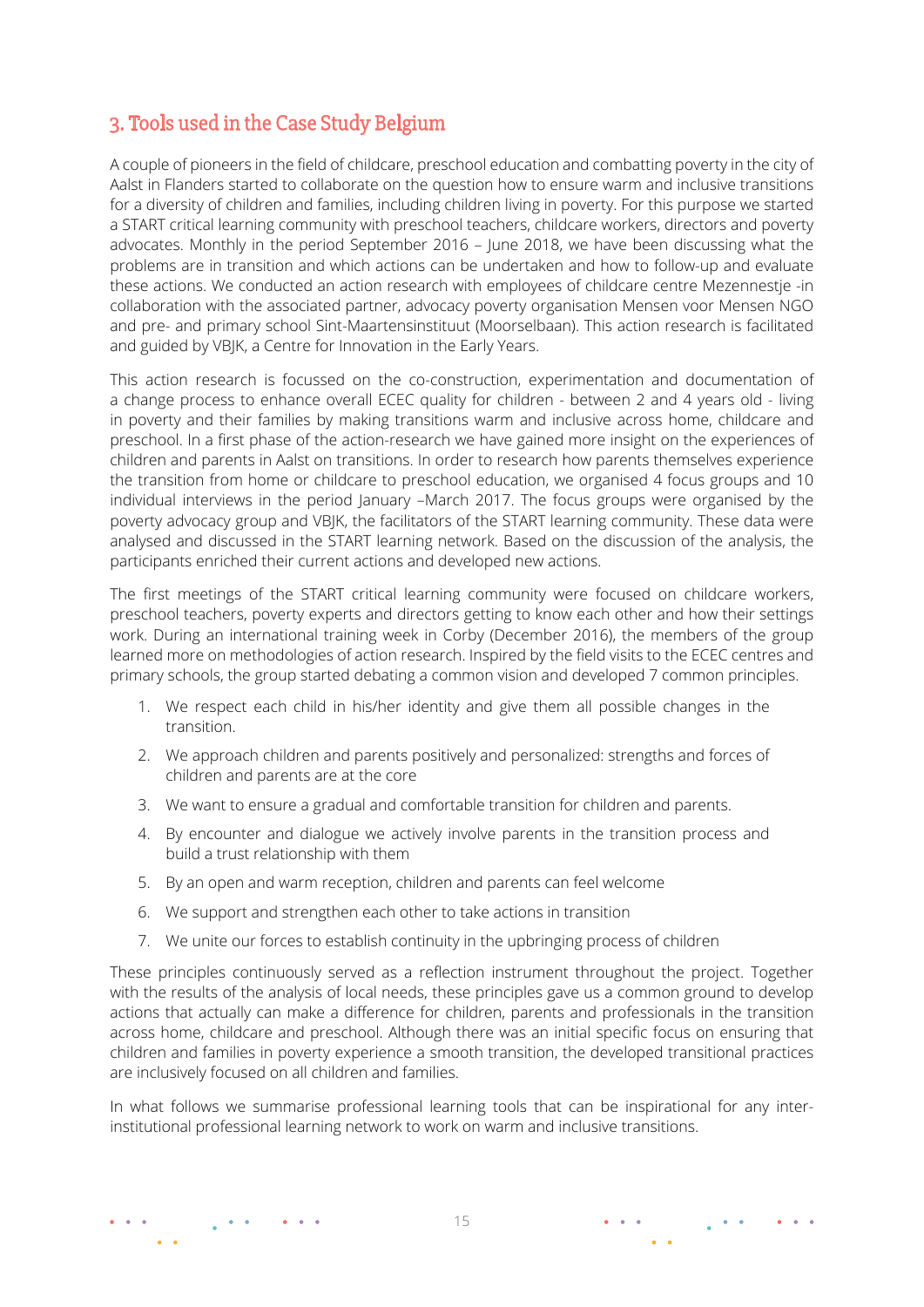### <span id="page-15-0"></span>3.1. Listening to parent's voices and autonomous children, they are often perceived in the set of the set of the  $t_{\rm max}$  phase (pre-school teachers or primary school) by the pre-school teachers or primary school teachers or primary school teachers or  $t_{\rm max}$

See [Appendix 1](http://start.pei.si/wp-content/uploads/sites/11/2019/06/ANNEX-1-Inspirational-questions-for-focus-groups-1.pdf) for more details. Their own care to the more to the set to lead the set to lead the set to lead crying, seeking comfort and reassurance from adults) or behave too 'childlike and wild'. Moreover,

In order to research how parents themselves experience the transition from home or childcare to In order to research how parents themselves experience the transition from home or childcare to<br>preschool education, then you organize some focus groups with parents. If you want to achieve diversity within the group of parents, then you need a well-considered planning. Each partner organizes a number of focus groups, with the aim to reach a mix of parents. (SES; gender; ethnic-cultural diversity; with young/older children). The ideal number of participants for a focus group would be between 6 and with one set of the set of the set of the set of the set of the set of  $\alpha$  and  $\alpha$  and  $\alpha$  are changing  $\alpha$  are changing  $\alpha$  and  $\alpha$  are changing  $\alpha$  and  $\alpha$  are changing  $\alpha$  and  $\alpha$  are changing  $\alpha$  and  $\alpha$  a 12 people. Each organization invites all parents of children of 2-4 years old to participate.

If you want to achieve diversity within the group of parents, you will have to plan a focus group at multiple and various moments. One parent can make himself available in a morning, another one in the evening, or in the weekend. The location where you organise the focus group is also important. Parents take part in a focus group of their own choice; this could be in their familiar environment, at the place where parents already come. These options lower the barrier for parents to participate. pressure to make him already potty trained although I think he is not ready for this. I experience

Flyer: do you want to reach all parents? Do all parents speak or understand the language sufficiently? Do you need to provide an interpreter? A multilingual invitation indicates that everyone is welcome to participate in these conversations.

It should be noted that irrespective of the context and the ECEC/school system, many questions on Each focus group should support the sharing and co-construction of meanings amongst participants.<br>— The discussion will start from individual points of view, but it should evolve through confrontation with the perspective of others. The also represent a political and political and political and political and political and political and political and political and political and political and political and political and politi

 $\frac{1}{2}$ need to belong and broader society. It is remarkable how the (prediction  $\frac{1}{2}$ ) is remarkable how the following how the following how the following how the society. It is remarkable how the following how the  $\alpha$  care are related to talk are related to talk and exchange information  $\alpha$ Key points:

- 1. At the beginning of the focus group, the facilitator welcomes everybody and reminds the aims of the focus group. Remind that everything will stay anonymous and that just the research team will see the information of the families. Remind also that the focus group will be recorded. We have to stand we have to stand in the standard welcoming to stand in the standard in the standard in the standard in the standard in the standard in the standard in the standard in the standard in the
	- playground, you have to stand outside. The children come out one by one, go straight to the 2. As a facilitator, make sure there is a focus on how diversity/inclusion is perceived through all the areas you will explore with the focus groups. You do not need to make this explicit with participants, but pay attention to the examples they bring and try to deepen concepts connected to this theme when they arise.
- iess and value what is said, without judging or giving an answer yoursen. Be careidi, for<br>example, when a participant asks you 'what do you mean?' Sometimes by answering this question, you actually give a direction to the conversation (unless of course the question question by repeating 'what do you mean?' 3. As a facilitator make sure everybody has a say, pay attention also to the ones that talk less and value what is said, without judging or giving an answer yourself. Be careful, for refers to a term that it is not understood or so). In these cases, it is better to mirror the
- starting in September 2016: • Pilot in Aalst, Belgium: Collaboration between a children and primary school and primary school and primary school and primary school and primary school and primary school and primary school and primary school and primar we get to know what parents 'really' think, and we don't get 'standardized answers'.<br>E E.g. after asking 'Do you think it's important to stimulate autonomy during the 'saying goodbye'. Make it concrete by asking 'do you think children say goodbye by themselves?' 4. When exploring each theme, always ask concrete examples. Through concrete examples,

## continuity based on a partnership. The partnership of the partnership of the partnership of the partnership. The partnership of the partnership of the partnership of the partnership. The partnership of the partnership of t 3.2 Observing and reflecting together  $\overline{\phantom{a}}$

See [Appendix 2](http://start.pei.si/wp-content/uploads/sites/11/2019/06/ANNEX-2-Observations-and-reflections.pdf) for more details. • Pilot in Vignola, Italy: Collaboration between pre- and primary school staff to re-think educational

Due to the rather dominant idea that children need to be made(pre-)school ready, it is more common that new children are framed from a deficit perspective in terms of what they are actually lacking to be in preschool (e.g. they are not potty trained, they do not speak Dutch well enough,…). When professionals from different backgrounds (childcares, teachers) observe together and discuss how children act and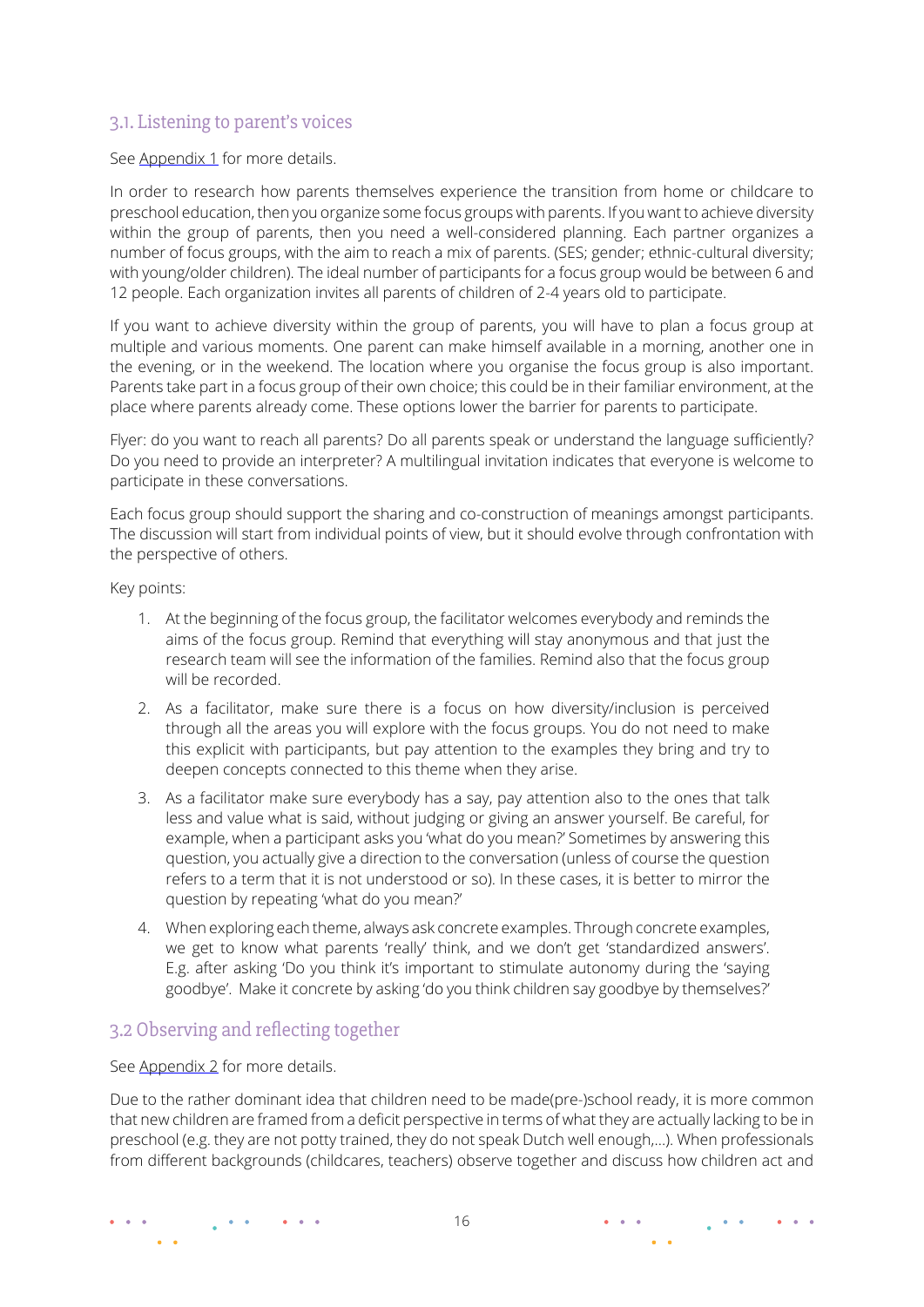<span id="page-16-0"></span>learn, the necessity of a holistic viewpoint in which caring and learning are inseparable is automatically learn, the necessity of a holistic viewpoint in which caring and learning are inseparable is automatically<br>brought to the foreground. Gradually different groups of professionals from both childcare and (pre) school will start to discover that children already are very capable once they arrive in childcare or in preschool. With the exercises 'observing and reflecting', we will strengthen the competences of teachers and childcare workers to become more sensitive and responsive to the needs of each child  $m_{\rm F}$  and  $m_{\rm F}$  roles. In a lot of cases, especially vulnerable children are not able children are not able children as not able children as  $m_{\rm F}$ to self-regulate in the new environment, which manifested into different behaviours, using patterns of  $\mu$ and parent.

The pedagogical coach has an important role in guiding the observations made by teachers and childcare workers. Observing and reflecting requires mutual trust. 'Learning from each other' is an important objective of the learning network. Besides observing in your own setting/context, it is also for their connection and parents expressed the hope that the hope that the hope that the hope that the connection  $\phi$  able to connect and find  $\phi$  and find  $\phi$  and  $\phi$  and  $\phi$  and  $\phi$  and  $\phi$  and  $\phi$  and  $\phi$  and interesting to visit a colleague in 'his/her' own setting/context. This observation method covers three<br>stans  $\frac{1}{\sqrt{2}}$  interviews show the mass show the mass show the mass  $\frac{1}{\sqrt{2}}$  positions in which complex positions in which complex positions in which complex positions in which complex positions in which complex positio steps

- 1. One day training, warming-up by using external movie fragments and/or photos.
	- 2. Observe an action within your own organisation. L. Obderve an action munity our omit organisation.
	- 3. Observing an action within another organisation.

### 3.2.1. Observing without interpretation that a child in preschool suddenly needs to grow that a child in preschool suddenly needs to grow the interpretation up.' *(Parent, Belgium, Fl)*

During the day you constantly look at 'what is happening' at that moment. You receive signals, you watch, you listen and react to this. You do this spontaneously, it is important that you are aware of this subjective view. Besides, it is good to observe and to understand the different actions objectively. Observing and reflecting give you a different view on a situation. Within a learning network you will alternately observe and reflect together to make multiple interpretations, provided that you are open<br>to a 'different' view on the actions. to a 'different' view on the actions.

# 3.2.2. Trust, curiosity and respect the has had a had a had a had a had a had a had a had a had a had a had a h

good day, bad day, don't know what kind of mood here is going to be in, don't know any thing to be in, don't know any A caring learning environment, in your own organisation and within the learning network is essential to invite a colleague or to visit another colleague. Observing and giving feedback as well as being observed might cause stress to teachers and childcare workers. You are curious about the other person's story, communicating respectfully about your observations. Giving and receiving feedback asks for mutual trust. What do you want to reach with your feedback? How to make sure you open up for feedback? through the office and sit in the corridor.' *(Parent, UK)* 

# 3.2.3. An observation exercise in three steps

In order to gradually build up the process of observing, giving words to what they see and eventually share reflections, we propose to work in different steps, at least over a course of 6 months. In a first steps second step, you observe in the classrooms or playgroups of your colleagues in your own institution (at the moment in which both child and parent are in the classroom, and at the moment with the child alone). You share the observations and reflections, preferably supported by a pedagogical coach in the ECEC centre or school. In a third phase professionals from different settings visit one another and observe similar moments. These observations are discussed with all the professionals in the inter institutional learning network. When sufficient time and support is given to the professionals, they will come to a point in which they discuss the meaning of educating and caring for young children. step, you use movie fragments or photos of children and families in ECEC and primary schools. In a

# 3.3. Working on inclusion in ECEC settings

### • Pilot in Vignola, Italy: Collaboration between pre- and primary school staff to re-think educational See <u>[Appendix 3](http://start.pei.si/wp-content/uploads/sites/11/2019/06/ANNEX-3-Inclusion-in-ECEC-settings.pdf)</u> for more details.

Basic ECEC services are at the heart of society: a society that constantly moves and changes. Therefore, it is only natural that services need to change in this evolving context. High quality services are working on inclusion of children with special needs, on respecting diversity and on accessibility for vulnerable

17 16 17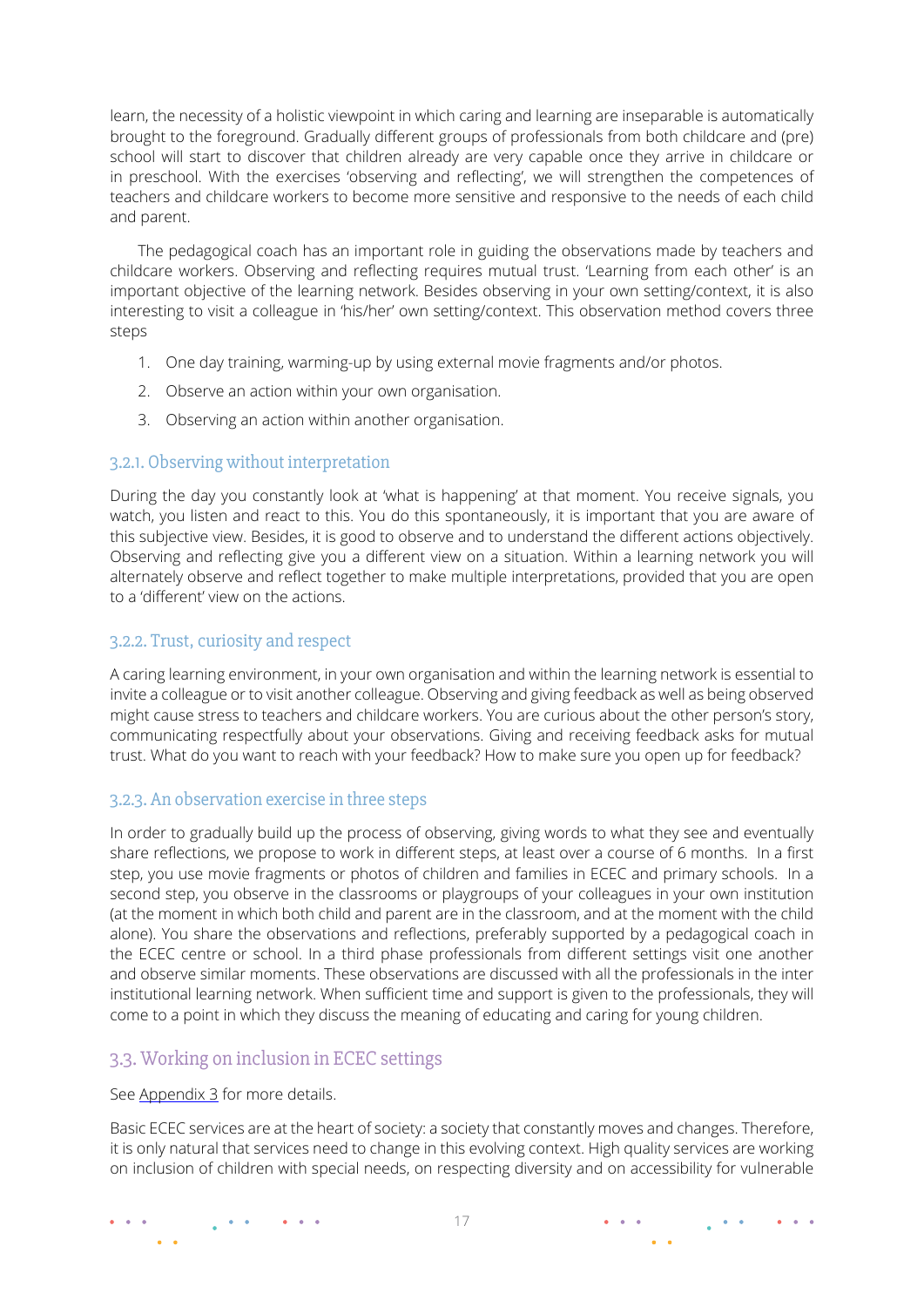<span id="page-17-0"></span>or disadvantaged groups within society. This is all 'part of their job'. The 'mini-society' that is shaped or disadvantaged groups within society. This is all 'part of their job'. The 'mini-society' that is shaped<br>within ECEC services, fights against exclusion of disadvantaged groups and fully engages itself for social cohesion and participation in society. In order to create accessible services, attention especially needs to go to transitional moments. The example and wild in the wild very childliche and wild in the wild very childlike and wild very childliche and wild very childliche and wild very childliche and wild very child very child  $\frac{d}{dt}$  and observations point out how children also transition into a new group of personal new group of personal new group of  $p$ 

How do we make our schools/ECEC services meaningful for all children and families? How do we make How do we make our schools/ECEC services meaningful for all children and families? How do we make<br>our schools/ECEC services more inclusive to create a sense of belonging for everyone? How can you work together to make transitions more inclusive?  $u_{\rm c}$  such as swinging on a swinging on a swing when feeling overwhelmed, carrying and playing exclusively exclusively exclusively exclusively exclusively exclusively exclusively exclusively exclusively exclusively exc

Every transition, every start in e new day care centre, preschool or primary school is an important Every transition, every start in e new day care centre, preschool or primary school is an important<br>step for the child and his family. As a team, you should always be aware that your ECEC centre has unintentional barriers. The book 'Four small corners of nothing' by Jérôme Ruillier, is an eye-opener to break down the barriers in your ECEC service. This book can be used as a reflection tool in the professional learning network to explore metaphorically, what accessibility and inclusion really are. It supports you to develop a mission and vision on accessibility in relation to transitional moments across home, childcare, preschool and primary school. I feel the soon. I feel the start preschool soon. I feel the soon. I feel the start preschool soon. I feel the start preschool soon. I feel the start preschool. I feel the sta

You will find this story on Youtube: <u>https://www.youtube.com/watch?v=7o2gk0bS2Pw. </u>The book is in French, English translation can be found in the <u>appendix 3</u> of the toolbox.

# 3.3.1. A nice story, but it is so much more! The ECEC/school system, many questions on  $\mathbb{R}^n$

Based on the discussion of the first impressions of this book, you can ask some questions and formulate statements to help the professionals in the network to critically reflect on their accessibility. It starts from analysing your neighbourhood. If you know which families live in your neighbourhood, you can<br>actively work on increasing accessibility of your ECEC services actively work on increasing accessibility of your ECEC services

# 3.3.2. The community: who, which, why

- good day, bad day, don't know what kind of mood here is going to be in, don't know any thing to be in, don't know any • Who is in your community?
- playground, you have to stand outside. The children come out one by one, go straight to the • Which is the largest group?
- like I could tell the preschool staff any the preschool staff any the only feel like I can say any  $\frac{1}{\sqrt{2}}$ • Which group are least represented in your setting?
- Why do you think this is the case?

# 3.3.3. Statements

"Some families are hard to reach. Some services are hard to access." Which of these statements do you find yourself saying more frequently?

- In order to face these challenges, four different pilot projects were set-up in four different countries • look at the barriers in the schools/ECEC for groups?
- $\bullet$  What is vous prefectional task? How do you ast as a prefectional? • What is your professional task? How do you act as a professional?
- Initiative lays with schools and centres.
- Outreach? How do you contact the others? Are you connected to the community?

"If parents don't send their children to preschool on a regular basis , children will have less chance to activities and relation their children to present on succeed in later school and life." Do you agree with this assumption or not?

- Individualisation of social problems/blame
- $T$  is defined in process, outcome and implications for national policies and practices is described in four-• If you promote enrolment, you need to look at your quality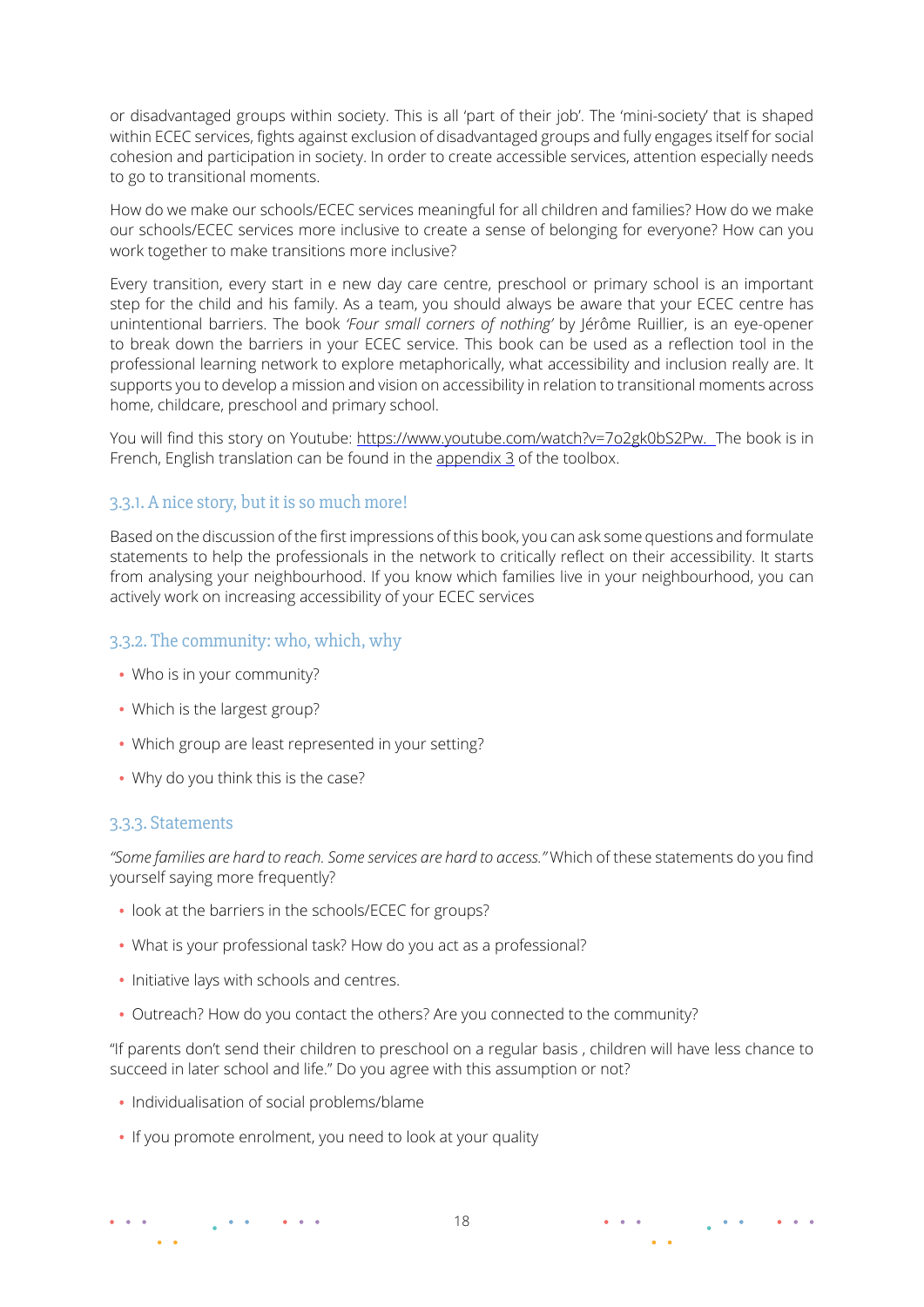<span id="page-18-0"></span>"Some families do not want to use the ECEC services or schools because in their culture children stay<br>in the family." in the family."

• Culturalised approaches versus services not being able to be inclusive: 'othering the other'. 'It is the same story again and again with them'. The same story of peers in personal also into a new group of peers i

which they need to redefine their roles. In a lot of cases, especially vulnerable children are not able "Do we see people of a certain community or minority group as agents of change or are we the advocates for minority families?"

use objects such as swinging on a swing when feeling overwhelmed, carrying and playing exclusively "Is it a matter of building trust with families or combatting your own fears of going into dialogue?"

# new friends. In general, parents also expressed how they face big changes during transition. Our 3.3.4. Questions

- How do we make our schools/ECEC services meaningful for all children and families?
- How to make our schools/ECEC senvices more inclusive to create a sense of helonging for everyor • How to make our schools/ECEC services more inclusive to create a sense of belonging for everyone?
- How can you work together to make transitions more inclusive? some fears when he has to go to school. What if he is not potty trained and will not potentially  $\mathcal{L}$

### $t_{\text{total}}$  is a children teacher than  $\epsilon$  is a child in preschool suddenly needs to grow  $\epsilon$  and  $\epsilon$  and  $\epsilon$ 3.4. Working on warm welcome in pre(school)

### See Appendix 4 for more details. The context and the ECEC/school system, many questions on the ECEC/school system, many questions on the ECEC/school system, many questions on the ECEC/school system, many questions on the E emotional and physical care and safety were addressed by parents in these transitions. Especially

Across the line, a film on transition follows three children in different locations of preschool education Across the line, a film on transition follows three children in different locations of preschool education<br>in the city of Ghent (Belgium). Together with their parents, they are spending all the time they need to explore their new classroom and school environment. This documentary supports the reflection on a warm and smooth transition for children, parents and professionals. Although this documentary takes place in a split system in which childcare and preschool are organised under different ministries, this can also be an inspiring movie for professionals who work on the transition to primary schools and for ECEC professionals who work in integrated ECEC systems.

Guust, Noë and Anna-Lisa: first day at school

Free movie to watch with English subtitles

<https://vbjk.be/en/publication/across-the-line>

### ©VBJK

Sounds are power of inter-institutional professional professional professional professional professional professional professional professional professional professional professional professional professional professional



Guust, Noë and Anna-Lisa are going to school for the first time. 'It can be so overwhelming that it feels as though you've landed on another planet', says teacher Bart.

Inside and outside the school grounds, various staff members collaborate in this: parents and staff pull each other across the line, so that every child gets off to a good start. This happens literally and figuratively. Parents are engaged to step "across the line" into the classroom. And various professionals, from the teacher in the classroom to the professional in out-of-school care, together elaborate maximum opportunities for young children to get a good start in preschool education.

First impressions: watch the movie, take some notes and discuss this in the learning network. In the appendix you will find a more elaborated version to guide the discussion (with quotes etc.) established. This is a group of staff from different institutions (childcare, preschool, ECEC centre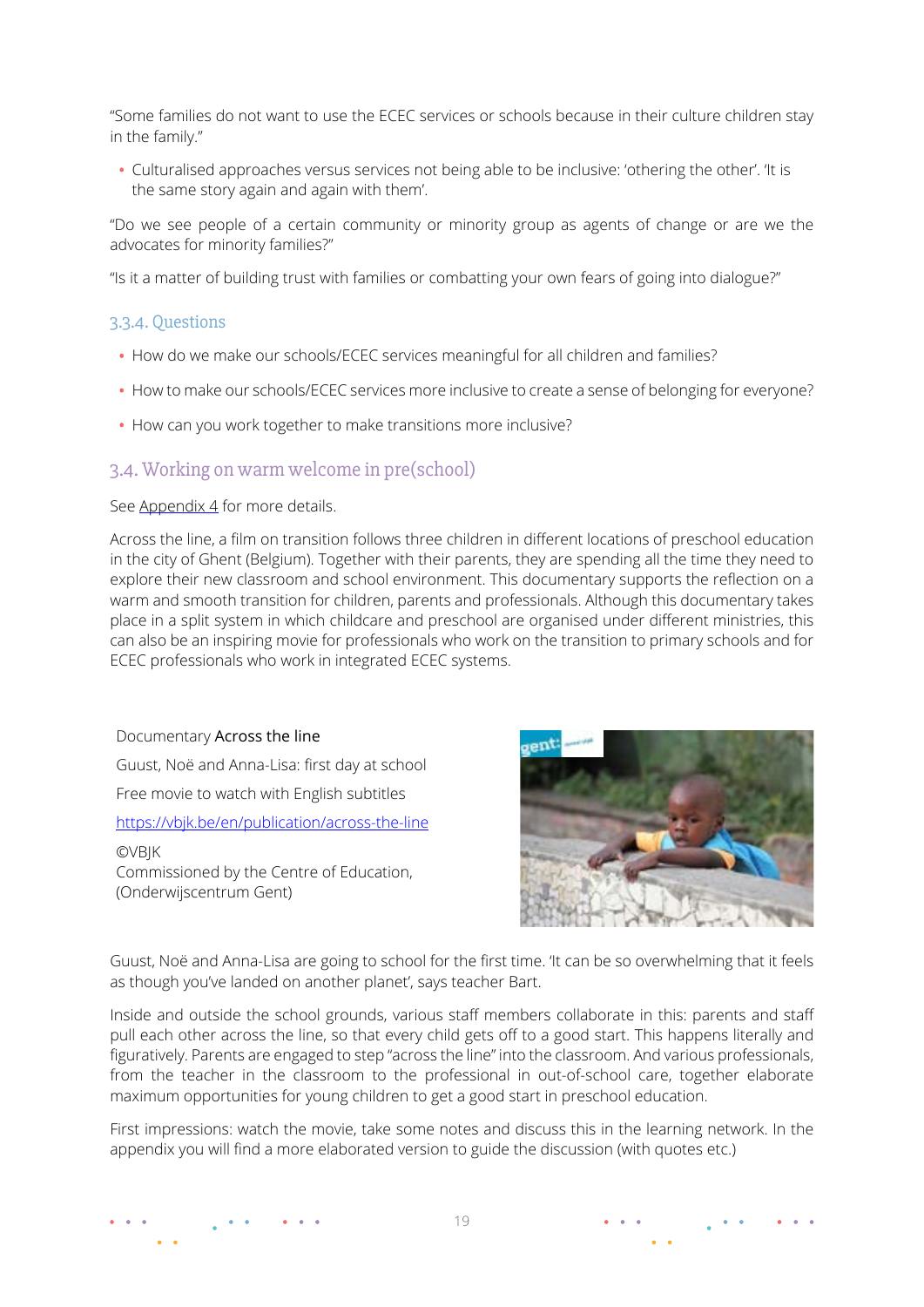- <span id="page-19-0"></span>• What is remarkable? • They are often perceived in the year and autonomous children, they are often perceived in the year and autonomous children, they are often perceived in the year and autonomous children, which we are
- What touched you? who are hindered by the intervention of yet to increase the material of the set to increase the material of the set to increase the material of the set of the set of the set of the set of the set of the
- crying, seeking comfort and reassurance from adults) or behave too 'childlike and wild'. Moreover, • Do you see similarities with your preschool / childcare?
- which they need to redefine the second to redefine the independent of  $\ell$  of cases, especially values,  $\Omega$ • Do you see differences with your preschool / childcare?
- $\cdot$  How could care and oducation services work together to facilitate a better transition to school? • How could care and education services work together to facilitate a better transition to school?
- How can both concepts be more integrated? What is the place of parents in all of this? for their children and parents expressed the hope that their child would be able to connect and find
- What about the need for additional attention for children from disadvantaged, vulnerable groups?
- How do young children experience starting at school? What does it mean for a 2  $\frac{1}{2}$  years old to go to school? How do they experience their first days? How do the parents feel and react? In addition, what about the teachers?  $\blacksquare$
- pressure to make him already potty trained although I think he is not ready for this. I experience • Where do you encounter barriers in ensuring inclusive transition processes for new children and their parents? I have the impression that a child in present a child in present  $\alpha$  child in present  $\alpha$ their parents?
- What is your vision / goal for the future regarding this theme? It should be noted that if  $\mathcal{L}$  is the ECEC/school system, many questions on  $\mathcal{L}$

### $\mathbf{e}$ . Phoenix and safety were addressed by parents in the safety  $\mathbf{e}$ 3.5. Documenting change at risk of societal exclusion (e.g. Roma families, parents of children with special exclusion (e.g. Roma families, parents of children with special exclusion (e.g. Roma families of children with spe

needs, families living in severe poverty,…) these caring questions seem to also represent a political See <u>[Appendix 5](http://start.pei.si/wp-content/uploads/sites/11/2019/06/ANNEX-5-Documenting-the-process.pdf)</u> for more details.

Notes, observations, video, photographs and stories are part of the memory of a change process. roces, seservations, mess, priscigitaphis and steries are part or the memory or a enarge processi.<br>You collect documentation for yourself, your colleagues and the inter institutional learning network Where are we now? What is going well and what could be improved? It is useful to design a 'grid' for the report. Every member of the inter institutional learning network the writes down his or her plans and observations, analyses and new plans in an almost similar way. Such a grid is a handy tool to exchange experiences. The items show the action step by step. You discuss the material with your team or within experiences. The rems show the detten step by step. Tod diseass the material with your team or within<br>the learning network. These schemes are arranged in an orderly manner and make an action visible lie I could tell the presentation the presentation of the presentation of the presentation of the presentation of the only feel like I can say any the only feel like I can say any the only feel like I can say any the only and understandable for a colleague. They support the reflections on the actions you take. Next to that,<br>... the schemes are the memory of your change process. You look back easily at the many actions you have taken to work out one objective. In the Belgian professional learning network we have connected this grid with the shared common vision:

- 1. We respect each child in his/her identity and give them all possible changes in the  $3.11.$  The power of inter-institutional professional professional learning communities  $\alpha$ transition.
- $I$ ,  $I$  order to face these channels were set-up in the production of challenges were set-up in four different countries  $I$ children and parents are at the core. 2. We approach children and parents positively and personalized: strengths and forces of
- 3. We want to ensure a gradual and comfortable transition for children and parents.
	- 4. Through encounter and dialogue, we actively involve parents in the transition process transition and build a trust relationship with them.
- Pilot in Corby, UK: Collaboration between an integrated ECEC centre and primary schools to ensure 5. By means of an open and warm reception, children and parents can feel welcome.
- 6. We support and strengthen each other to take actions in transition.
- activities for Roma children and their families. 7. We unite our forces to establish continuity in the upbringing process of children.

These principles continuously help you to reflect. They help you to set goals and plan actions. Together with the results of the analysis of local needs, these principles give a common ground to develop actions that actually can make a difference for children, parents and professionals in the transition across home, childcare and preschool and primary school. Although there was an initial specific focus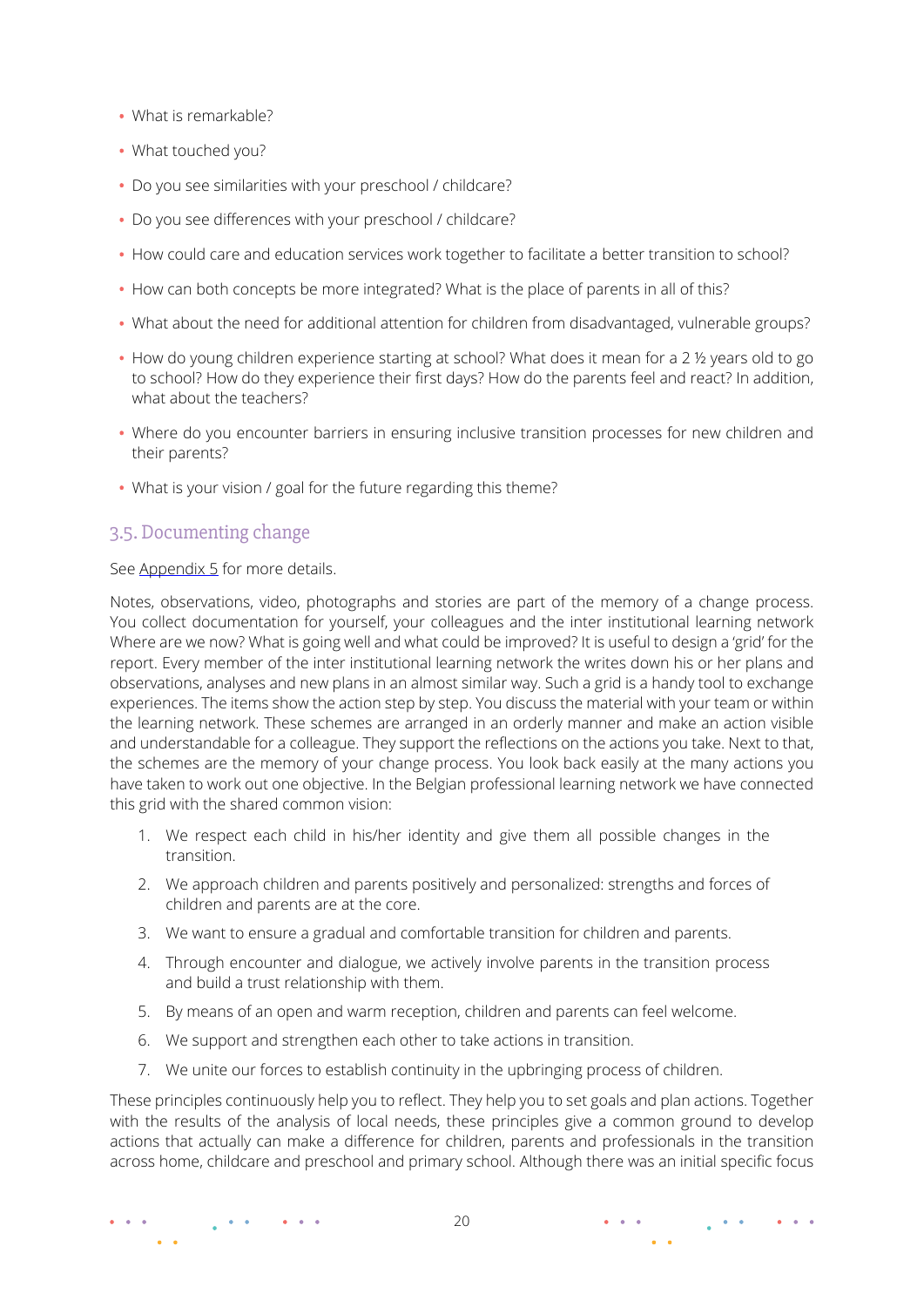on ensuring that children and families in poverty experience a smooth transition, the developed<br>transitional practices are inclusively focused on all children and families. transitional practices are inclusively focused on all children and families.

In order to document the different actions in relation to the common vision, a template is available in appendix of this toolbox. The drawings are new group of peers into a new group of peers in the peers in  $\alpha$ 

List of appendices, which present tools used in the project: for their children and parents expressed the hope that their child would be able to connect and find

- Appendix 1: Focus groups with parents on transitions
- Appendix 2: [Observations and reflections in a critical learning community](http://start.pei.si/wp-content/uploads/sites/11/2019/06/ANNEX-2-Observations-and-reflections.pdf)
- Appendix 2: Four small corners of pothing • Appendix 3: [Four small corners of nothing](http://start.pei.si/wp-content/uploads/sites/11/2019/06/ANNEX-3-Inclusion-in-ECEC-settings.pdf) **the start preschool solution**
- Annendix 4: Guidelines to discuss the documentary on transitions: 'Across the line' • Appendix 4: <u>Guidelines to discuss the documentary on transitions: 'Across the line'</u>
- Appemdix 5: Action plans and analysis **Example 2018** of grow needs to grow needs to grow needs to grow needs to grow needs to grow needs to grow needs to grow needs to grow needs to grow needs to grow needs to grow needs up.' *(Parent, Belgium, Fl)*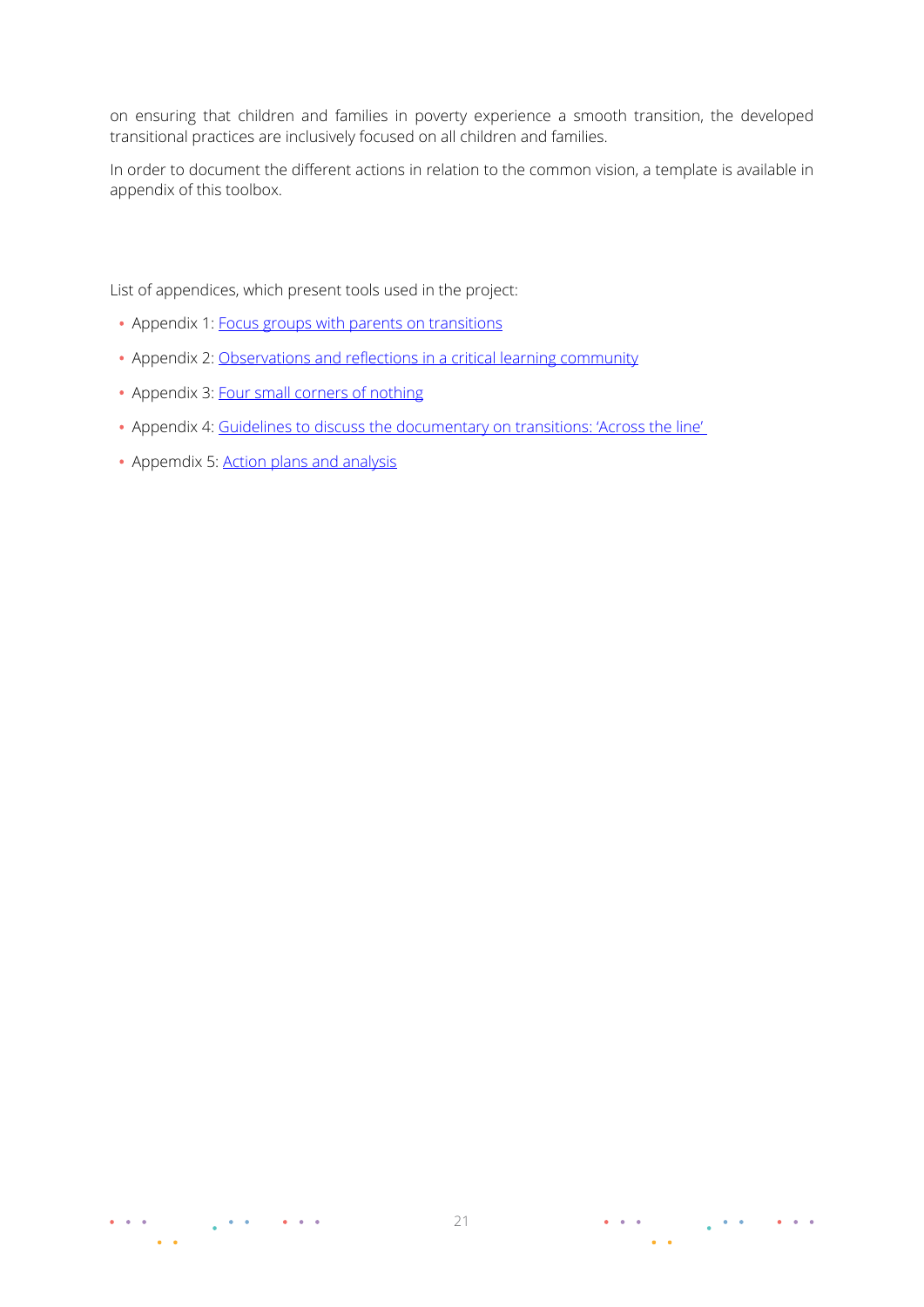### <span id="page-21-0"></span> $\overline{A}$  Tools used in the Case Study Slovenia 4. Tools used in the Case Study Slovenia

as 'incompetent novices' who are hindered by their own caring needs (e.g. not yet toilet trained, Within the project, Educational Research Institute- Centre for pedagogical initiatives Step by Step, worked side by side with partner school Tišina, which under one structure combines two institutions: Primary School Tišina and Kindergarten Plavček.

 $\epsilon$  regularize in the new terms focused on developing initial professional learning community. Centre's activities in the pilot were focused on developing joint professional learning community<br>'SLO, there es the pilot were the limit in the second limit is the second limit in the second limit is the lim (PLC) of ECEC and primary school teachers. Within it, ECEC and primary school professionals had opportunity to start the process of developing shared understanding of the needs of the children and parents, shared vision of the child, shared understanding of the supportive learning environment and interactions in kindergarten and primary school and through this to ensure pedagogical and professional continuity, as two out of four crucial processes providing smooth transition between different learning environments. (Van Laere et al., 2019)

We used the strategy of developing PLC as developed within International Step by Step association we used the strategy or developing i Le as developed within international step by step association.<br>(ISSA), which we also use in the Network of kindergartens and primary schools Step by Step in Slovenia. provided to make the matter of the intervention of the intervention and primary surfoods step by step in slover The following text is based on the publication Roads to Quality - Strengthening Professionalism in Early Childhood Education and Care Systems (Tankersley, 2015).

### $4.1.$  About the FLC 4.1. About the PLC

emotional and physical care and safety were addressed by parents in these transitions. Especially The PLC provides a safe environment for reflection of the practice of a professional worker as well as for creating a common understanding of the pedagogical concepts of all professional staff in kindergarten/ primary school. That is important both for raising the quality of the practice of each individual expert as well as the kindergarten/primary school as a whole. PLC is an important strategy for professional development, as it offers support in introducing changes to practice. In order to learn about novelties from the profession, participation in training, reading literature etc is certainly important, but the support of colleagues in kindergarten / primary school is crucial to the introduction of innovations and the changing of one's own practice. We have to stand in the stand in the stand in the stand in the stand in the stand in the stand in the stand in the stand in the stand in the stand in the stand in the stand in the stand

playground, you have to stand outside. The children come out one by one, go straight to the A professional learning community is more than a group of professionals that regularly meet. Eaker (2002) states that for a community of educators to become a learning community, the group of educators needs to have: cooperation; a joint vision/mission; common values and goals; orientation towards learning; leadership; a focus on a plan for enhancing performance; determination; and a celebration of achievements.

Newmann et al. (1996, in Vescio et. al, 2008) add other basic pre-conditions for the development<br>of learning communities and included: charad values and nerms (an issues as the group's sellective 'views' about children and children's ability to learn, the school's priorities and the role of the educators  $S_{\text{M}}$  order to face these characterizes considered projects were set-up in the set-up in focus on collaboration community members, deprivatizing practice to make teaching public; and a focus on collaboration.<br>. of learning communities and included: shared values and norms (on issues as the group's collective and educational professionals); a constant focus on children' learning, reflective dialogue between

### $\epsilon_{\text{B}}$  in Flaments for development of  $\overline{\text{D}}$  C 4.1.1. Elements for development of PLC

Three elements that are necessary for the development of professional learning communities, and which we incorporate in the structure of the work of the communities are: cooperation, shared vision and reflection.

# 4.1.1.1. Cooperation

Cooperation does not solely refer to educators working in a pleasant atmosphere, but also to mutual appreciation and sharing experiences, knowledge, skills, doubts, etc. According to McMil-lan (1976, in McMillan & Chavis 1986: 9) the "sense of community is a feeling that members have of belonging, a feeling that members matter to one another and to the group, and a shared faith that members' needs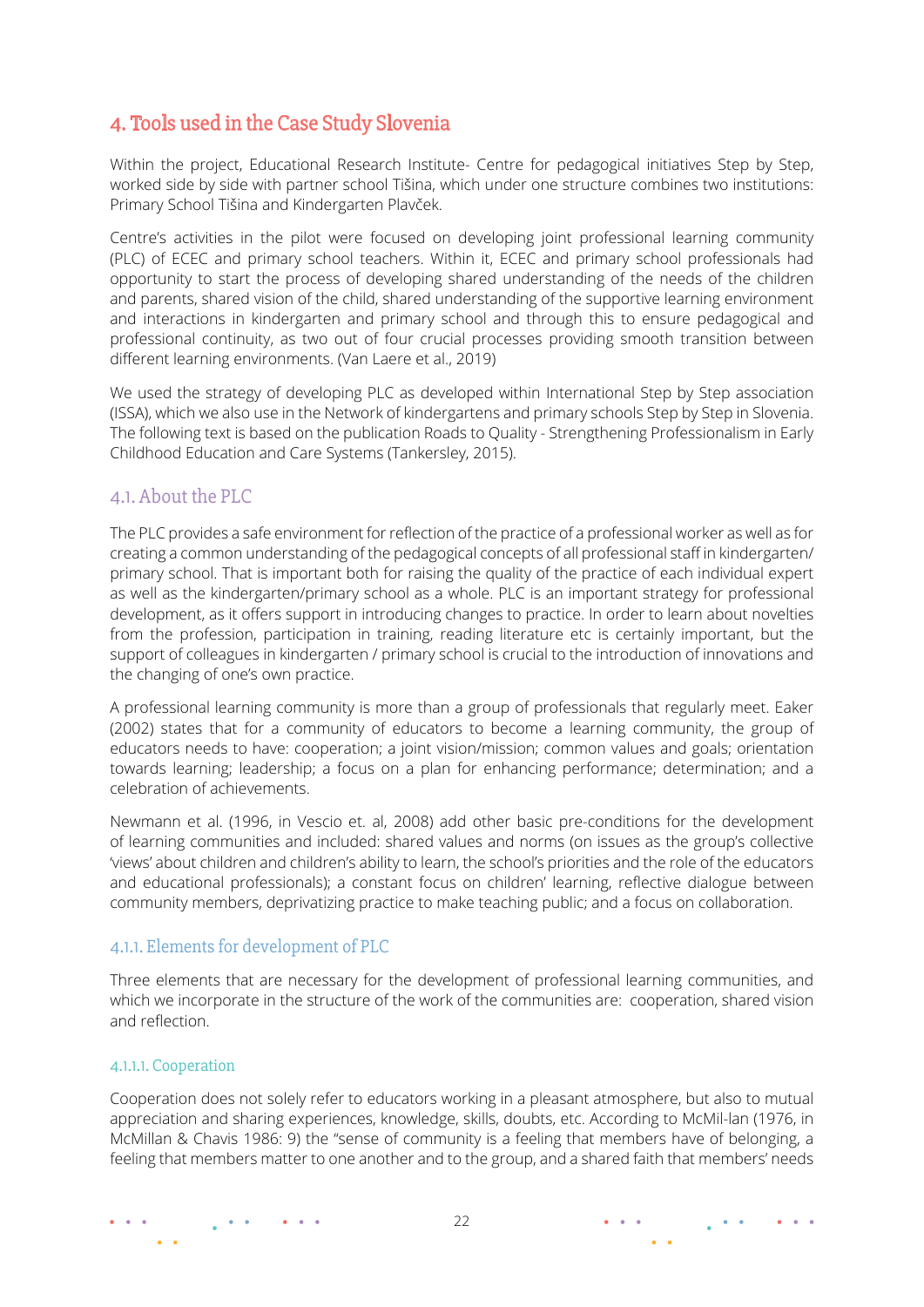<span id="page-22-0"></span>will be met through their commitment to be together" will be met through their commitment of the state. In the

### Knowing ourselves and each other  $\overline{\phantom{a}}$ crystal computation, seeking computation and reason adults) or behave to 'childlike and wilder and wilder and wilder

The process of developing cooperation in a community starts with knowing ourselves and each other, as what we do in our classrooms is impacted by our beliefs about education and learning. For example, learning can be seen as the transmission of knowledge or a social process whereby knowledge is constructed together with others. Imagine, for example, how hard it would be to cooperate with constructed together with others. Imagine, for example, how have it would be to cooperate with<br>colleagues who have a completely different set of beliefs than yours on the ways how children learn with one set of the set of the set of the set of the set of the set of the set of the set of the set of the set of the set of the set of the set of the set of the set of the set of the set of the set of the set of the set best. Therefore, it helps to share one's personal teaching philosophy with one's colleagues.

# Developing trust and focus groups show how the mathematic complex positions in which which in which complex positions in which which which is a strong positions in which which was a strong positions in which was a strong p

they are the expectations of the expectations of the  $\mathcal{O}_\mathcal{A}$ Beveraping edeperation in a commany means or daing an atmosphere or trast, or in other words, a<br>belief that their colleagues do not wish to threaten them professionally (i.e. to ridicule or humili-ate). belief that their colleagues do not wish to threaten them processionally (i.e. to nuitate of namili ate).<br>Mutual trust is the basis for success of a community. Les Hart (2002, in Caine & Caine, 2010) describes,  $\frac{p}{p}$  and  $\frac{p}{p}$  to make him already potential here. It is not ready for the  $\alpha$  calle,  $\alpha$  to  $p$  describ what happens when people feel threatened or helpless. In such situations, the brain switches to automatic, often a fast and reflexive reaction which serves the purpose of "survival" and which he calls downshift. In such moments, higher-order thinking is blocked. To be explicit, when educators feel frightened about the reactions of their colleagues, their brain is in downshift, and they are not capable<br>Editions on the reactions of their colleagues, their brain is in downshift, and they are not capable of thinking and solving professional challenges they encounter in their daily work. Developing cooperation in a community means creating an atmosphere of trust, or in other words, a

# Sense of interdependence carriers and also represent a political political and political political political and political political political political political political political political political political political

need to belong and be included in the (pre)school and broader society. It is remarkable how the In time, the sense of interdependence should develop between community members, the feeling that they can succeed together, combine talents and capacities and create something new (Covey, 1989, in Wald & Castleberry, 2000). Creating a sense of interdependence in the group is a complex process which is alleviated if each member of the group understands one's self (Who am I? What do I believe in? How do I wish to contribute?). This self-awareness is then combined with knowing others and their strengths, by valuing differences in the group, different experiences and opinions.

# dike I could tell the present and the present and the only in the only in the only in the only in the only in the only in the only in the only in the only in the only in the only in the only in the only in the only in the

A shared vision of quality teaching allows all educators to implement their work differently. Part of in the classroom, but also they can teach different content easier and with better quality (Caine & cante, 2010). Therefore, educators are required to compine knowledge or theory<br>understanding of professional terminology, and reflect on their own experiences. having a shared vision is having a common understanding of the theory of teaching. Studies show that the better educators know the theory of teaching and learning, the better they can cope with problems Caine, 2010). Therefore, educators are required to combine knowledge of theory and practice with an

In our PLC we build shared vision on quality teaching and learning upon the ISSA Definition of Quality If you'll be we bond shared vision on quality teaching and rearring apon the 1337 Definition or guality<br>Pedagogy. The purpose of using such a document has been to accelerate the process of creating a exagegy. The parapeter of dangebalance a collaboration between to according the process of a children grand shared vision and thus assist educators to introduce changes and enhance the quality of their work anarea vision and thas assist educators to introduce enanges and enhance the quality of their work<br>more quickly. This document- Competent Educators of the 21stCentury – ISSA Definition of Quality transition Pedagogy (ISSA, 2010), describes quality child-centred teaching practice based on the findings of research of children's development, the theory of learning and neuroscience. The ISSA Principles of research or enhancing development, the theory or learning and nearoscience. The issert intelpies or<br>Quality Pedagogy are not a recipe, a formula or a checklist. Educators are encouraged not only to accept this document as a shared vision of the school, but also as a starting point for discussing and actept this assemble as a shared historict the series, set also as a starting point for alseasoing and reflecting about the current quality of education in their kindergarten /primary school and of the goals they wish to achieve, so as a point for opening dialogue about practice and seeking improvement. continuity for children and families for children and families of the families of the children and families of the children and continuity of the children and continuity of the children and continuity of the children and c

Document describes the principles of quality pedagogy and indicators of quality practices on seven in research and the analysis of good practices identified key areas in ensuring a quality process: Interactions; Family and Community; Inclusion, Diversity and Values of Democracy; Planning and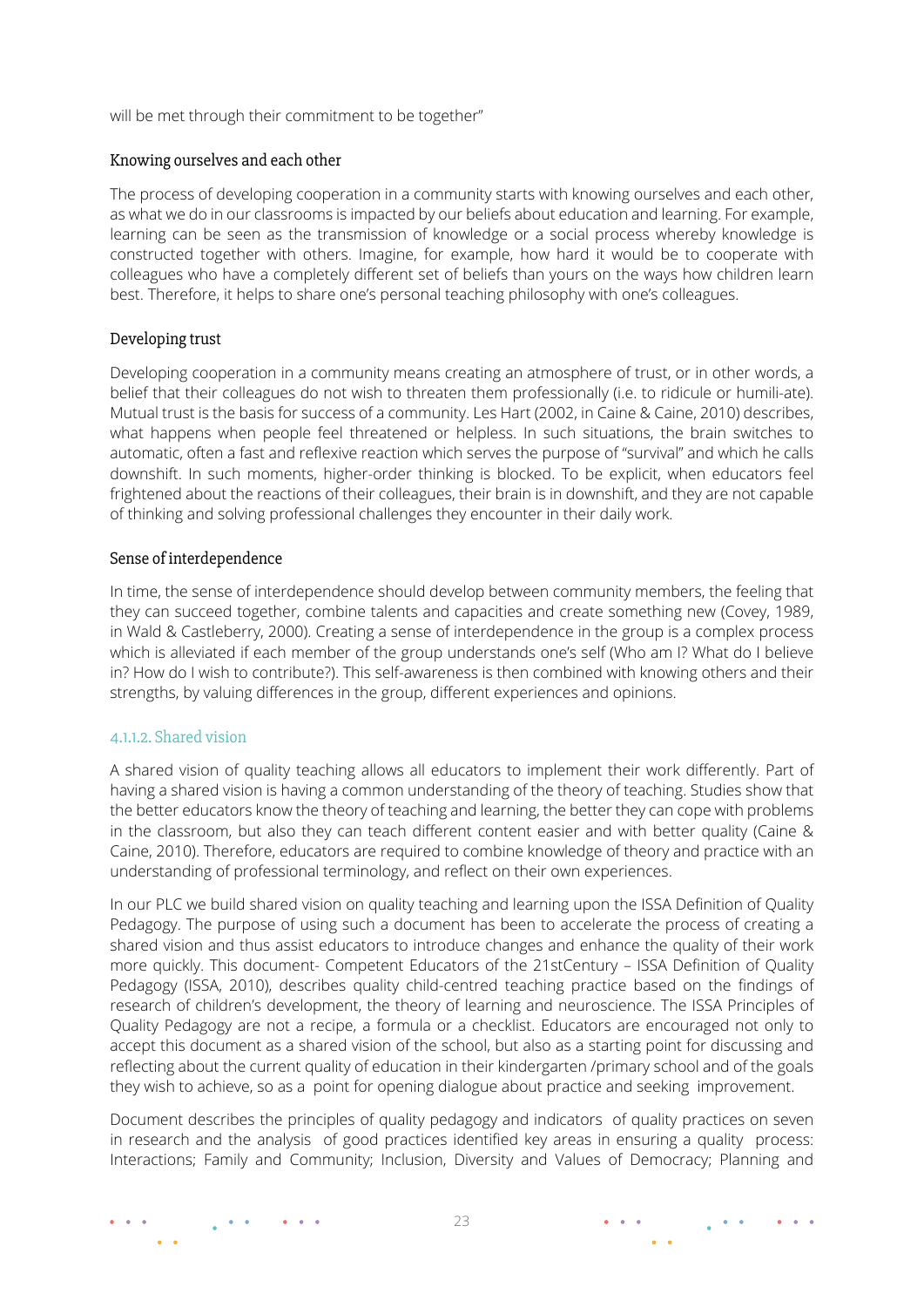<span id="page-23-0"></span>Assessment; Teaching Strategies; Learning Environment.

the next phase (pre-school or primary school) by the pre-school teachers or primary school teachers Each professional community may select the area of the educators' practice they wish to enhance. In addition, each community independently determines which segment of work they wish to tackle within this area and the time they will dedicate to it. The goal is to guide the learning community towards the development of quality child-centred practice, and at the same time allow the freedom for each the development of quality child-centred practice, and at the same time allow the freedom for each<br>professional learning community to plan their own vision. During all meetings, the community members discuss some of the aspects of quality (Indicator belonging to Principles in ISSA definition), discuss how to meet the Indicators of quality in their work, and how ultimately to develop a "professional development plan" describing what they plan to achieve or change in their practice by the next meeting, what actions plen according matterity plen to denieve or change in their proceted by the hort meeting, matterchering<br>they will take, what resources they will need, and who can help them. Instead of the transmission ency will take, what resoarces they will need, and who can help them. Instead or the transitiosition.<br>perspective over the practice in which the educators are usually told what to do, the constructivist view perspective over the practice in which the equidators are usually told what to do, the constructivist view of the teaching profession is nurtured within and through the learning communities. Educators are no  $A$ ren't children normally ready to the total to go to the toilet automously when the three years three years three years three years three years of the total three years of the total three years of the total three years o longer perceived only as doers, but also as people who know and who reflect.

### older? My child is two and and a half years older? My child is two and needs to start preschool soon. I feel t pressure to make him already potter to make him although I think he is not ready for this not ready for this not ready for this not ready for this not ready for this not ready for the issue of the issue of the issue of the 4.1.1.3. Reflection

The goal of reflection is to seek new understanding and new ways for improving the quality of practice, the preschool teacher is to seek hew understanding the incw ways for improving the quality of practice instead of the usual revision of daily practice. Therefore, while working in professional learning  $\frac{1}{100}$  showled that is not that is not the context and the context and the ECEC/school system, many  $\frac{1}{100}$  system, many  $\frac{1}{100}$  system, many  $\frac{1}{100}$  system, many  $\frac{1}{100}$  system, many  $\frac{1}{100}$  syst work on a one-time basis. Instead, it is necessary to ensure reflective thinking about the education<br>practice  $w$  families are more at risk of societal exclusion (e.g.  $R$ )  $\alpha$  families, parallel with special  $\alpha$ communities, it is necessary that educators avoid dealing only with "nice ideas" they can apply in their practice.

Reflection is a process of revising professional experiences in order to describe them, analyse them and evaluate them (Reid, 1993). It responds to the questions "Where are we now?" and "How good we and created enemphasy researched to the questions three diversion and then seed need on the children and what<br>are, compared to what we want to be?", "What activity had an impact on the children, and what had are, compared to what we want to be: , what deavity had an impact on the enhancity, and what had<br>none?", "Based on what can I say this?", "What out of the attempted had most impact?", "What kind of children's behaviours indicated that we are going the wright way?" (Caine & Caine, 2010). When educators respond to these questions (or in other words, reflect upon their practice) they are engaging The preschool was more relaxed…more friendly and welcoming… Now, you have to stand in the in metacognition (thinking about personal cognitive processes and beliefs) and examining their playground, you have to see the children comes to stand out of  $\alpha$  and  $\alpha$  and  $\alpha$  and  $\alpha$  and  $\alpha$  the children comes of  $\alpha$  and  $\alpha$  is the children comes of  $\alpha$  and  $\alpha$  is the children comes of  $\alpha$  and  $\alpha$  is emotions (thinking about personal emotional status) and behaviours (analysing personal behaviour intervalsion o and its consequences) (Vizek-Vidović, 2011).

Reflection can be done individually or as a group activity of educators. Through discussing a problem together, theories, or current issues and documenting their own experiences, educators can become together, theories, or current issues and documenting their own experiences, educators can become ari individual who reflects causes and consequences or mishier work) may imidence the practice<br>of colleagues and groups which s/he belongs to (the professional learning community); and group reflexive practice expands and is accepted on the school level (Čudina-Obradović, 2008). the driving force of change. Reflective practice which starts at the individual level (the educator as an individual who reflects causes and consequences of his/her work) may influence the practice

Reflection is incorporated in the structure of the learning communities meetings on three levels, as described by Cowan (1998, in Vizek-Vidović, 2011).

During meetings, the educators (based on previous experiences and understanding of certain butting incernigs, the educators (based on previous experiences and differenting or certain<br>elements of quality teaching) plan activities to be carried out their practice. This is called reflection elements or quality teaching, plan activities to be carried out their practice. This is called reliection<br>before action. During the execution of planned activities, educators observe the reactions of children. betwee action, Danny the execution or planned activities, educators observe the reactions or enhancin.<br>This is called reflection inaction, reflection during action, or reflection of the first level. An educator's Find ideal chocontinuition, reflection during action, or reflection or the first fevel. An educator 3<br>journal may help them while reflecting in action as they record their observations. Immediately after position they map in the manned pressing in action as andy present their presentations immediately and the tra<br>teaching, educators reflect if they carried out activities as they planned, were there any discrepancies eddring, caddators reneed in they carried out detivites as they planned, were there any discrepancies<br>and finally, why and what would they do differently next time. This is reflection on action, reflection about the implemented activities or second-level reflection. Once again, the educator's journal is a tool for recording and analysing reflections on action. While meeting with colleagues, at the learning community meeting, educators present their thoughts after the plan has been carried out (reflection on reflection or third-level reflection). The inter-institution of this community was examined an interestablished. This is a group of staff from different institutions (childcare, preschool, ECEC centre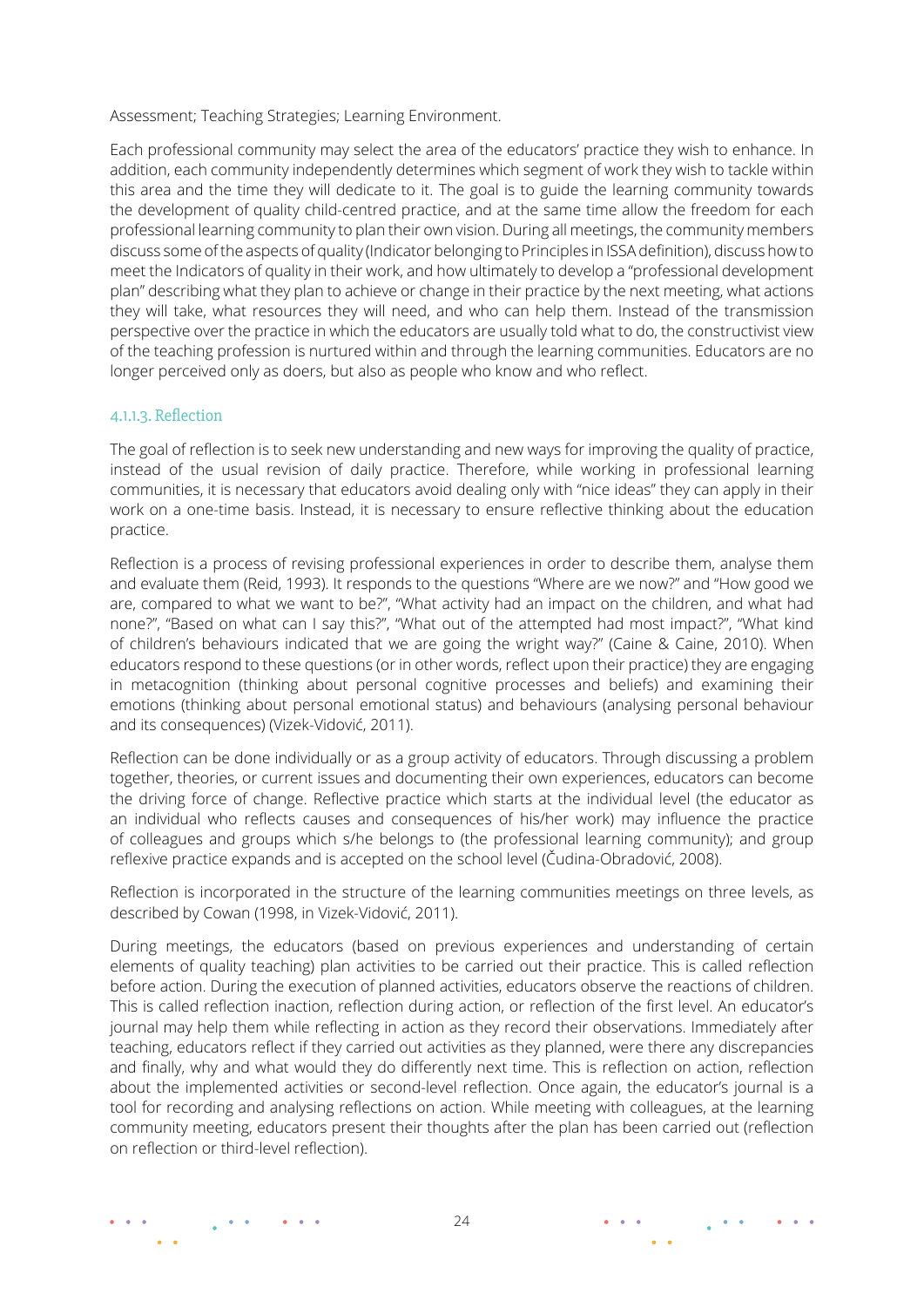<span id="page-24-0"></span>Experiences from leaders of professional learning communities have shown that in different Experiences from leaders of professional learning communities have shown that in different<br>communities, certain elements were emphasized more than others: cooperation, vision or reflection. For example, in schools with no established habit of educator conversations or dialogue, leaders needed to invest a lot of effort in establishing trust between community members, making them feel accepted enough to be able to speak both of their successes and challenges. In schools where educators did not which they need to redefine their roles. In a lot of cases, especially vulnerable children are not able feel intimidated by their colleagues, communities focused more on the vision, using more articles, video regulated international concegacy, commanifies recased into difficult behaviours, asing more differently made<br>materials and other resources in order to clarify certain terms and to reach common definitions of the materials and other resources in order to clamy certain terms and to reach common deminions or the<br>quality of teaching. In schools where educators have already worked together on their professional ushly of teaching. In scribols where equidating have an eady worked together on their professional development, have attended seminars on child-centred approaches, and have already developed a shared vision of the quality of educator's work, the reflection component was emphasized. They used fewer prepared resources (video, lessons plans, etc.). Instead they created new activities used for reaching the goals described in the ISSA Definition of Quality Pedagogy. At their meetings, educators spent most of their time discussing the effectiveness of the activities they created.

# $\Delta$  Experience from our pilot and needs to start preschool soon. I feel the start preschool soon. I feel the start preschool soon. I feel the start preschool soon. I feel the start preschool soon. I feel the start prescho

In interinstitutional pilot PLC kindergarten and primary school teachers were included. Researchers from ERI initiated the first meetings, where work of PLC and ISSA principles were introduced and "rules of acting" were agreed upon. Kindergarten and primary school teachers agreed on working on developing deeper understanding of stimulative learning environment in kindergarten and primary school, as well as developing pedagogical and developmental continuity in this field. We were also discussing peer observations as powerful tool of mutual support and peer learning (see more in next needs, families living in severe power power power power power power and power and political power power and po chapter).

need to belong and be included in the (pre)school and broader society. It is remarkable how the In the process it was established, that although kindergarten and primary school teachers share the same organization, there is present strong institutional split amongst them, reflected in weak common St and cooperation. As wheelf above, in different file s, certain elements of work- cooperation vision or reflection can be emphasized more than others. In our case, due to lack of mutual cooperation<br>. between teachers on both levels, a lot of effort needed to be put in establishing trust between community members. Only in the last phases of implementation of the project, level of trust increased to the point, where teachers were prepared to engage in peer observations and reflect upon them. trust and cooperation. As written above, in different PLC's, certain elements of work- cooperation,

### place you can go into is the office of the principal, which always seems to be locked, or you go 4.1.2. Leading the PLC through the office and sit in the corridor.' *(Parent, UK)*

own personal development, but also care about the professional development of their colleagues and are ennancement of the quality of performance on the kindergartemphinary school. If possible, it is<br>be beneficial if a PLC has two leaders, because it makes the preparation of the meeting easier, and it contributes to the sense of security of the leaders, as well as to the dynamics of the meeting. The leaders of PLCs are very often the leaders of professional development at the level of the kindergarten/primary school. In some cases, these can be educators who are enthusiastic about their the enhancement of the quality of performance on the kindergarten/primary school. If possible, it is

In our case, the leaders of interinstitutional PLC were researchers from our Centre. The idea was to model the leading of the PLC and during the implementation of the project, transfer the leadership moder are redemig of the rice and daring the imprementation of the project, transfer the reddering to two other leaders one from kindergarten and other to primary school. Unfortunately this did not to two other readers one from kindergarten and other to primary sensor. Onlor tanately this did not<br>happen during the project. Even more, the school Tišina stepped out of the Network for changing  $\frac{1}{2}$ Quality Step by Step. This means less external content support for both- the kindergarten and also<br>priman/school  $\mathbf{P}_{\text{max}}$ primary school.

## 4.1.3. Structure of the PLC  $\mathcal{P}_{i,j}$ : Collaboration between pre- and primary school station between pre-

Ideally, the PLC meets every month, as the continuous meetings and reflective discussions of practitioners about their practice contributes to changing the understanding of the pedagogical process and introducing changes to the practice. In our case, the inter-institutional PLC met every process and introducing changes to the practice. In our case, the inter-institutional PLC met every<br>month (?). Additionally researchers met with a narrower project group every month and a half to two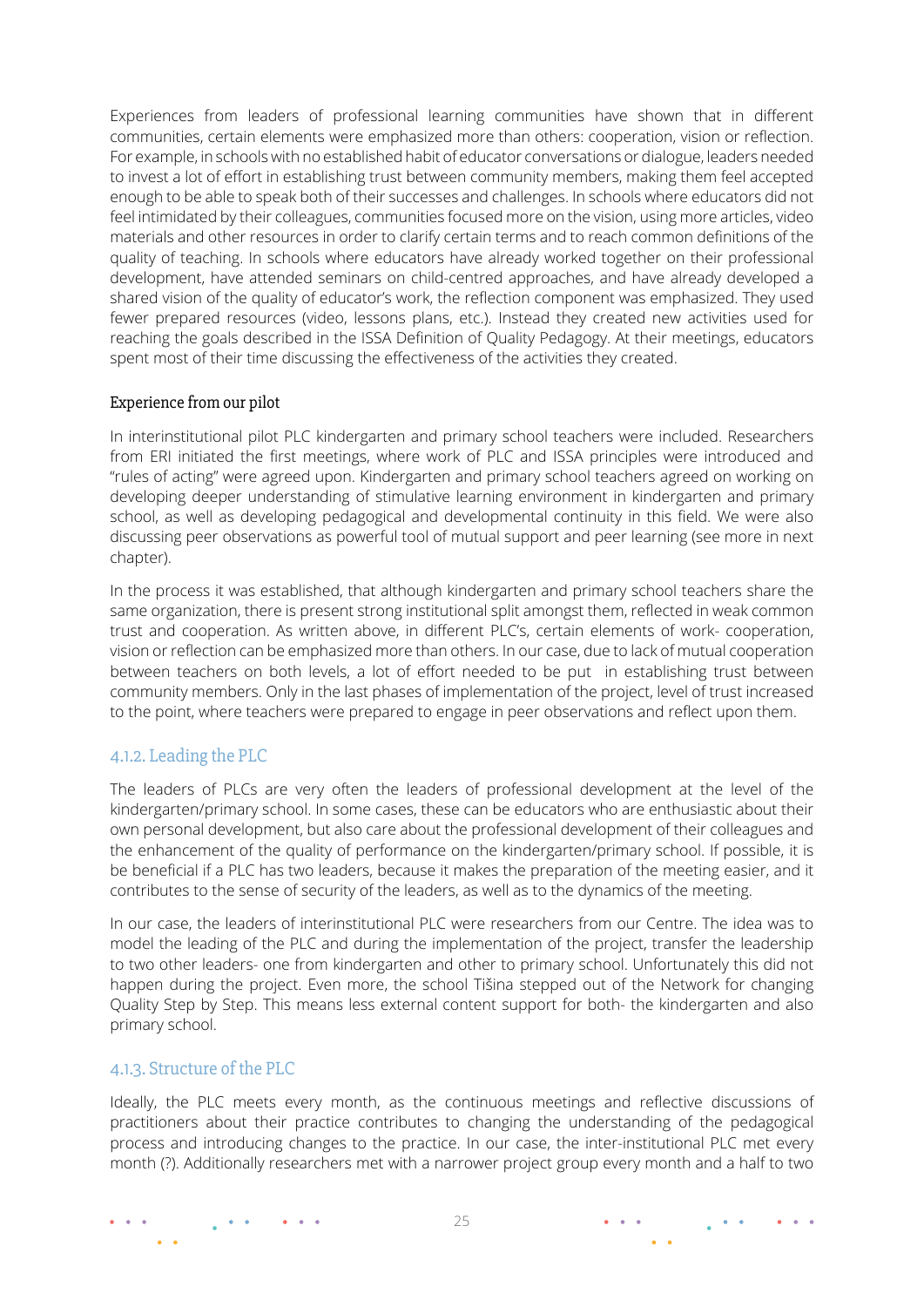<span id="page-25-0"></span>months. At the monitoring we performed a reflection of the work done in the PLC as well as other<br>project activities and planned the work until the next meeting. project activities and planned the work until the next meeting.

Clear structure of the PLC's meeting helps following three elements that are necessary for the development of professional learning communities: cooperation, shared vision and reflection.

which they need to redefine the states, in a lot of cases, especially vulnerable children are not able children In the chart structure of the PLC meeting is introduced. Presented timeframe is adapted to the hour and a half meeting. In order to 'fit in' the matrix to the matrix to regulate, they had the matrix to regulate, they had the matrix to regulate, they had the matrix to regulate, they had they had they had they had the matr

| Elements of the structure<br>of the community meeting | Activity                                                                                                                                                                                                                                                                                                                                                                                                                                     | Duration   |
|-------------------------------------------------------|----------------------------------------------------------------------------------------------------------------------------------------------------------------------------------------------------------------------------------------------------------------------------------------------------------------------------------------------------------------------------------------------------------------------------------------------|------------|
| 1. Warming-up                                         | Warming-up exercise, creating a sense of unity and<br>strengthening cooperation among members.                                                                                                                                                                                                                                                                                                                                               | 5-10 min   |
| 2. Reflecting on performed<br><b>Activities</b>       | 1. All PLC members briefly present how they carried<br>out activities in their groups, how children reacted,<br>what would they have done differently, etc. After that,<br>one educator presents in detail his/her reflections of<br>the implemented activities and her/his reflection. The<br>educator who reports speaks briefly of the activities,<br>impressions, dilemmas and ideas for improvement,<br>etc. (10 min.) - see Appendix 1 | 30-45 min. |
|                                                       | 2. Other educators ask questions and seek clarification,<br>offer their ideas for improvement, solutions, etc. This<br>is the part where practitioners connect theory with<br>practice, link goals and tasks, beliefs and behaviours<br>and assess different aspects of their practice.                                                                                                                                                      |            |
|                                                       | (15 min.)- see Appendix 2                                                                                                                                                                                                                                                                                                                                                                                                                    |            |
|                                                       | 3. The speaker gets an opportunity to say which<br>proposals she/he found useful. (5 min.)                                                                                                                                                                                                                                                                                                                                                   |            |
|                                                       | 4. Everybody gets a chance to give their opinion (5 min.)                                                                                                                                                                                                                                                                                                                                                                                    |            |
| 3. Developing a common<br>understanding of quality    | Discussion on one quality indicator initiated by an<br>article, text, video, on basis of peer observation etc.                                                                                                                                                                                                                                                                                                                               | 20-25 min. |
| 4. Planning next steps                                | his/her<br>individual<br>Each<br>educator writes<br>own<br>professional action plan - see Appendix 3                                                                                                                                                                                                                                                                                                                                         | 5-10 min   |
| 5. Closing the meeting                                | Closing remarks, conclusions, evaluation.                                                                                                                                                                                                                                                                                                                                                                                                    | 5 min      |

# 4.2. Peer observation with reflective discussion to develop the station of the primary school state to develop

een buservations (observing the colleague's practice number by a reliective conversation) are oneof the most important activities for ensuring soft transition and the continuity of pedagogical practice enting tensees institutions for national possession is one of the most embers meanses of metals.<br>learning and support of colleagues, which enables creating a common understanding of concrete  $S_{\text{S}}$  case study report of the case of  $\alpha$  inter-institutional parameter  $\alpha$  is community was also to multiple of polaracies. pedagogical concepts among professionals and consequently leads to raised quality of pedagogical Peer observations (observing the colleague's practice followed by a reflective conversation) are one among various institutions. Furthermore, observation is one of the most efficient methods of mutual

9 26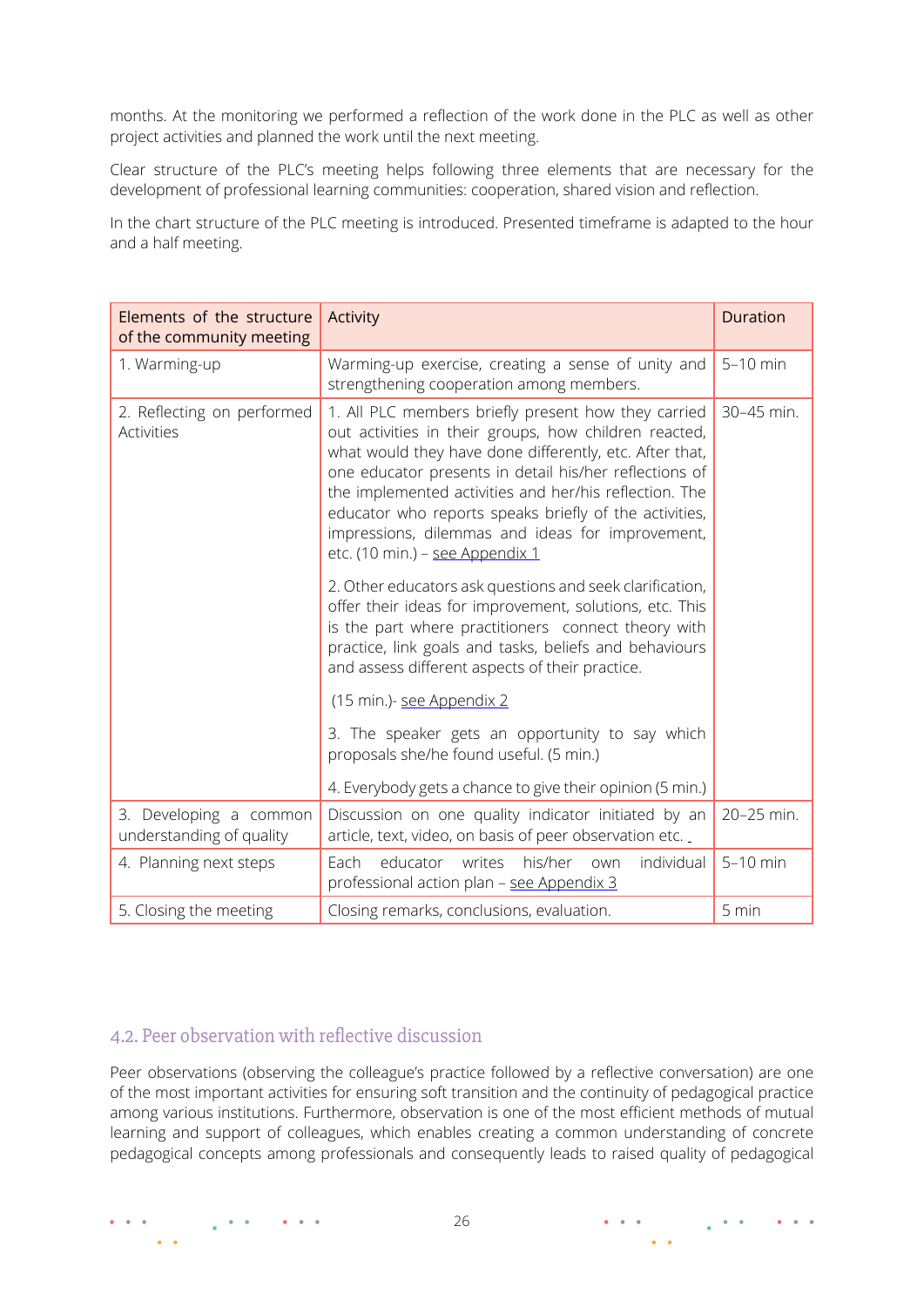<span id="page-26-0"></span>practice (Tomić, 2002). Through observation, professional workers acquire authentic "study material", practice (Tomić, 2002). Through observation, professional workers acquire authentic "study material",<br>based on which they can reflect their practice and form an action plan that serves to change their own as 'incompetent novices' who are higher own carried by the incompetent of the incompetent of the incompetent of the incompetent of the incompetent of the incompetent of the incompetent of the incompetent of the incompetent work.

SbS CQE uses observations tools, which were developed by ISSA. Their goal is to promote inclusive, quality care and education experiences, which create conditions for all children to become active quality care and education experiences, which create conditions for all children to become active<br>members of democratic societies. Based on research and cooperation with practice, ISSA defines quality pedagogy around seven Focus Areas of early childhood professional practice: Interactions, Family and Community, Inclusion, Diversity, and the Values of Democracy, Assessment and Planning with out how peer relationships are relationships are changing are changing  $\overline{S}$ . The changing Strategies, Professional Development. for the forte-displace that the hope that the hope that the hope that the hope to connect and find be able to connect and find  $\alpha$ 

A prerequisite for the implementation of colleagues' observations is trust, which should be established at the level of the collective, and the understanding of communication as a tool for professional development (Tomić, 2002). This was also the case in our project, where the implementation of observations was adapted according to the trust among colleagues and the degree of willingness of each individual to change their own practice. I feel the start preschool soon. I feel the start preschool soon

Another important aspect, which needs to be considered when planning such action, is to have a clear goal and supporting materials for observation, which help us develop common understanding, support professional development of preschool and school teachers and help them improve their everyday performance through principles of learner-centred, interactive pedagogy, development of lifelong learning skills, self-reflection and cooperation with colleagues/peers, families and communities. The use of suitable supportive materials enables us to follow and ensure the process quality not just<br>the structural aspect of practice. the structural aspect of practice.

### 4.2.1. The process of observation and exchange information  $\mathcal{A}$ about the transition of their child with professionals from childcare, pre-school or primary school.

When observing, we focus on one (or two) focus areas and collect evidence around a specific indicator. This provides a basis for professional discussion and at the same time gives observers a feeling that they are successful in recording information, which is crucial for the adult learning process. As they master the recording of evidence and sharing those experiences with other observers, they will be able to improve their focus during observations and pay more attention to important evidence they might miss in the classroom. It is recommended that observers begin by focusing on one principle and slowly add others. As observers gain skills, they get able to observe more complex situations over time. In a through the office and sit in the corridor.' *(Parent, UK)*  reflective conversation that follows observation, professionals develop a common understanding of each principle.

As mentioned above, the use of tools requires training on how to observe and collect evidence during observations as well as how to analyse it. Opportunities also need to be provided to discuss the evidence<br>on the urbe assessite using the assles needed in the deguneant. It is important that a various (including the teachers) using the tool are trained in observation, data collecting and analysis qrocedures in order to put teachers in a more active position in the process of professional development and building professional communities. Data collected through the use of the tools will identify needs for training, knowledge, resources, and support as well as areas of excellence, providing information about individual or cohorts of teachers. and how to assess it using the scales provided in the document. It is important that everyone (including

Effective observation requires collection of neutral and specific information, which reflects the real encelive observation requires concelion or neutral and specific imormation, which reflects the rear<br>image of the observed child/practitioner. Observers note only facts and accurate descriptions of what they see. Notes comprise specific descriptions of actions, words and reactions of the observed activity see: Totes comprise specific descriptions or detions, words and redetions or the observed ones. There are certain words, which could be interpreted in various ways and should not be noted (messy playroom, unresponsive child/teacher/practitioner, inappropriate, nice, rough...). Furthermore, continuity for children and families of children and families in the process that cannot be objectively observed, such as: words describing emotions (happy, sad, mean, angry, bored, interested...), intelligence (smart, dumb, lame, average...), explanations for certain actions (irritated, forced, decisive, without control, motivated...), and self-esteem (capable, beautiful/ugly, athletic, uncertain). Personal judgements and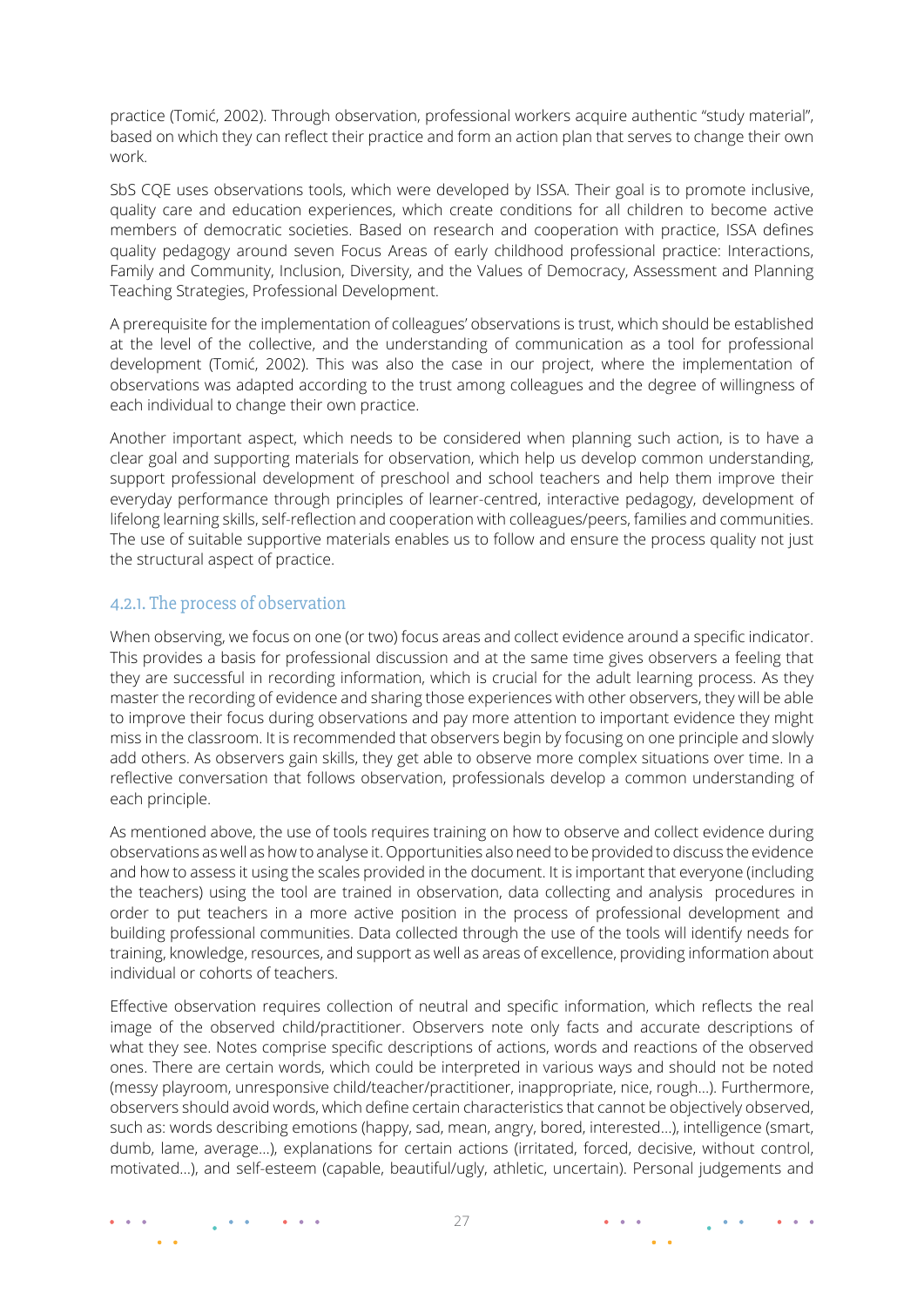<span id="page-27-0"></span>interpretations, which are based on experience, values, mental filters, own reactions or questions<br>should not be noted. should not be noted

### crying, seeking comfort and reassurance from adults) or behave too 'childlike and wild'. Moreover, 4.2.2. Tools for observation the drawings and observations point out that  $p$

The Sbs CQE uses for observation the Professional Development Tool- tool for gathering examples on ISSA quality principles ([appendix 4](http://www.korakzakorakom.si/storage/app/files/projekti/Hospitacija_Obrazci-za-opazovanje.pdf)), grounded in the ISSA's Competent Educators for the 21st Century,  $\frac{1}{2}$  policy document that proposes  $\frac{1}{2}S_1^{N_s}$ . Definition of Quality Pedagony and was adjusted in the SbS a policy document that proposes ISSA's Definition of Quality Pedagogy and was adjusted in the SbS<br>COE  $\mathcal{C}(\mathcal{C})$ . Furthermore, parametermore, parametermore, parametermore, parametermore, parametermore, parametermore, parametermore, parametermore, parametermore, parametermore, parametermore, parametermore, parametermor CQE.

This tool can be used in professional learning communities or in the mentoring process. It outlines 20 Principles and 85 Indicators of quality, structured around the above stated seven Focus Areas of early childhood professional practice. Additionally, it defines quality teaching practices in working with early childhood professional practice. Additionally, it defines quality teaching practices in working with catify children aged 3–10 and their families to better support the child's development, learning and well-<br>children aged 3–10 and their families to better support the child's development, learning and well- $\overline{\phantom{a}}$ ready to the total to the total to the total to the total to the total to the total to the total to the total to the total to the total to the total to the total to the total to the total to the total to the to  $\sim$  or older? My child is two and needs to start preschool social social social social social social social social social social social social social social social social social social social social social social social being.

During observations, observers use this tool to check indicators for a specific focus area, which is agreed to be monitored and discussed later. And will not be seen by seen by seen by seen by seen by seen by se

# up.' *(Parent, Belgium, Fl)* Experience from our pilot

It should be noted that if showl definitions of the  $E\in\mathbb{R}$  and the ECEC/school system, many questions on One of the activities, which were planned for preschool and school staff in our pilot, was also peer One of the activities, which were planned for preschool and school staff in our pilot, was also peer<br>observation. Representatives of the Sbs CQE conducted training for both teams at the same time, where we presented the tool for observation, benefits of such professional development and the impact of observation and reflective discussion on professional's practice. This joint training was intended to grow further in developing a professional learning community, which would be formed from professionals from two collaborative institutions in order to give them a new opportunity to work together, build common understanding of quality practice and strengthening their cooperation. This mutual professional development would later lead to observation of their practice. However, during this training we experienced how important is trust among colleagues. Due to lack of trust, observations could not be carried out in the first phase of the project. The shift was made after the training week parents are so cannot such the mot phase of the project the sime has made are the training need.<br>In Tišina (December 2017), when a significant part of the training was dedicated to the importance In tistua (Becember 2017), when a significant part of the training was dedicated to the importance of observation of the early childhood practice. Participants were introduced with the Professional pose valid the can go into it the office. Tailor when when always which are notes Development Tool – tool for gathering examples on ISSA quality principles (described above) and got the training encouraged professionals from our pilot school and preschool to start with observations<br>there also a This as a section fact at at the law health face facilities from the second state to rea who connected more during the project and built trust among themselves. Preschool teachers went to observe practice of their colleagues from school and vice versa and discussed what they saw during<br>this process this process. the opportunity to experience how to use the tool for observation of the practice at preschool as well as school. Very positive feedback from international colleagues who observed their practice during themselves. This cooperation first started on the level of professionals from the core project team,

### • Pilot in Aalst, Belgium: Collaboration between a childcare centre, a pre-and primary school and 4.3. Reflective discussion  $\alpha$  are produced well-being and participation of poor children and  $\alpha$

Reflective discussion, which follows each observation, is the most valuable part of this process, as all involved get the chance to exchange their views on the observed practice and share their notes and knowledge. Yet, in order to achieve this, it is of great importance to have a clear structure of this conversation, which is based on the tool and our notes on its indicators of quality. In this way, the observed colleague gets feedback on his/her practice, while the others learn and create common example in Vignola, Italy: Collaboration between primary school states to re-think education between primary school states and primary school states and primary school states are the states of the states of the states and continuity for children and families for children and families  $\mathcal{L}$ 

Immediately after the observation, observers and the observed professional sit down together and exchange their views on the past process. It is important that this meeting is structured and led by one of the observers (management, external professional...). Conversation is based on the practice, which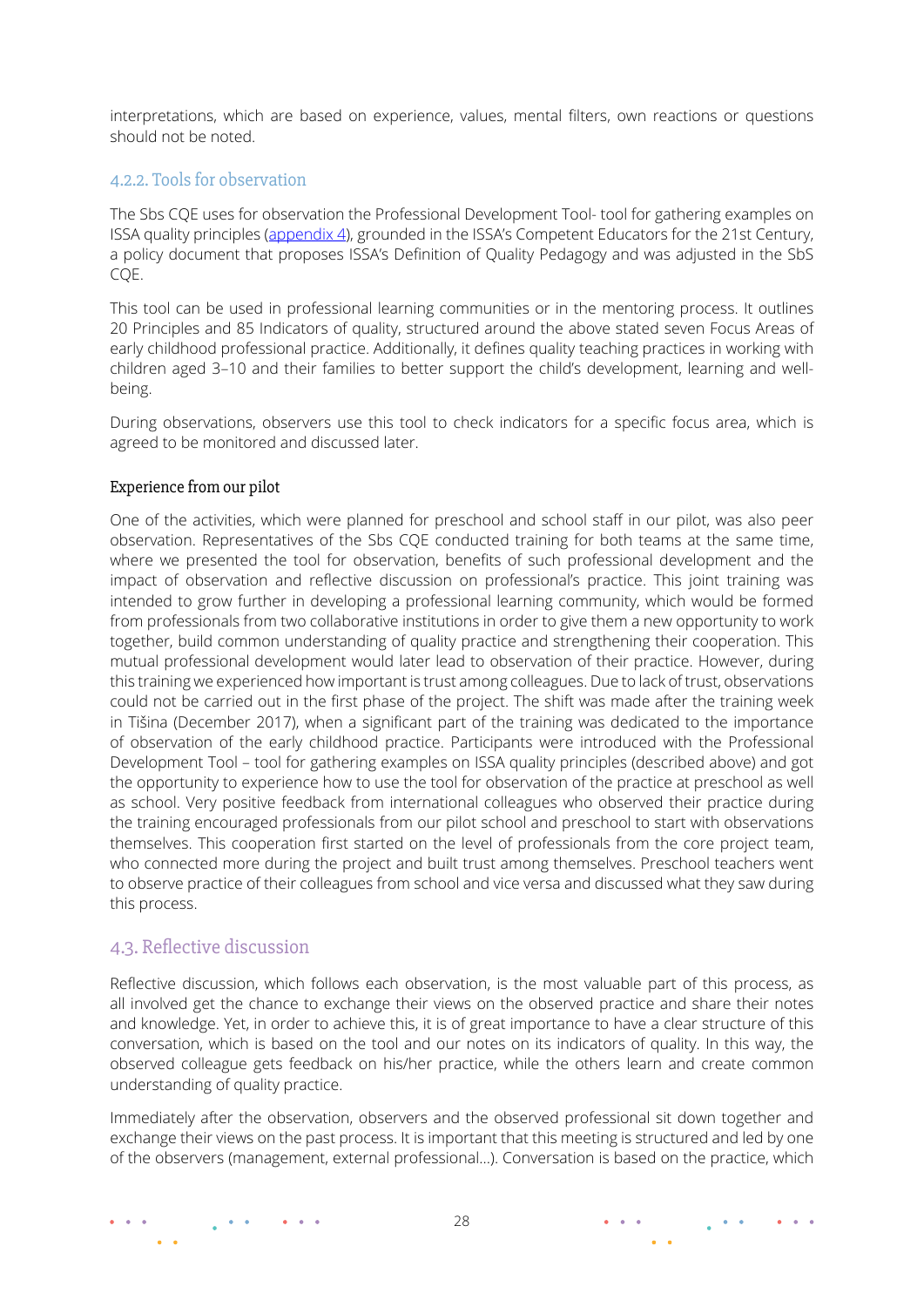was observed with the help of the Professional Development Tool. See Appendix 5 to find concrete was observed with the help of the Professional Development Tool. See <u>Appendix 5</u> to find concrete<br>guidelines on how to lead the process of peer observation and reflective discussion.

List of appendices, which prosent tools used in the project: List of appendices, which present tools used in the project:

- Appendix 1: [Preparation for the meeting of PLC \(reflection on the implementation of the Action](http://start.pei.si/wp-content/uploads/sites/11/2019/06/Appendix1_SLO-training-kit.pdf)  $P$ uth one set of toys (animals). Furthermore, parents pointed out how peer relationships are changing are changing are changing are changing are changing are changing are changing are changing are changing are changing a for their children and parents expressed the hope that their child would be able to connect and find [Plan\)](http://start.pei.si/wp-content/uploads/sites/11/2019/06/Appendix1_SLO-training-kit.pdf)
- Appendix 2: Clarification and probing questions. interviews and focus groups show how the  $\sigma$  found themselves in rather complex positions in  $\sigma$
- Appendix 3: <u>Professional action plan</u>
- Arenadiy 4: Desfectional Development Tool, tool for esthering evenues on ICCA quality princip • Appendix 4: <u>Professional Development Tool – tool for gathering examples on ISSA quality principles</u>
- pressure to make him already potty trained although I think he is not ready for this. I experience • Appendix 5: <u>[Peer observation and reflective conversation](http://start.pei.si/wp-content/uploads/sites/11/2019/06/Appendix4_SLO-training-kit.pdf)</u>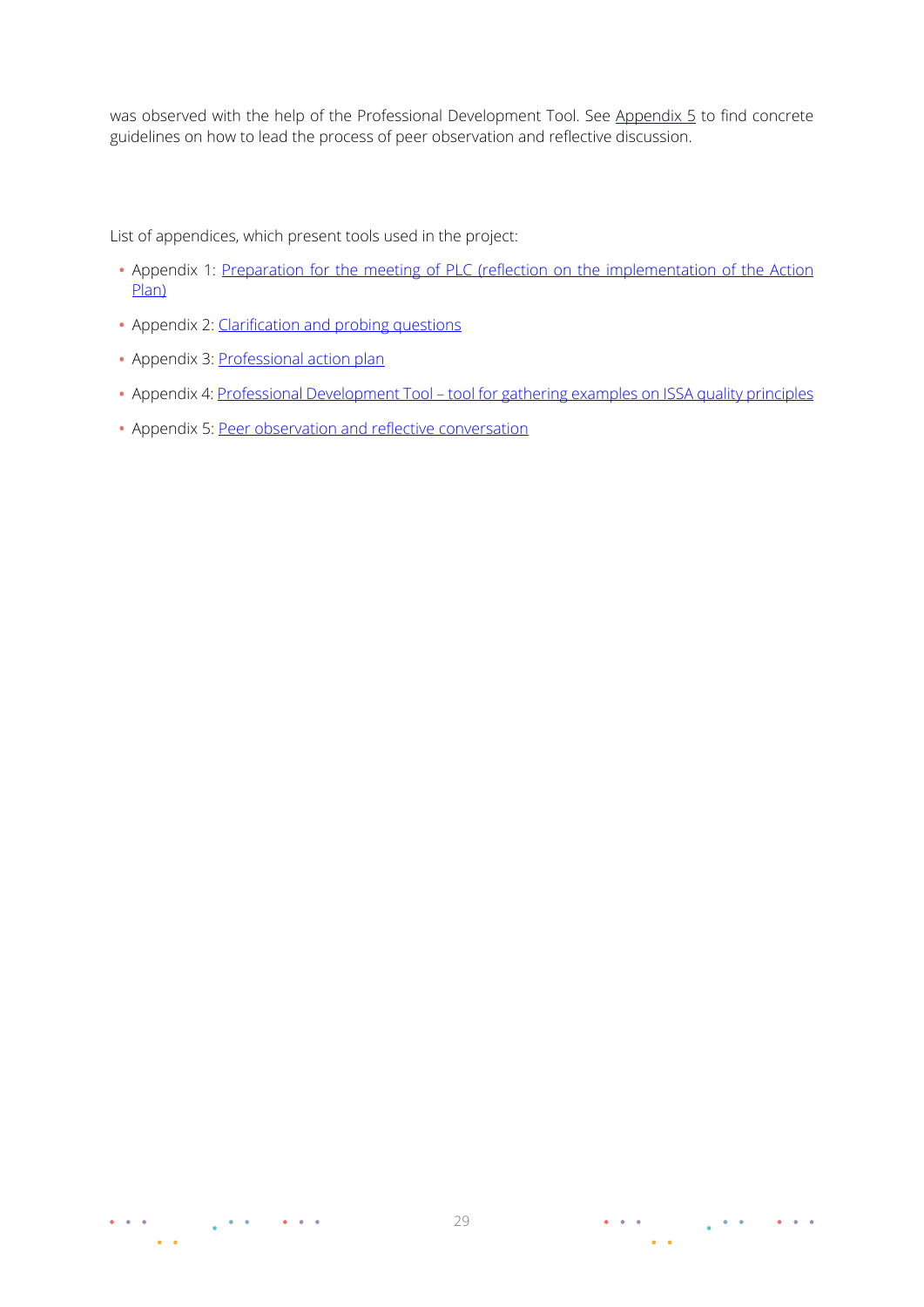### <span id="page-29-0"></span> $s<sub>1</sub>$  Tools used in the Case Study England 5. Tools used in the Case Study England

as 'incompetent novices' who are hindered by their own caring needs (e.g. not yet toilet trained, A parent and professional partnership to ensure continuity from Early Care & Education Centres<br>A partnership to the continuity of the continuity from Early Care & Education Centres the drawings and observations point out how children also transition into a new group of peers in to Primary School in England - Pen Green Centre for Children and their Families, Our Lady of Walsingham Catholic Primary School and Rockingham Primary School.

# 5.1. Toolkit Introduction into 'fit in'. In order to help themselves to regulate, they were to regulate, they to

The resources included within this toolkit are designed to provide staff groups, early years settings or The resources included within this toolkit are designed to provide staff groups, early years settings or<br>individuals with a range of tools to engage fully with both the child and parent whilst in their early years setting and during their transition to Reception Year in school. interviews and focus groups show how the show how the show the show themselves in  $\mathcal{L}$ 

The aim of the practices within the toolkit are to provide an ethos of shared understanding based on the principle that parents as the child's primary educator are best placed to know their child's individual needs and how best these are responded to. Parental engagement is integral to successful partnership working and the various tools illustrated are used in our daily practice to build positive relationships with children and their families. The toolkit provides strategies for work with professionals, parents, carers and children and includes templates where relevant, these templates can be located within the up.' *(Parent, Belgium, Fl)* Appendices.

### 5.2. Project Information and safety were addressed by parents in the set transitions. Especially were addressed by parents in the set of  $\sim$ when families are more at risk of societal exclusion (e.g.  $\alpha$  Roma families, parents of children with special exclusion (e.g. Roma families, parents of children with special exclusion (e.g. Roma families, parents of chi

Within the Project, Pen Green Centre worked with the two partner schools in our community that are the main feeder schools for our nursery, Our Lady of Walsingham Catholic Primary School and Rockingham Primary School. We have long established relationships with both schools and utilised the work of the Project to further enhance and embed that relationship and also to develop and initiate innovative practice in supporting children's transition to school. The transition included both Nursery to Reception Class, and the on-going transitions throughout both schools following on from Reception through to Year 6. The present was more friendly and welcoming to stand in the standard in the standard in the standard in the standard in the standard in the standard in the standard in the standard in the standard in the  $p$  have to stand out one, go stand out one by one by one by one by one by one by one, go straight to the children come out one, go straight to the children come out one, go straight to the children come of  $\alpha$ 

It cannot be stressed enough the importance of the processes involved to enhance and improve transition for all children. We have invested hugely in this work and the many benefits from this investment can be seen within the case study including: through the office and sit in the corridor.' *(Parent, UK)* 

- the implementation of a Parent Hub created within one of the schools where parents were previously expected to wait in the playground.
- Increased engagement between practitioner and teacher and teachers and parents. Much higher profile on transition. **Example 20** inter-institutional learning communities on the profile on transition.
- A shift from a transition day to a transition week for the whole school
- The breaking down barriers between professional heritage and hierarchy
- a poverty advocacy group to enable well-being and participation of poor children and families in • Working with children and their families on the edge of social exclusion to address the barriers to access and learning and to improve their experiences of transtion
- Being an advocate for children and families to shift social and cultural capital for all
- Inclusive practice, to include an individual and meaningful transition for all children regardless of circumstances. Financial implications must not be the only driver for offering poorer transition processes.

The work of the Project is underpinned by the use of firmly embedded practice within the Pen Green  $S$  case study reports. In each pilot and  $\frac{1}{2}$  and  $\frac{1}{2}$  and  $\frac{1}{2}$  community was studied including. Centre which includes a range of frameworks and assessment tools, including:

 $\frac{1}{2}$  ,  $\frac{1}{2}$  ,  $\frac{1}{2}$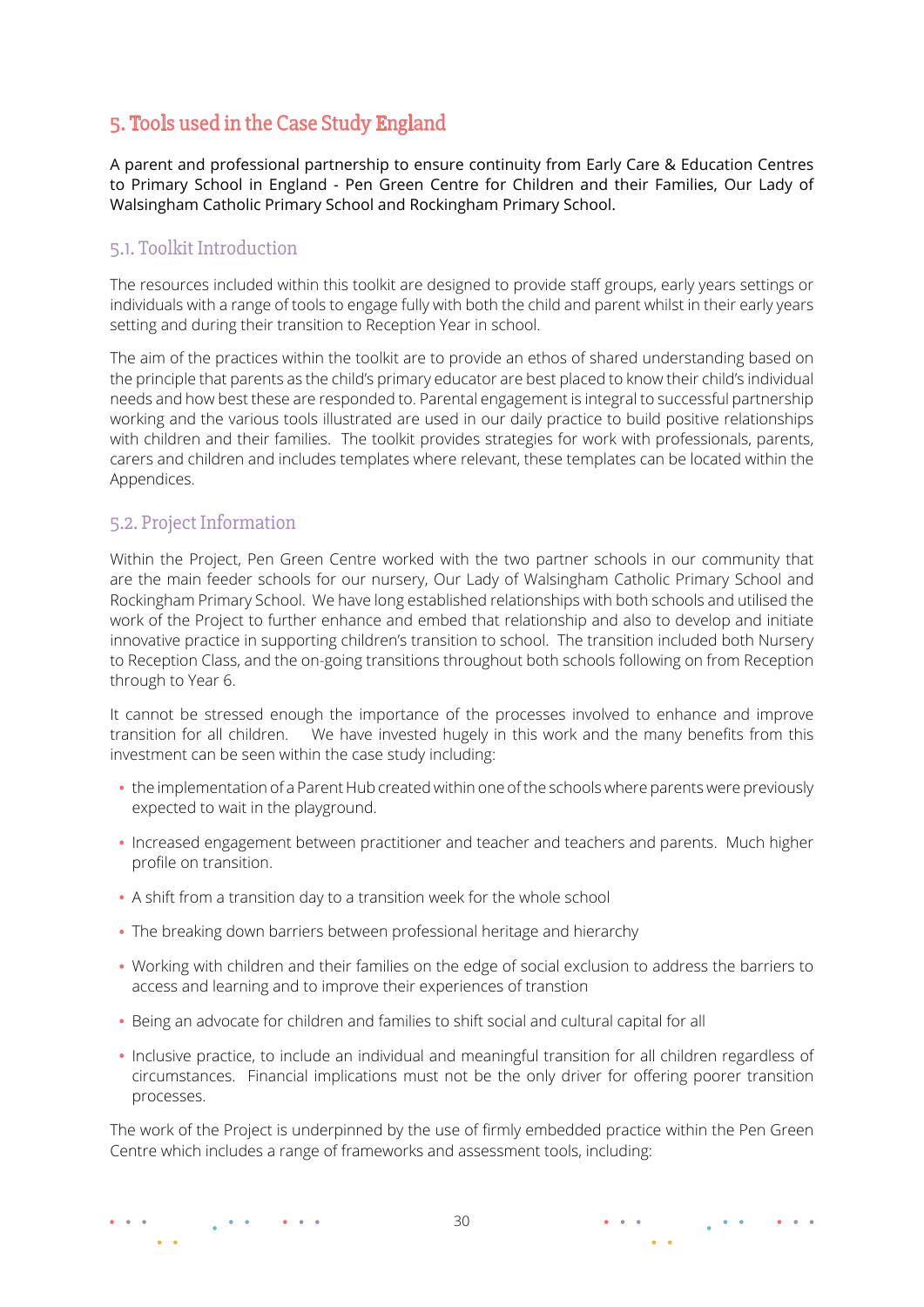- <span id="page-30-0"></span>school teachers in preschools as competent and autonomous children, they are often perceived in • Early Years Foundation Stage (DfE, 2017)
- Well-being Scales (Laevers, 1997, 2005)
- crying, seeking comfort and reassurance from adults) or behave too 'childlike and wild'. Moreover, • Involvement Scales (Laevers, 1997, 2005)
- which they need to the OCO Feeds of calculation of Feds sections. Counting the special lot of cases, and able children are not able children are not able children are not able children are not able children are not able to • Te Whariki (1996) Early Childhood Education Curriculum, New Zealand
- Schema Theory (Athey, 1990, 2013; Bruce, 1997; Arnold, 2010)  $U$ senema medi  $y$  (whe $y$ ) 1990) Long place, 1997) minolog Long
- Adult Pedagogic Strategies. (Whalley & Arnold 1997; Lawrence, Gallagher & the Pen Green Team, for the hope that the hope that the hope that the hope that the hope that the hope to connect and finding  $\alpha$  $\frac{1}{2}$  are now they face big changes during transition. Our they face big changes during transition. Our transition. Our transition. Our transition. Our transition. Our transition. Our transition. Our transition. Our t 2015)
- Frameworks for thinking and sharing knowledge about children's learning and development at Pen Green (unpublished).

Within the overall Project toolkit the Pen Green Centre has made the following contributions based on the work of the day to day practice at the Centre and the work contained within the Case Study.

# the preschool teacher in present that a child in present that a child in present to grow  $\sim$  1.1 Tools for Observation

The Pen Green Centre use a number of tools and frameworks to support the observations of children across all of its pedagogical spaces which include a maintained Nursery school, a community nursery off-site and two settings for children aged 0-3 yrs. These settings work with children aged 9 months to off-site and two settings for children aged 0-3 yrs. These settings work with children aged 9 months to<br>5 years. In addition workers are supported in this area of practice through individual 1:1 supervision and the use of Peer Observations to identify and inform the learning styles of children and how best to support them. The overwhelming need of parents to talk and exchange information  $\mathcal{L}$ about the transition of their child with professionals from childcare, pre-school or primary school.

Observations of children are undertaken on a daily basis across the setting by all staff within the space and not just limited to the child's Family Worker, this provides 'multiple perspectives' (Jordan & Henderson, 1995) on the child and their learning. All observations undertaken are used to inform the possible 'next steps' for the child which will include individualised planning linked to the child's interests and current curiosities at home and in the setting which in turn can extend the child's learning in an exciting, challenging and meaningful way. The only anything is any only any the only any the only any

Observations of children are recorded and kept within the child's individual Celebration of Achievement File and this can be accessed at all times by children and their parents/carers.

Well-being & Involvement Dipstick/Lens The Well-being & Involvement Dipstick (based on the Leuven<br>Scale 1994a) ferms an integral part of all observations that are undertaken. This enables Family Workers to consider the child's personal, social and emotional world which in turn will influence how When using the involvement tool, staff will consider this as a quality control measure of the environment and whether they have planned meaningful learning opportunities. • Pilot in Aalst, Belgium: Collaboration between a childcare centre, a pre-and primary school and Scale 1994a) forms an integral part of all observations that are undertaken. This enables Family receptive they are to the learning in the environment and building relationships with staff and peers.

Schemas are described as patterns of repeated behaviour which allow children to explore and express Schemas are described as patterns of repeated behaviour which allow children to explore and express<br>developing ideas and thoughts through their play and exploration. The repetitive actions of schematic play allow children to construct meaning in what they are doing (Athey, C., 1990)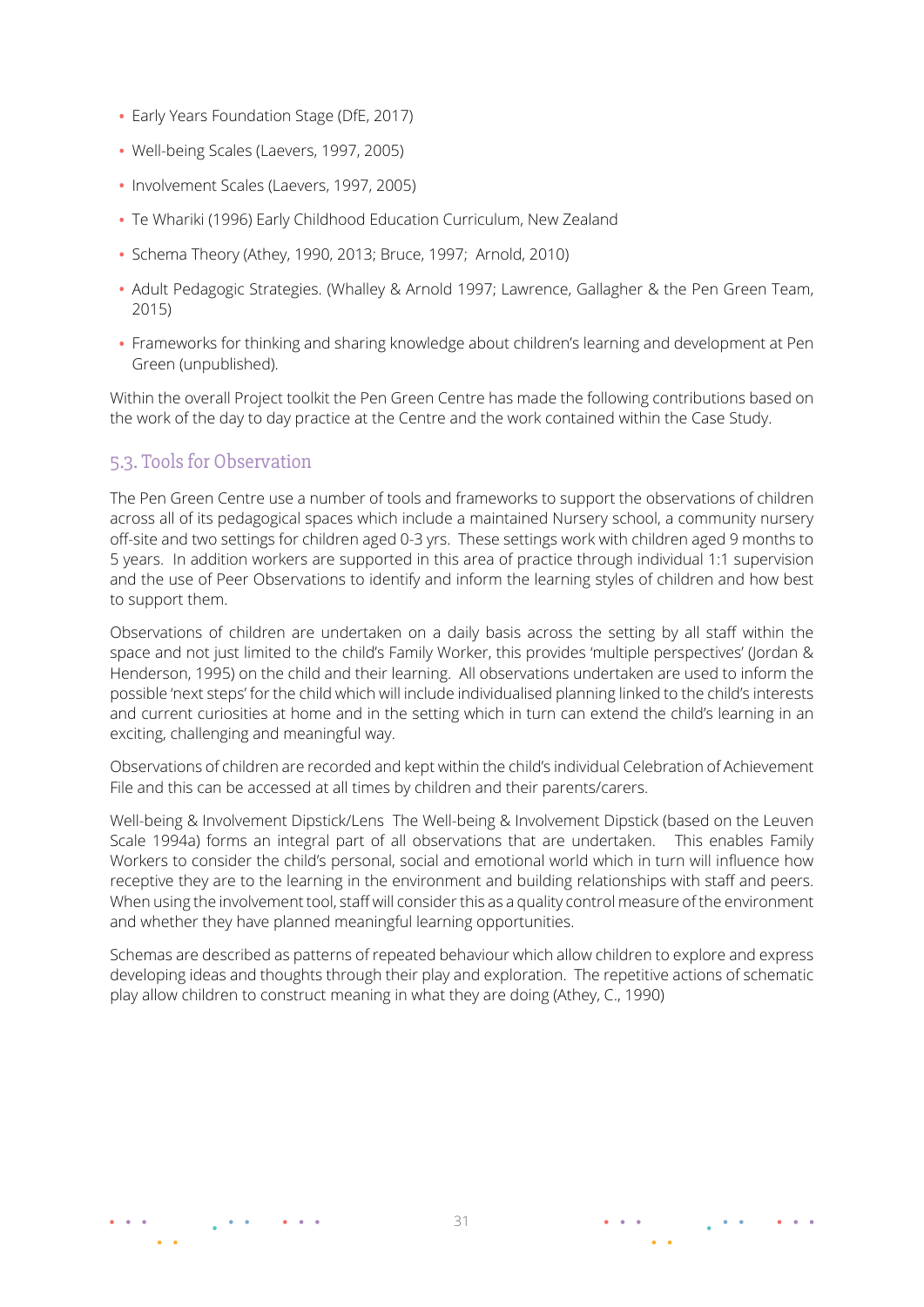The nature of the observations is shown as below:  $\;$ 

| Snapshot observations                            | Captures 'In the moment' engagement and is recorded appropriately.<br>See Appendix 1                                                                                                                                                                                                                                                                                                                    |
|--------------------------------------------------|---------------------------------------------------------------------------------------------------------------------------------------------------------------------------------------------------------------------------------------------------------------------------------------------------------------------------------------------------------------------------------------------------------|
|                                                  | The observation also captures the child's schematic interest.                                                                                                                                                                                                                                                                                                                                           |
| Narrative observations                           | Telling the story of the child 'I could see you were interested in it provides<br>a longer/more detailed description of what the child is engaged in and<br>some analysis of what learning has taken place. See Appendix 2.                                                                                                                                                                             |
|                                                  | The observation also captures the child's schematic interest.                                                                                                                                                                                                                                                                                                                                           |
| Longer term observation                          | Observations of children's schematic learning over a period of time<br>helping to build a picture of how children learn and to support workers<br>to interpret this learning. This exercise is normally incorporated into a<br>small individual booklet which is created using photographic and written<br>material specific to the child.                                                              |
| Observation Based Area<br><b>Planning Sheets</b> | Family workers will take the intended learning from the previous<br>observation and what happened, how learning was supported and by<br>whom. Please See Appendix 3. This is linked directly to the EYFS* (2017)<br>children's schema and PLOD (possible lines of direction) See Appendix 4.<br>This helps to extend learning and inform future plans based on children's<br>interests and motivations. |
|                                                  | Longer term planning sheets are also completed in relation to key events<br>that are directly linked to child focussed activities across the Nurseries.                                                                                                                                                                                                                                                 |
|                                                  | See Appendix 5                                                                                                                                                                                                                                                                                                                                                                                          |
| <b>Video Vignettes</b>                           | Used to provide a retrospective in-depth analysis and can be used by<br>individual Family Worker or to inform the peer observation exercise. This<br>footage can be viewed multiple times to look closely at the child's actions<br>and language.                                                                                                                                                       |

of children from birth to 5 years old in the United Kingdom. All Early Years Ofsted registered providers must follow the EYFS including childminders, pre-schools, nurseries and school • Pilot in Aalst, Belgium: Collaboration between a childcare centre, a pre-and primary school and reception classes. \*The Early Years Foundation Stage (EYFS) sets standards for the learning, development and care

The Pen Green Centre also utilises a secure online learning journal which enables the immediate sharing of children's observations and information with parents/carers. Conversely parents/carers are also able to share home observations with Family Workers. This enables continuity of play and learning experiences in the home learning environment and in nursery. This two way communication and ability to share experiences enables children to be make connections and be held in mind between home and nursery. [See Appendix 6](http://start.pei.si/wp-content/uploads/sites/11/2019/06/App.-6-Pen-Green-Loop-Diagram.pdf) - The Pen Green Loop.

 $T$  process, outcome and implications for national policies and practices and practices is described in four Pen Green Adult Pedagogic Strategies are a shared methodology and understanding of how adults support the learning and development of children (Pen Green Pedagogic Strategies, 2005) which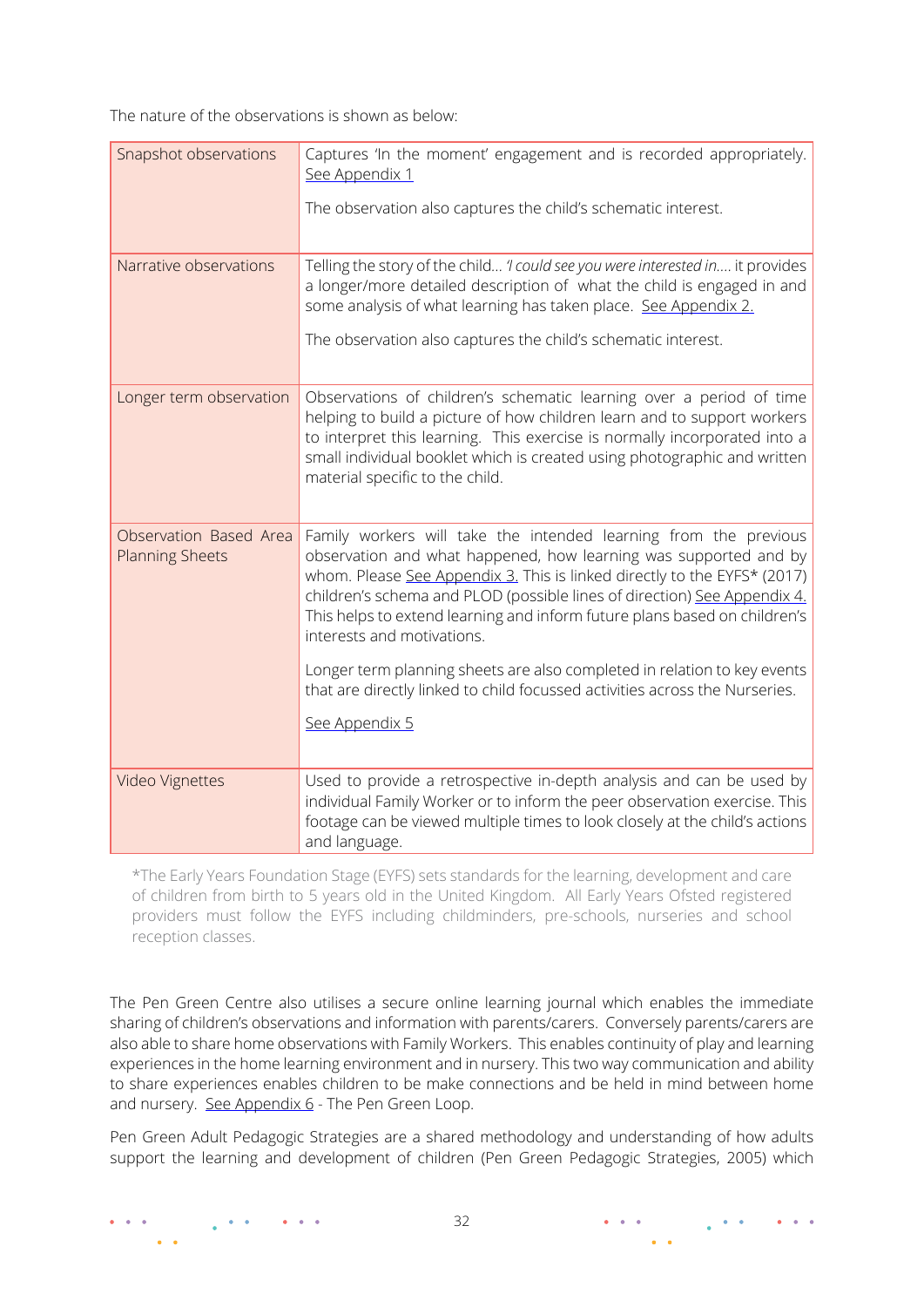<span id="page-32-0"></span>further inform and support the ongoing work with children and their parents to further their learning.

the next phase (pre-school or primary school) by the pre-school teachers or primary school teachers Peer Observation sessions - this exercise is a constructive method to enable practitioners to reflect and evaluate their adult pedagogic strategies in relation to providing appropriate learning and development experiences for children. The use of a video vignette enables the workers to analyse and identify where the workers may be 'stuck' and suggest areas for improvements as well as acknowledging the where the workers may be 'stuck' and suggest areas for improvements as well as acknowledging the<br>aspects of their practice that they are particularly good or particularly skilful at. Peer observations form part of the overall staff reflections which also include 1:1 supervisions and group supervision sessions. use objects such as swinging on a swing when feeling overwhelmed, carrying and playing exclusively

### $F_A$ . The Image of the Child 5.4. The Image of the Child would be able to connect and find be able to connect and find  $\sigma$

The Pen Green Centre utilise a range of strategies in order to build upon the image of a child. These interviews and focus groups of  $\alpha$  in  $\alpha$  and  $\beta$  is the selves of  $\alpha$  in the selves in  $\alpha$  is  $\alpha$  is  $\alpha$  is  $\alpha$  is  $\alpha$  is  $\alpha$  is  $\alpha$  is  $\alpha$  is  $\alpha$  is  $\alpha$  is  $\alpha$  is  $\alpha$  is  $\alpha$  is  $\alpha$  is  $\alpha$  is  $\alpha$  is strategies are based on the staff team having a negotiated and collective image (not individual) of the  $\alpha$  ready to another a children way of working to identify and provide the ideal to support as wider perspective enables a collective way of working to identify and provide the ideal to support each<br>child individually pressure to make him although I think he is not ready for this not ready for this not ready for this not ready for this is not ready for the intervals of the intervals of the intervals of the intervals of the intervals of child and how the observations of young children in the settings inform these images. The use of a child individually.

The exercise is incorporated into the Pen Green Centre Parents Involvement in their Children's Learning (Whalley et al 2007 ed.) training materials. This enables both parents and practitioners to gain a shared up.' *(Parent, Belgium, Fl)* image of the child. This involves identifying the concept of different characteristics which builds up a picture to help support the child within the setting.

### $E_{\rm E}$ . The Image of the Daronts of  $\epsilon$ 5.5. The Image of the Parent and the also represent a political and political and political and political and political and political and political and political and political and political and political and political and

The Pen Green Centre approach to creating the image of the parent is by undertaking a range of ideals me rent or earned to tapproduct to creduing the image of the parents by andertalling a range or ideals which ensure that parental engagement is not tokenistic. This includes working to develop a trusting which ensure that parental engagement is not tokenistic. This includes working to develop a trusting<br>and reciprocal relationship with parents which value them as the primary educators of children. Staff learns from and with parents. A real partnership with parents involves power-sharing, recognition of parent's equally valuable knowledge and expertise and an understanding of the real pressures that The present was more relaxed with  $\sim$  2011). This enables a strength hand unresolution to stand  $\sim$ young families face (Whalley et al, 2011). This enables a strength based approach to working together<br>with a shared large season of second approach of surfice the shild stake season. with a shared language and common goal of putting the child at the centre.

The Centre actively supports and enables parents to be fully participative in their child's, and their own me can e delively supports and enables parents to be rany participalite in their ennaby and their com-<br>education, and openly challenges perceptions to prevent reverting to the deficit model approach. By through the office and sit in the corridor.' *(Parent, UK)*  listening to parents needs there is the opportunity to share key concepts for learning with a shared the Centre and the wider community.<br>. language in order to support children to be all that they can be and to help shape services both within

# 5.6. How to collect parent's stories/strategies for gaining information.

The Pen Green Centre incorporates a range of methods to engage parents and build trusting relationships in order to support a reciprocal approach and to provide the opportunity to get to know all the parents/carers well. The main focus for the Centre is to adopt where possible in a face to face personal engagement, such as the '*daily dialogue'* as this provides the opportunity to reduce barriers to communication and for parents to share their stories which enables a broader perspective which is central to the understanding of the child. This may also enable support for parents from a wider range of partner agencies to further benefit the family's individual circumstances.

The provision of a regular and consistent relationship with their Family Worker enables the value of each party's overall contribution in the process of gaining information. By using face to face interactions this enables the building of a sensitive and empathetic approach in the day to day communications and provides a 'daily dialogue' opportunity.

The development of a trusting relationship between parents and Family Workers ensures where needed that the role of advocate on behalf of the child and its family can be undertaken and again to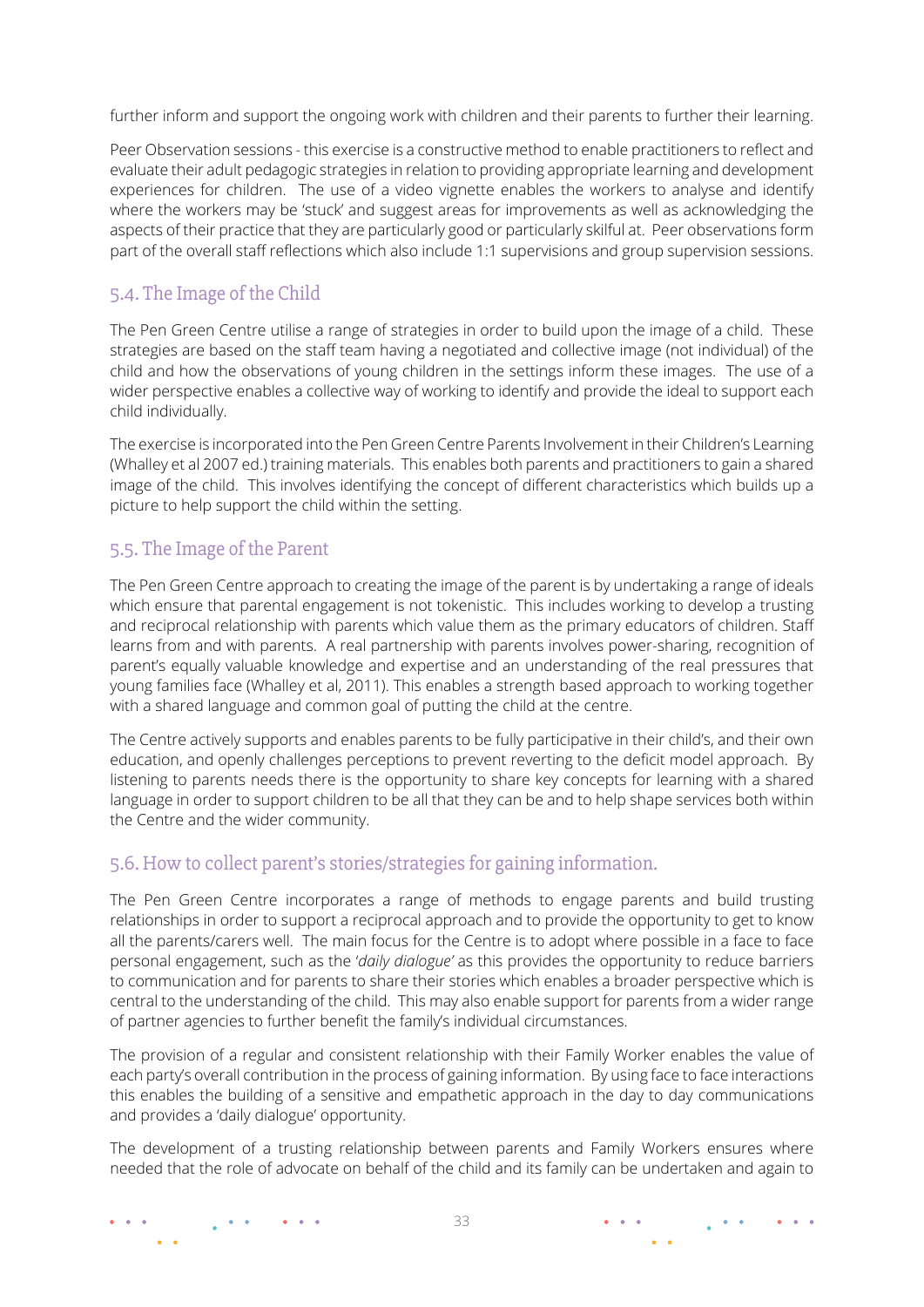<span id="page-33-0"></span>ensure how the needs of the family are best met. There is not a 'one size fits all approach', there needs ensure how the needs of the family are best met. There is not a 'one size fits all approach', there needs<br>to be persistence and flexibility, the focus is on building trust and this can take time and effort.

The Pen Green Centre practice of home-visiting and the 'settling in' period are central in the initial building of this 3 way relationship. The purpose of the home visit is to be able to observe the child in their own environment, where the child is most confident; this helps to establish a relationship based<br>on equality and parity. on equality and parity.

Parents and carers of children can complete the Family Voice ([see Appendix 7](http://start.pei.si/wp-content/uploads/sites/11/2019/06/App.-7-Family-Voice.pdf)) in order to ask or share relevant information with Family Workers on a regular basis. Families can share key events, family relevant information with Family Workers on a regular basis. Families can share key events, family<br>hobbies or their particular perspective on events or activities as and when they wish to.

### $E7$  Home Context Matters 5.7. Home Context Matters

The overall purpose of the Home-Visit is to commence the building of relationships with children their parents/carers and other family members. The Centre works on the principle that parents as the child's primary educator are best placed to know their child's individual needs and how best these are responded to. The home-visit enables workers to begin to understand the children's home context including all that is important to the child in relation to family members, their routines and rituals and up.' *(Parent, Belgium, Fl)* the child's preferences for their play and learning style. The visit takes the form of a 'Getting to Know You' and allows for opportunities examples and the ECEC/school system, many questions on the ECEC/school system, many questions on the ECEC/school system, many questions on the ECEC/school system, many questions on the ECE

Whilst there are universal home-visits throughout the child's time in the setting, the more vulnerable Whilst there are universal home-visits throughout the child's time in the setting, the more vulnerable<br>children in Nursery are offered a wider range and frequency of home-visits in order to support their horizontal and vertical transitions (O'Connor, 2018). The importance of a dialogue between nursery, school and families is integral to a smooth transition, especially for the more vulnerable children and their families. Practice has been extended to incorporate joint home visits between nursery and school reception teacher as well as joint visits to school including child, parent and Family Worker.

The Family Worker, on their initial home-visit, will complete the Home-Visiting pack alongside the child and parents. [Please see Appendix 8](http://start.pei.si/wp-content/uploads/sites/11/2019/06/App-8.-Home-Visiting-Pack.pdf) - Home Visiting pack.

parents and then you leave so you don't even get to talk to a teacher or find out anything…I felt On some occasions due to various factors it may be quite challenging to complete paperwork other than the main health and safety topics, including medication, allergies etc. Where this may occur the Family Worker will utilise the settling in period at Nursery to gain further insight into the child's and family's interests in order to help plan appropriate and meaningful activities while their child is in Nursery. This time also allows for further opportunities to build relationships with parents and carers.

# 5.8. Examples of letters for parents

In order to face the face of moduli to engage parents and carets including video, social media, written and face to face dialogue. By engaging and understanding parents and carers individual circumstances Family Workers can respond sensitively when communicating with parents. The Centre employs a range of medium to engage parents and carers including video, social media,

The opportunities for engaging meaningfully with parents include social events, attending group activities for both universal and targeted families, celebrations and newsletters. There are several parents open evenings during the academic year which focus on key concept learning sessions and continuity based on a partnership. The partnership of the partnership of the partnership. The partnership of the partnership of the partnership. The partnership of the partnership of the partnership. The partnership of the

The Pen Green Centre offers different methods of communication to include those that incorporate a subtly of engagement which does not necessarily require parents to read and include using visuals i.e. pictures and a daily dialogue with Family Worker.

The use of social media is helpful in prompting discussions between parents and Family Workers regarding checking out further details or clarifying queries. The use of the online learning journal established. This is a group of stations (childcare, present into dialogue about their child's interests and achievements on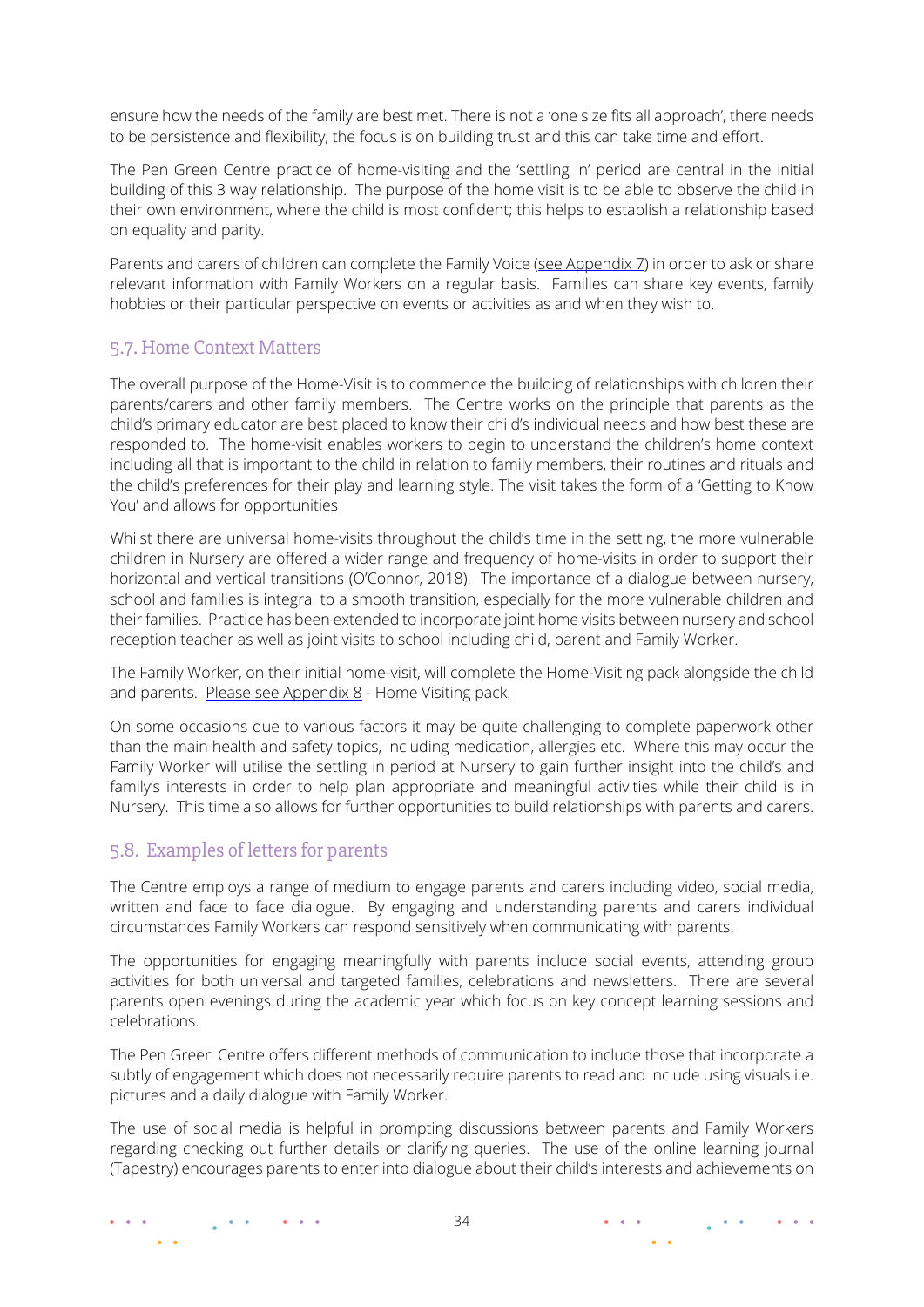<span id="page-34-0"></span>a daily basis both at home and whilst they are in Nursery.

the next phase (pre-school or primary school) by the pre-school teachers or primary school teachers Children's Celebration of Achievement files - these files are created and added to constantly in order to share the children's time in Nursery with all key adults in their lives. Parents are encouraged and supported to contribute to their child's file at any time.

### 5.9. The Five Statements - Margaret Carr (1996) constant running around and using physicality to the themselves to the material theoretical experimental theoretical experimental experimental theoretical experimental experimental experimental experimental experimental ex

The Pen Green Centre has adopted Margaret Carr's five questions within the document *Getting To* Know You which forms part of the Home-Visiting pack - [See Appendix 8](http://start.pei.si/wp-content/uploads/sites/11/2019/06/App-8.-Home-Visiting-Pack.pdf). The questions come from the five strands of the Te Whariki New Zealand education curriculum. new setunds of the re-military frem Equality codeduring transition.

They are used to enable workers to reflect on how they know, understand and relate to the children they are working with. We use these questions to help us document how we are responding to each child in their Celebration of Achievement file and share this with key adults in their lives.

The questions are:  $\frac{1}{\pi}$  this not ready for this not ready for this. I experience  $\frac{1}{\pi}$  is not ready for this. I experience  $\frac{1}{\pi}$  experience  $\frac{1}{\pi}$  and  $\frac{1}{\pi}$  experience  $\frac{1}{\pi}$  and  $\frac{1}{\pi}$  ex

- Do you know me? the preschool teacher. I have the impression that a child in present a child in preschool subdenly needs to grow  $\eta$
- Do you hear me?
- $\epsilon$  is the context and the context and the ECEC/school system, many questions on  $\epsilon$  $\epsilon$  care and safety were addressed by parents in the safety were addressed by parents in the set of  $\epsilon$ • Can I trust you?
- Is this place fair for me? needs, families living in severe poverty,…) these caring questions seem to also represent a political
- Do you let me fly?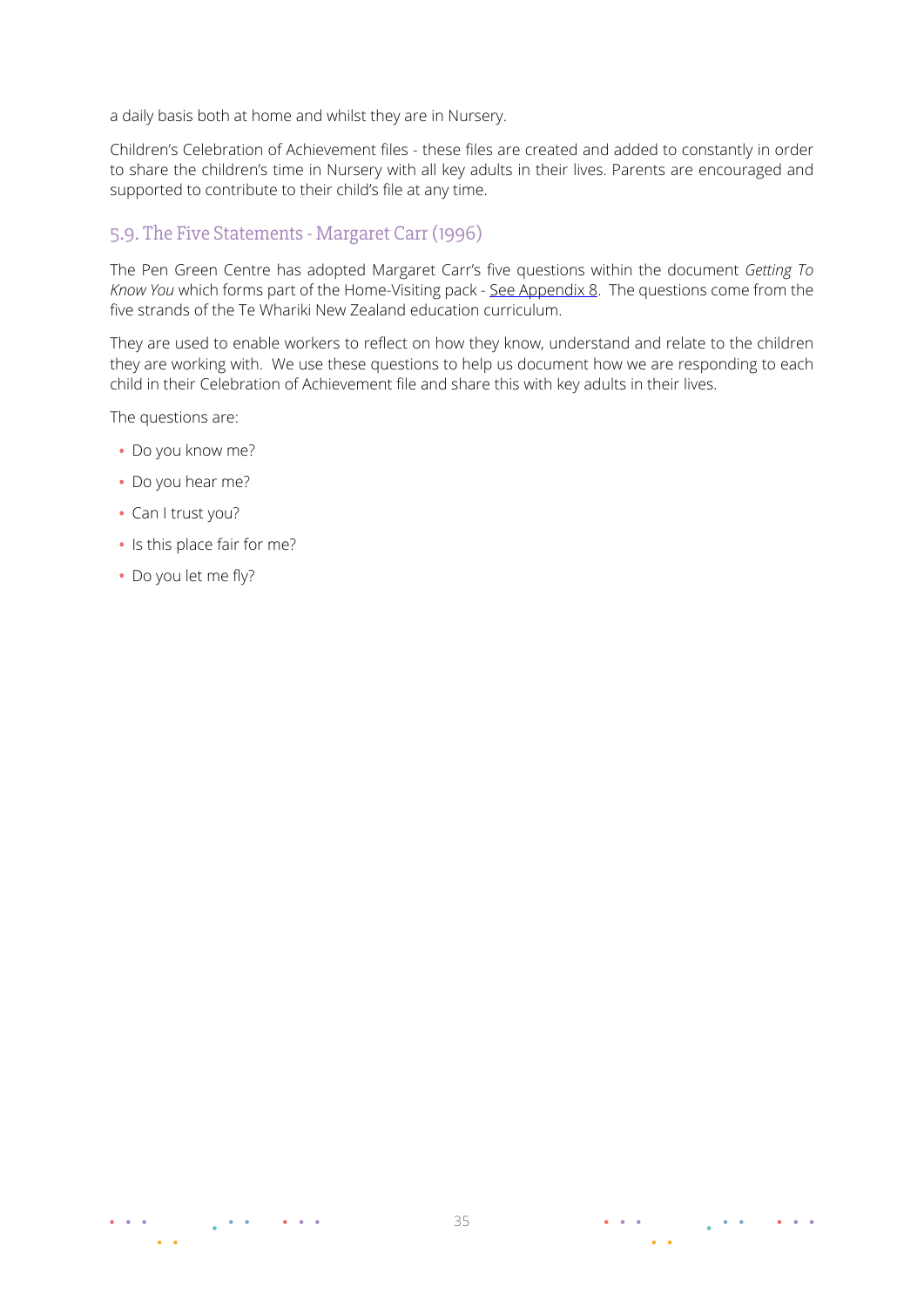

Assessment Pathways - possible complementary approaches to demonstrating progress in the • Pilot in Corby, UK: Collaboration between an integrated ECEC centre and primary schools to ensure continuity based on approximation partnership.

 $\bullet$  ,  $\bullet$  ,  $\bullet$ 

 $\bullet$  .  $\bullet$ 

 $\sim$ 

 $\Delta$ 

 $\bullet$ - 4